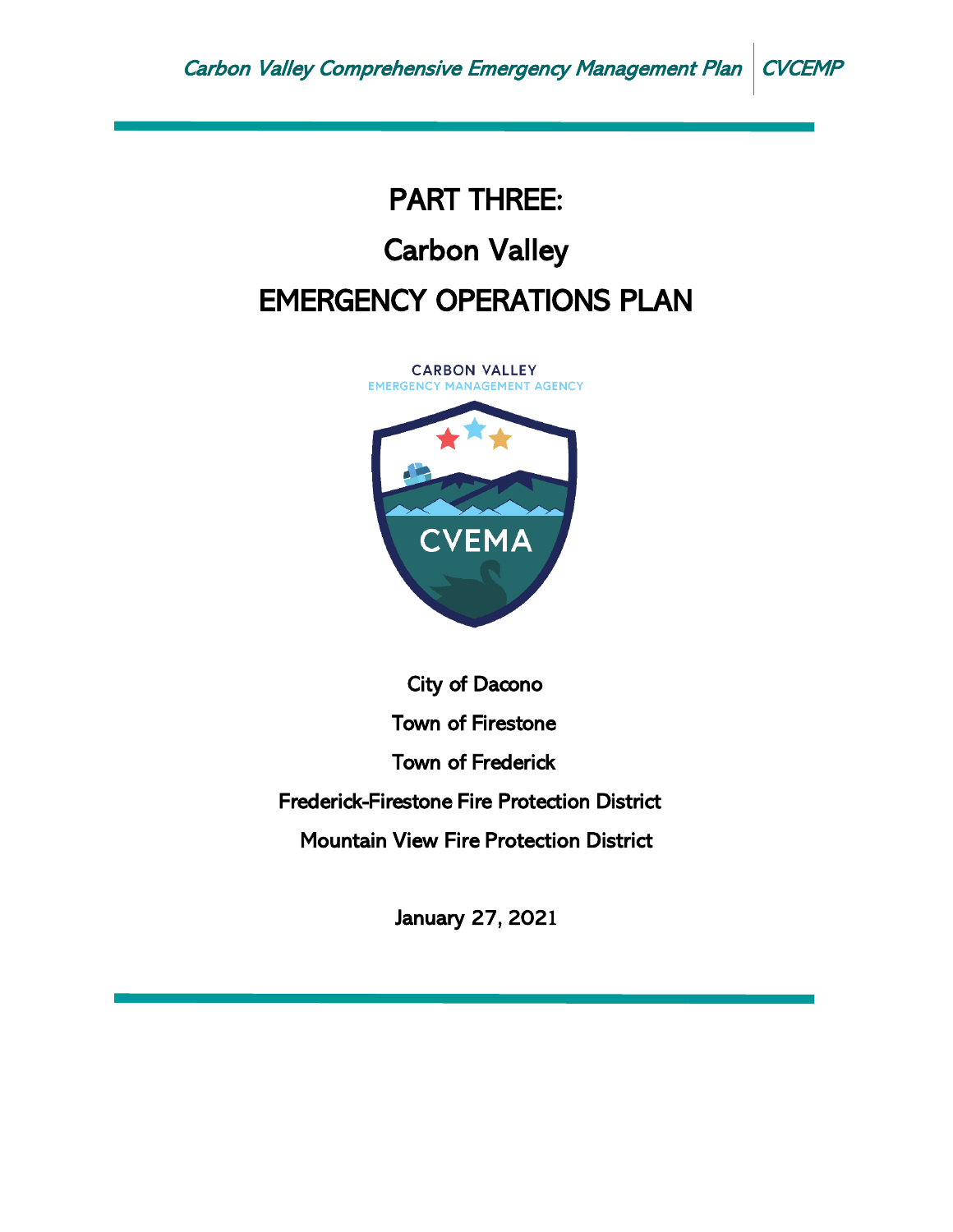

April 1, 2021

Residents of the Carbon Valley,

With this letter the Carbon Valley Emergency Management Advisory Board is pleased to promulgate the 2021 Multi-Jurisdictional Carbon Valley Comprehensive Emergency Management Plan (CVCEMP). Encompassing all phases of emergency management, the CVCEMP is a group of plans that address the coordinated Prevention, Preparedness, Response, Recovery and Mitigation activities related to disasters and large-scale emergencies that may affect the Carbon Valley communities.

The Carbon Valley Emergency Operations Plan, herein, is the centerpiece of the CVCEMP. It describes how the municipalities and response agencies in the Carbon Valley will cooperatively organize and respond to largescale emergencies and disasters of all types that affect their communities. The plan provides a framework for coordinated response and initial recovery actions. The plan has been approved and adopted by all cooperating agencies and will be updated and re-adopted every three (3) years. If any portion of this plan is held invalid by judicial or administrative ruling, such ruling shall not affect the validity of the remaining portions of the plan.

The 2021 Carbon Valley Emergency Operations Plan has undergone a major revision since the last update in 2017, providing a framework and strategic overview of the cooperation and coordination between Carbon Valley agencies in 19 operational and functional annexes. The plan:

- Enables each municipality and agency to improve their efforts to coordinate, collaborate, and support each other as recommended in the National Response Framework.
- Establishes the National Incident Management System (NIMS) and the Incident Command System (ICS) as foundational principles of the Carbon Valley's emergency response.
- Aligns with Weld County and State of Colorado Emergency Operations Plans and is designed to be implemented alone or in unison with those plans.
- Is consistent with current best practices in emergency management, as outlined in the Robert T. Stafford Disaster and Emergency Assistance Act.

The sponsoring agencies of the Carbon Valley Emergency Management Agency are committed to protecting the safety and welfare of all residents of the Carbon Valley community, and strive to be inclusive in our planning, response, and recovery efforts. All recipients are asked to advise the Carbon Valley Emergency Management Agency of any changes that may result in its improvement or increase its usefulness. Together, we can be ready when the next disaster strikes.

Jeremy A. Young Carbon Valley Emergency Management Advisory Board Chair Fire Chief, Frederick-Firestone Fire Protection District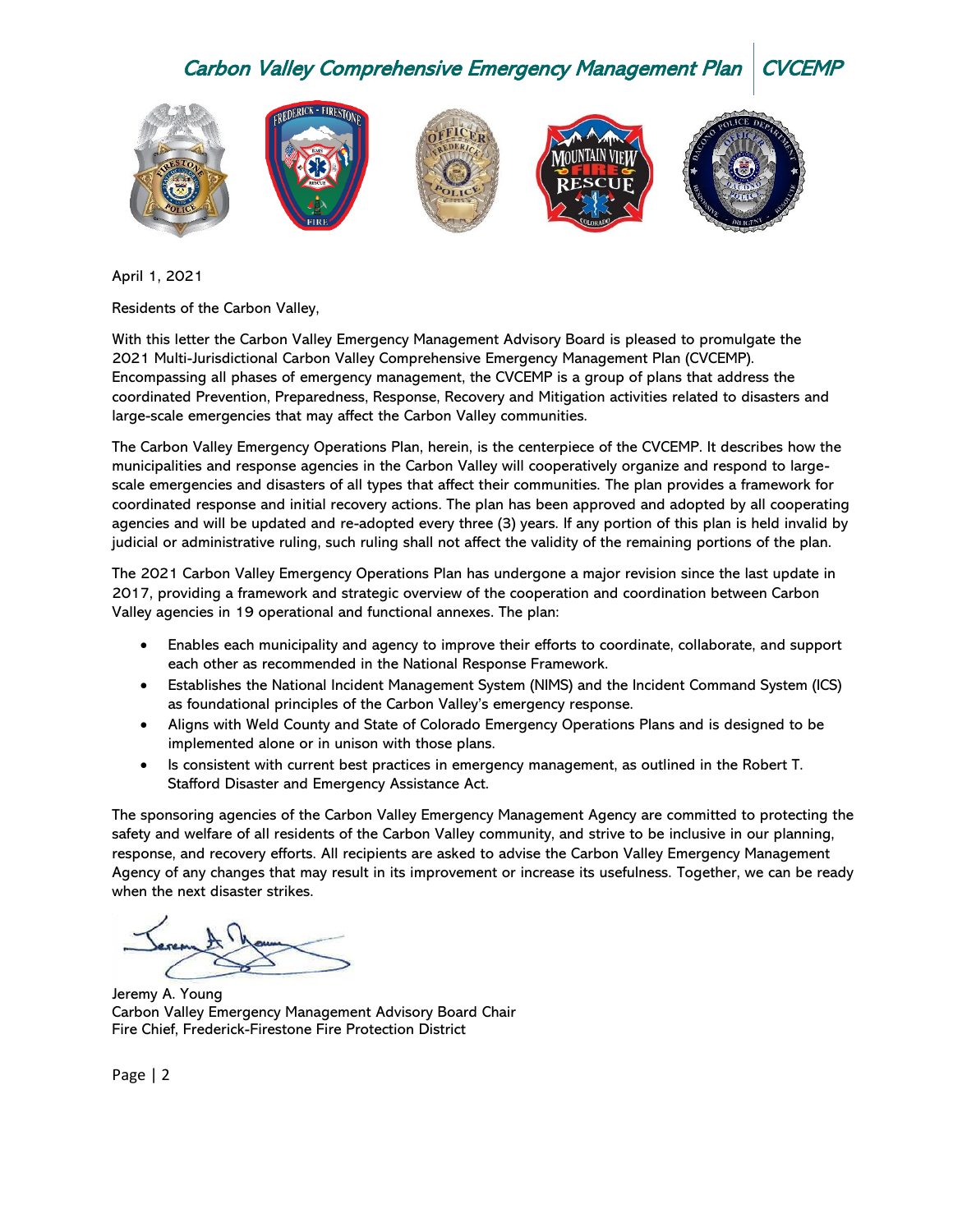[Carbon Valley agency adoption resolutions]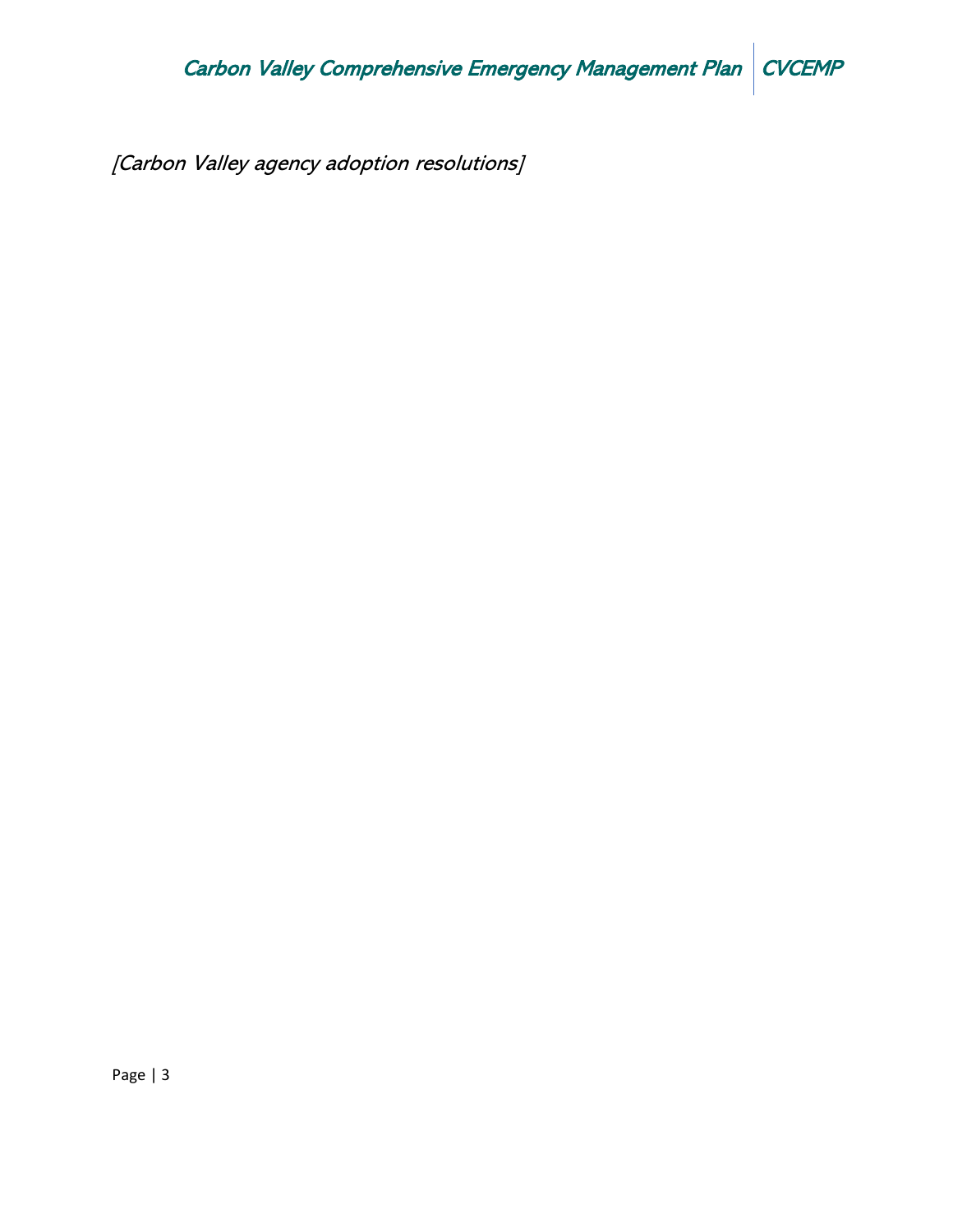# Record of Plan Changes

All updates and revisions to the plan will be tracked and recorded. This process will ensure that the most recent version of the plan is disseminated to and implemented by emergency response personnel. Plan dissemination will depend on the significance of the change. At minimum, the plan will be re-disseminated once per year on or before May 1<sup>st</sup>.

## Record of Changes

| Date of<br>Change | Name of Person<br><b>Making Change</b> | <b>Description of Change</b> | Page<br>Number(s) |
|-------------------|----------------------------------------|------------------------------|-------------------|
|                   |                                        |                              |                   |
|                   |                                        |                              |                   |
|                   |                                        |                              |                   |
|                   |                                        |                              |                   |
|                   |                                        |                              |                   |
|                   |                                        |                              |                   |
|                   |                                        |                              |                   |
|                   |                                        |                              |                   |
|                   |                                        |                              |                   |
|                   |                                        |                              |                   |
|                   |                                        |                              |                   |
|                   |                                        |                              |                   |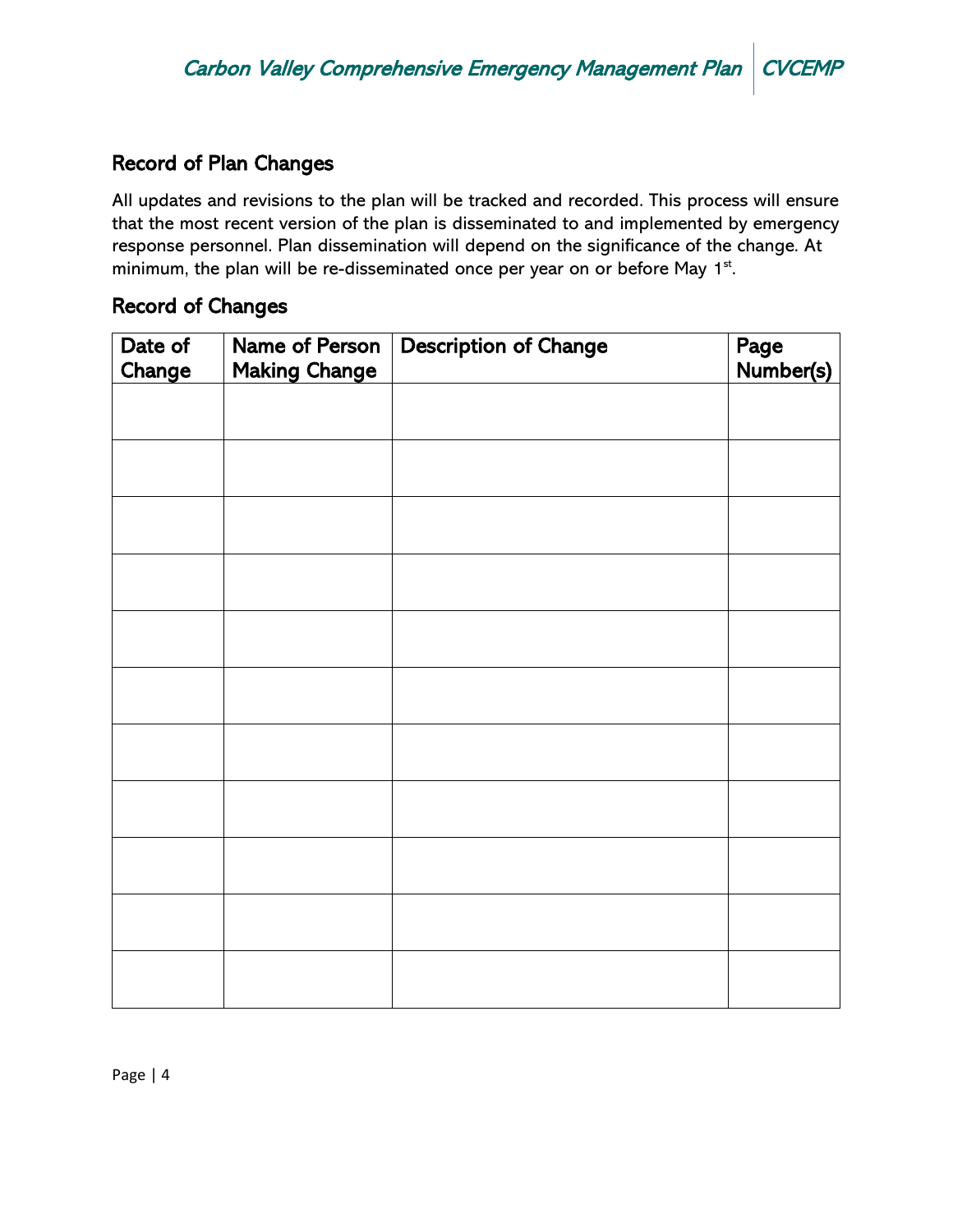# Plan Distribution

Copies of this Emergency Operations Plan will be provided to each municipality, appropriate departments, partner agencies, and other persons electronically via the Carbon Valley Emergency Operations Group distribution list and the CVEMA Advisory Board. The distribution lists will be maintained by the Carbon Valley Emergency Management Agency. Updates will be provided electronically, when available. Recipients will be responsible for updating any printed departmental or agency copies. Please note, Annexes and Appendices to the Base Plan, when available, are considered and marked For Official Use Only (FOUO) and should not be distributed without prior approval from the Carbon Valley Emergency Management Coordinator.

## Record of Distribution

| Date | Name of Recipient | Agency or<br>Organization | <b>Method of Delivery (paper</b><br>or electronic) |
|------|-------------------|---------------------------|----------------------------------------------------|
|      |                   |                           |                                                    |
|      |                   |                           |                                                    |
|      |                   |                           |                                                    |
|      |                   |                           |                                                    |
|      |                   |                           |                                                    |
|      |                   |                           |                                                    |
|      |                   |                           |                                                    |
|      |                   |                           |                                                    |
|      |                   |                           |                                                    |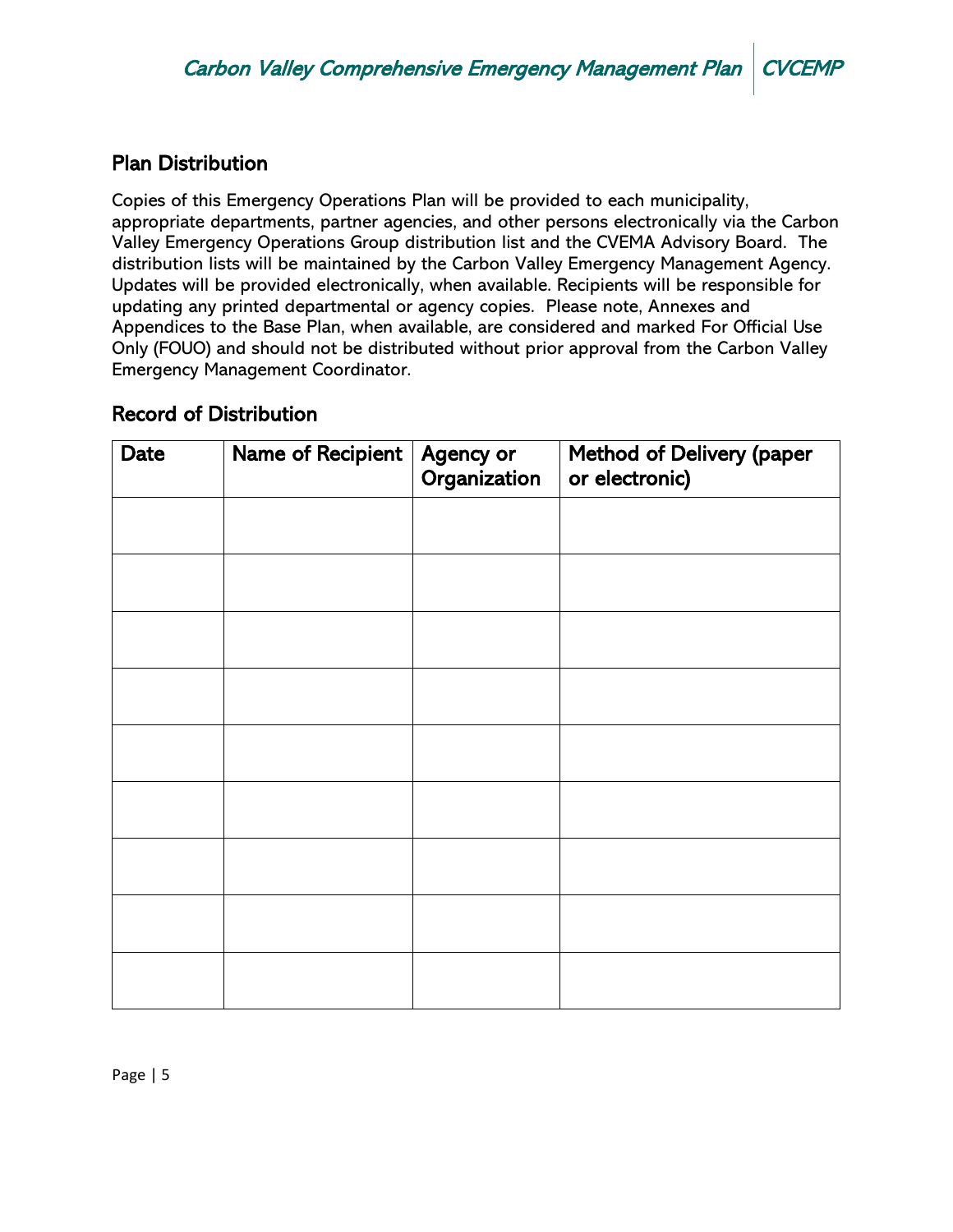# Part Three: RESPONSE Emergency Operations Plan Table of Contents

| <b>BASE PLAN</b>                                         |                |
|----------------------------------------------------------|----------------|
| <b>Promulgation Letter</b>                               | $\overline{c}$ |
| <b>Promulgation Documents</b>                            | 3              |
| Record of Changes                                        | 4              |
| <b>Record of Distribution</b>                            | 5              |
| <b>Table of Contents</b>                                 | 6              |
| Introduction and Background                              | 8              |
| Purpose                                                  | 9              |
| <b>Planning Approach</b>                                 | 9              |
| Carbon Valley Emergency Operations Planning Team         | 9              |
| <b>Whole Community Approach</b>                          | 10             |
| People with Disabilities and Access and Functional Needs | 10             |
| <b>Scope and Priorities</b>                              | 11             |
| <b>Planning Assumptions</b>                              | 11             |
| <b>Situation Overview</b>                                | 12             |
| <b>Hazard Analysis Summary</b>                           | 12             |
| <b>Community Profiles</b>                                | 12             |
| <b>Concept of Operations</b>                             | 15             |
| Direction, Control, and Coordination                     | 15             |
| Organization                                             | 16             |
| ICS Organization                                         | 18             |
| <b>EOC Organization</b>                                  | 18             |
| <b>Policy Group</b>                                      | 19             |
| Assignment of Responsibilities                           | 20             |
| <b>Policy Group</b>                                      | 20             |
| <b>Legal Counsel</b>                                     | 20             |
| Carbon Valley Emergency Management Agency Advisory Board | 21             |
| Carbon Valley Emergency Management Coordinator           | 21             |
| Carbon Valley Emergency Management Group                 | 22             |
| <b>EOC Administrative Support Section</b>                | 22             |
| <b>EOC Planning Section</b>                              | 22             |
| <b>EOC Logistics and Finance Section</b>                 | 22             |
| <b>Law Enforcement Agencies</b>                          | 23             |
| Fire, Rescue and Emergency Medical Services              | 23             |
| <b>Emergency Communications</b>                          | 23             |
| <b>Municipal Departments</b>                             | 24             |
| <b>Public Works</b>                                      | 24             |
| Planning, Building, Community Development                | 24             |
| <b>Geographical Information Systems</b>                  | 25             |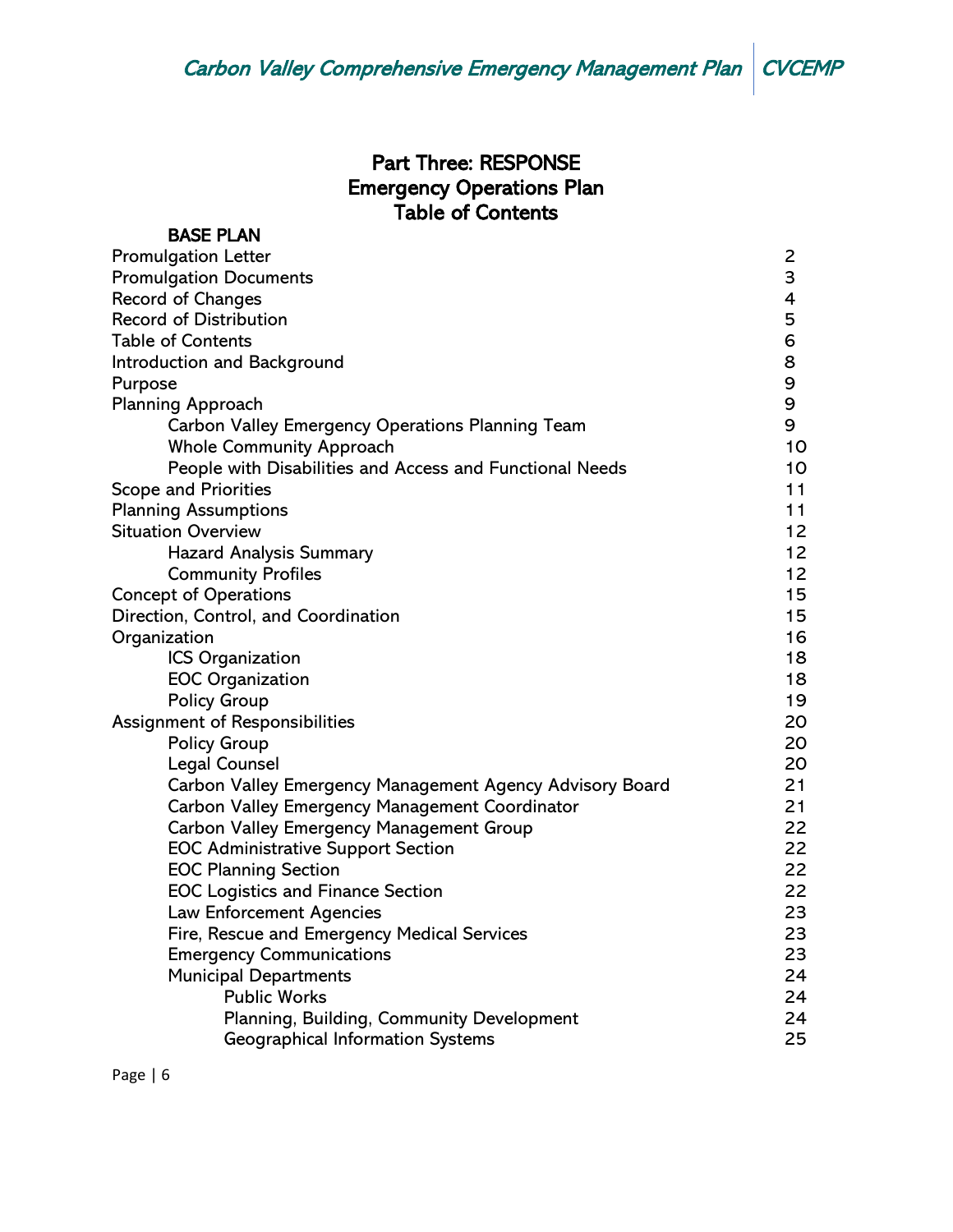| <b>Public Information and Community Engagement</b>                 | 25<br>26 |
|--------------------------------------------------------------------|----------|
| Finance<br>Weld County Department of Public Health and Environment | 26       |
| <b>Weld County Department of Human Services</b>                    | 27       |
| <b>Community Support Agencies</b>                                  | 27       |
| <b>Schools</b>                                                     | 27       |
| <b>American Red Cross</b>                                          | 27       |
| United Way Weld County / 2-1-1                                     | 28       |
| Carbon Valley Network service agencies                             | 28       |
| Faith-based organizations                                          | 28       |
| <b>Amateur Radio Emergency Services (ARES)</b>                     | 28       |
| <b>Healthcare Partners and Facilities</b>                          | 28       |
|                                                                    | 28       |
| <b>Community Organizations</b><br><b>EOP Annex Summaries</b>       | 28       |
| <b>Functional Annex Summaries</b>                                  | 29       |
| <b>Active Threat</b>                                               | 29       |
| <b>Animal Care</b>                                                 | 29       |
| Civil Disturbance                                                  | 29       |
|                                                                    | 29       |
| <b>Evacuation and Re-Entry</b>                                     | 29       |
| Firefighting<br><b>Hazardous Materials</b>                         |          |
|                                                                    | 30       |
| Infrastructure and Utilities                                       | 30       |
| Mass Care and Sheltering                                           | 30       |
| Natural and Cultural Resource Protection                           | 30       |
| <b>Public Information and Crisis Communications</b>                | 30       |
| <b>Public Notification and Warning</b>                             | 31       |
| Reunification                                                      | 31       |
| <b>Search and Rescue</b>                                           | 31       |
| Transportation                                                     | 31       |
| <b>Operational Annex Summaries</b>                                 | 31       |
| <b>EOC Management</b>                                              | 31       |
| <b>Disaster Declaration</b>                                        | 32       |
| Incident Management                                                | 32       |
| <b>Planning and Situational Awareness</b>                          | 32       |
| Resource Management, Logistics and Finance                         | 32       |
| <b>Continuity of Government</b>                                    | 32       |
| Plan Development, Maintenance, and Implementation                  | 32       |
| <b>Training and Exercise</b>                                       | 33       |

Appendix 1: Comprehensive Emergency Management Plan Master Table of Contents

Appendix 2: Carbon Valley Emergency Management Agency Service Area Map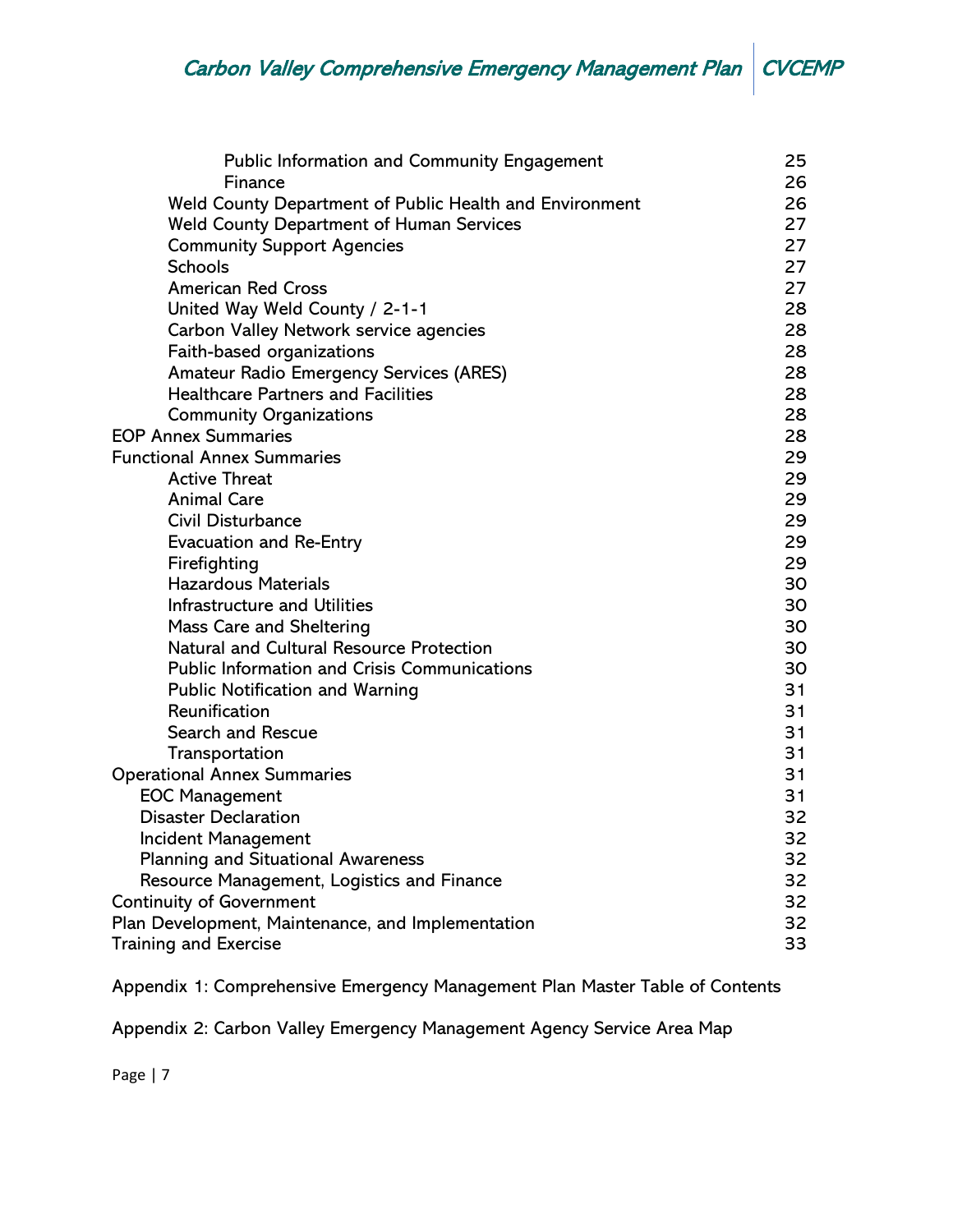Appendix 3: EOP Annex List

Appendix 4: Emergency Support Function → Functional and Operational Annexes **Crosswalk**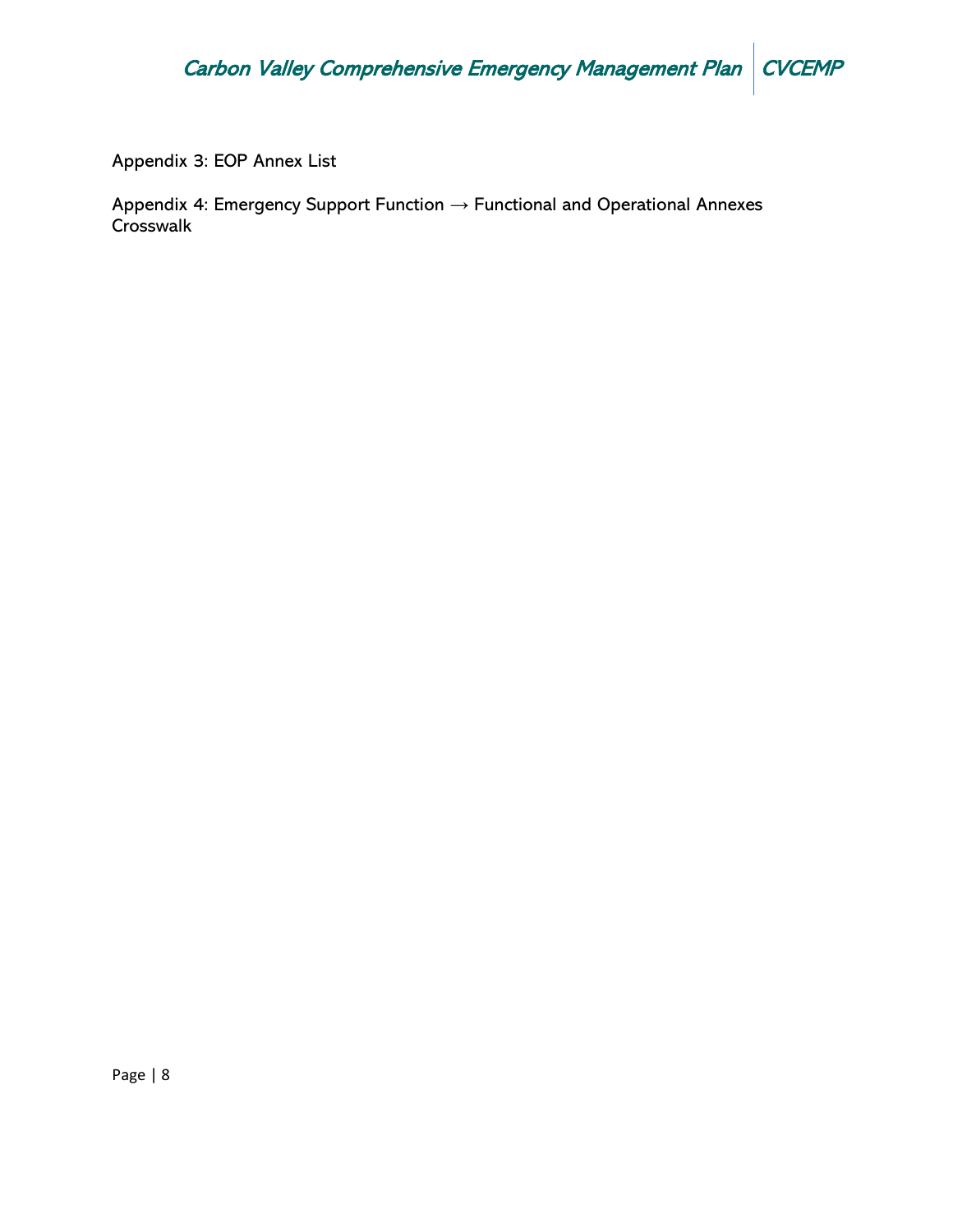# **Introduction**

The Carbon Valley Multi-Jurisdictional Emergency Operations Plan (EOP) is an all-hazard plan that describes how the City of Dacono, the Town of Firestone, the Town of Frederick, and the two fire agencies that serve them, the Frederick-Firestone Fire Protection District, and Mountain View Fire Rescue (Dacono), will organize and respond to large-scale emergencies and disasters affecting their communities. This plan is consistent with Federal, State of Colorado, and Weld County emergency plans, and is aligned with other applicable laws, regulations, plans, and policies, including [the Robert T. Stafford Disaster](https://www.fema.gov/media-library-data/1582133514823-be4368438bd042e3b60f5cec6b377d17/Stafford_June_2019_508.pdf)  [Relief and Emergency Assistance Act, as amended,](https://www.fema.gov/media-library-data/1582133514823-be4368438bd042e3b60f5cec6b377d17/Stafford_June_2019_508.pdf) the National Response Framework Third Edition 2016, the National Preparedness Goal Second Edition 2015, National Disaster Recovery Framework Second Edition 2016, the Colorado State Emergency Operations Plan September 2019, and the Weld County Emergency Operations Plan February 2020. This plan is compliant with the National Incident Management System (NIMS) 2017 and incorporates principles set forth in the Incident Command System (ICS). Collectively, these documents support the Carbon Valley Multi-Jurisdictional EOP.

This EOP can be partially or fully implemented in the context of a disaster or emergency. Although no plan can anticipate all situations and conditions that may arise during an emergency, this plan attempts to provide the foundation and guidance to effectively manage and support response to a local or multi-jurisdictional disaster or emergency that overwhelms normal resources.

# Background

For many years, Carbon Valley first responder agencies have worked together to perform emergency management functions in a coordinated manner. In November 2018, the three police departments and two fire districts that serve the Carbon Valley signed an Inter-Governmental Agreement, forming the Carbon Valley Emergency Management Agency. In April 2019, the first full-time Emergency Management Coordinator was hired to build and maintain a comprehensive emergency management program for the Carbon Valley.

This EOP is designed to be flexible, adaptable, and scalable. It provides a framework for coordinated response and initial recovery activities during a large-scale emergency or disaster. It is intended to be used in conjunction with other internal policies, plans, and procedures, such as function-specific annexes, operational annexes, and standard operating procedures or guidelines. The EOP stands as Part 3: the response phase of the Carbon Valley Comprehensive Emergency Management Plan (CVCEMP). An outline of the CVCEMP can be found in *Appendix 1*. This plan describes how various agencies and organizations in the Carbon Valley will coordinate response activities with our Federal, State, local, and private-sector partners.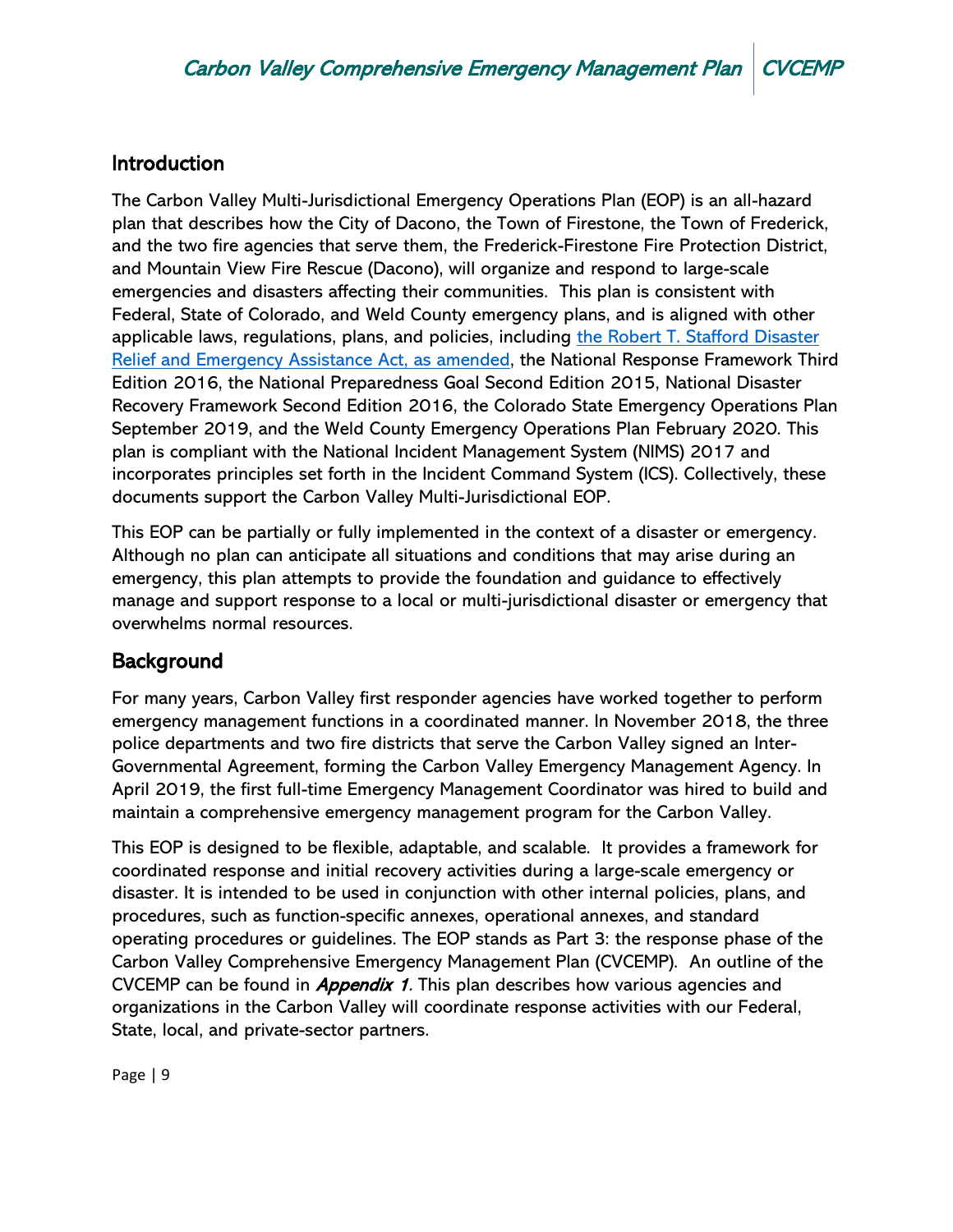The Carbon Valley EOP describes the basis for emergency operations, including the purpose, scope, priorities, community and hazard information, planning assumptions, concept of operations, organization, and assignment of responsibilities during a large-scale emergency response. This portion of the plan is also known as the "base plan." It is accompanied by other plans and annexes, organized by functions and procedures. A detailed table of contents is included.

# Purpose

The EOP provides the structure and mechanism to respond to significant disasters or emergencies. Efficient response is supported by resource collaboration and operational coordination with the Carbon Valley, the area generally defined by the jurisdictional boundaries of the City of Dacono, the Town of Firestone, the Town of Frederick, and the areas in or near those municipalities that are served by the Frederick-Firestone Fire Protection District, and Mountain View Fire-Rescue. Traditionally, the "Carbon Valley" does not include the town limits of Erie, Mead, so those are excluded. A detailed service area map is provided in *Appendix 2*.

The EOP consists of the Base Plan, Functional Annexes and Operational Annexes. These documents are intended to provide a guideline; however, they may not represent actual actions taken by responders and officials before, during or after a disaster due to the unpredictability and unknowns associated with emergency and disaster response.

The Base Plan includes the purpose, scope, situations, assumptions, and concept of operations. It also includes a description of the organization and assignment of responsibilities, direction, control, and coordination elements. It describes how intelligence, communications, administration, finance and logistics will be addressed. It addresses plan development and maintenance, and it includes a section describing authorities and references. The Functional Annexes describe the roles and responsibilities for specific operational functions. The Operational Annexes outline specific policies and procedures to ensure a coordinated response, such as incident management, resource management, communications, and public information and warning systems.

The EOP is a living document and will continue to evolve as it is tested in real incidents and exercises. CVEMA believes the EOP should serve as a tool for improving coordination and strengthening relationship among all emergency management partners – federal, state, county and municipal governments, voluntary disaster relief organization, and the private sector – as we work together to meet basic human needs and restore essential government services before, during and after a disaster. This partnership should strive to reduce human suffering and decrease costly property damage due to significant emergencies and disasters.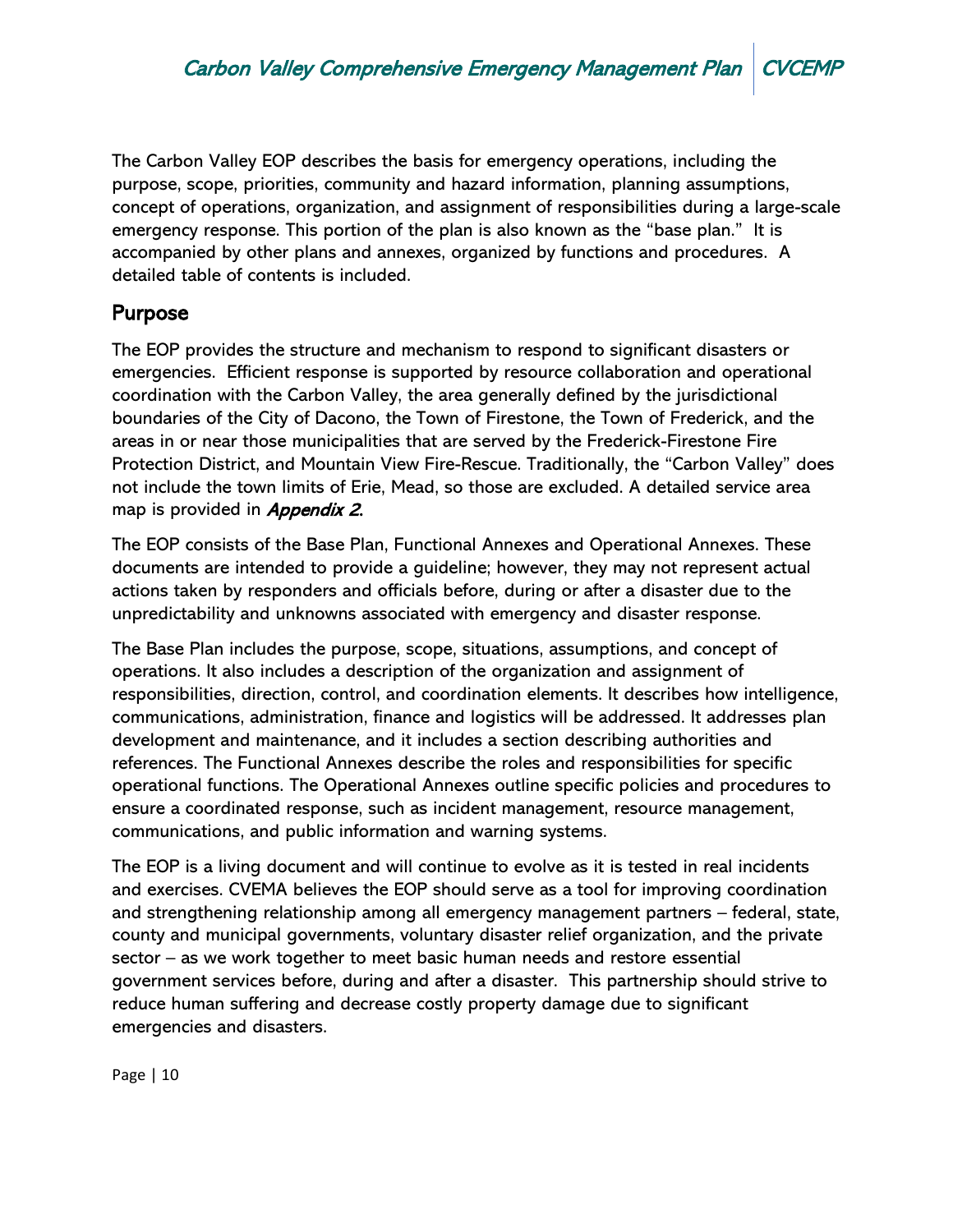# Planning Approach

## Carbon Valley Emergency Operation Planning Team

CVEMA began the update of the previous Carbon Valley Emergency Operations Plan in July 2019, using FEMA's Comprehensive Preparedness Guide (CPG-101), Developing and Maintaining Emergency Operations Plans, as a guiding document. An emergency operations planning team consisting of departmental staff, policy group members, and community members was convened in August 2019. This group helped to steer the planning process, confirm existing hazards, establish priorities, and determine responsibilities for the development functional and operational annexes. The resulting plan represents a major overhaul of the previous plan in structure, with the operational and tactical aspects of the EOP now resting in functional and operational annexes, while the strategic planning elements are contained in the Base Plan.

## Whole Community Planning

The Whole Community Planning Approach is based on the premise that all aspects of a community are required to effectively prepare for, protect and mitigate against, respond to and recover from any disaster. This includes all emergency management partners, both traditional and non-traditional, such as volunteer, faith- and community-based organizations, the private sector and the people who live in the Carbon Valley communities.

Everyone who lives or works in the Carbon Valley shares responsibility for minimizing the effects of disaster in the community, and we know that when people have a high level of social capital – that is, they feel a sense of belonging to their community and can access a network of relationships for support – they are more likely to survive and recover from a disaster. We call this ability "community resiliency."

In an ideal "whole community" environment, people have good knowledge of the hazards that can happen to them, they know appropriate protective actions to take, and they are able to access what they need to contribute to their personal and family safety.

Whole Community preparedness and community outreach is addressed in Part Two of the CVCEMP. To some extent Carbon Valley first responders and local governments rely on the knowledge and preparedness of community members during the response to a disaster. This plan takes into consideration the capability of individuals in the community to contribute to overall community resiliency.

## People with Disabilities and Access and Functional Needs

Page | 11 Carbon Valley municipalities and response agencies recognize that local governments must consider the needs of everyone in the community. This includes members of the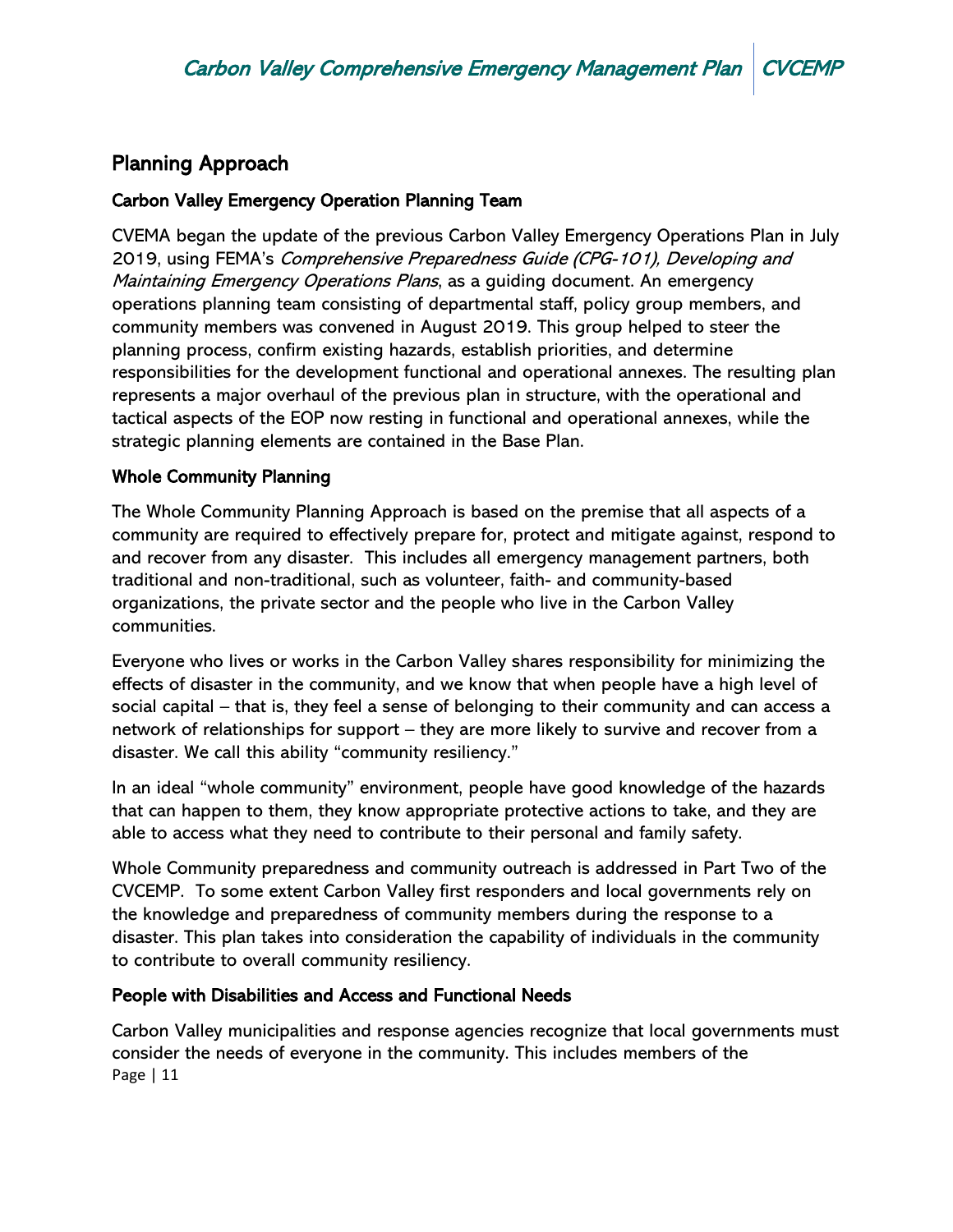community who have a disability, those who have an access or functional need, or anyone who may otherwise be at risk.

By utilizing the CMIST framework we define the functional needs of people, rather than defining people by their limitations. CMIST organizes needs into five (5) categories:

- Communication: Individuals who speak sign language, have limited English proficiency, or have limited ability to speak, see, hear, or understand
- Maintaining Health: Individuals who require specific medications, supplies, services, durable medical equipment, electricity for life-maintaining equipment, breastfeeding, and infant/childcare, nutrition, etc.
- Independence: Individuals who function independently with assistance from mobility devices or assistive technology, vision and communication aids, service animals, etc.
- Support, Safety, and Supervision: Some individuals may become separated from their caregivers and need additional personal care assistance; experience higher levels of distress and need support for anxiety, psychological, or behavioral health needs; or require a trauma-informed approach or support for personal safety.
- Transportation: Individual lack access to personal transportation, are unable to drive due to decreased or impaired mobility that may come with age, disability temporary conditions, injury, or legal restriction.

CVEMA strives to use inclusive practices in all these functional areas and whenever possible during all phases of emergency management.

# Scope and Priorities

This plan covers the response to and the short-term recovery from a range of hazards that could occur in the Carbon Valley. Disasters can be natural events, such as floods, tornadoes, and blizzards, and human-caused events, such as hazardous materials incidents and violent criminal actions. Regardless of the type of disaster, the priorities are always to:

- Save lives
- Protect health and safety
- Protect property
- Preserve the environment
- Minimize economic impacts

Emergencies can quickly escalate into disasters requiring resources that are not usually available within individual agencies and standard mutual aid practices. The EOP will be activated when any event begins to overwhelm normal resources and requires the assistance of Carbon Valley Emergency Management Agency to coordinate resources,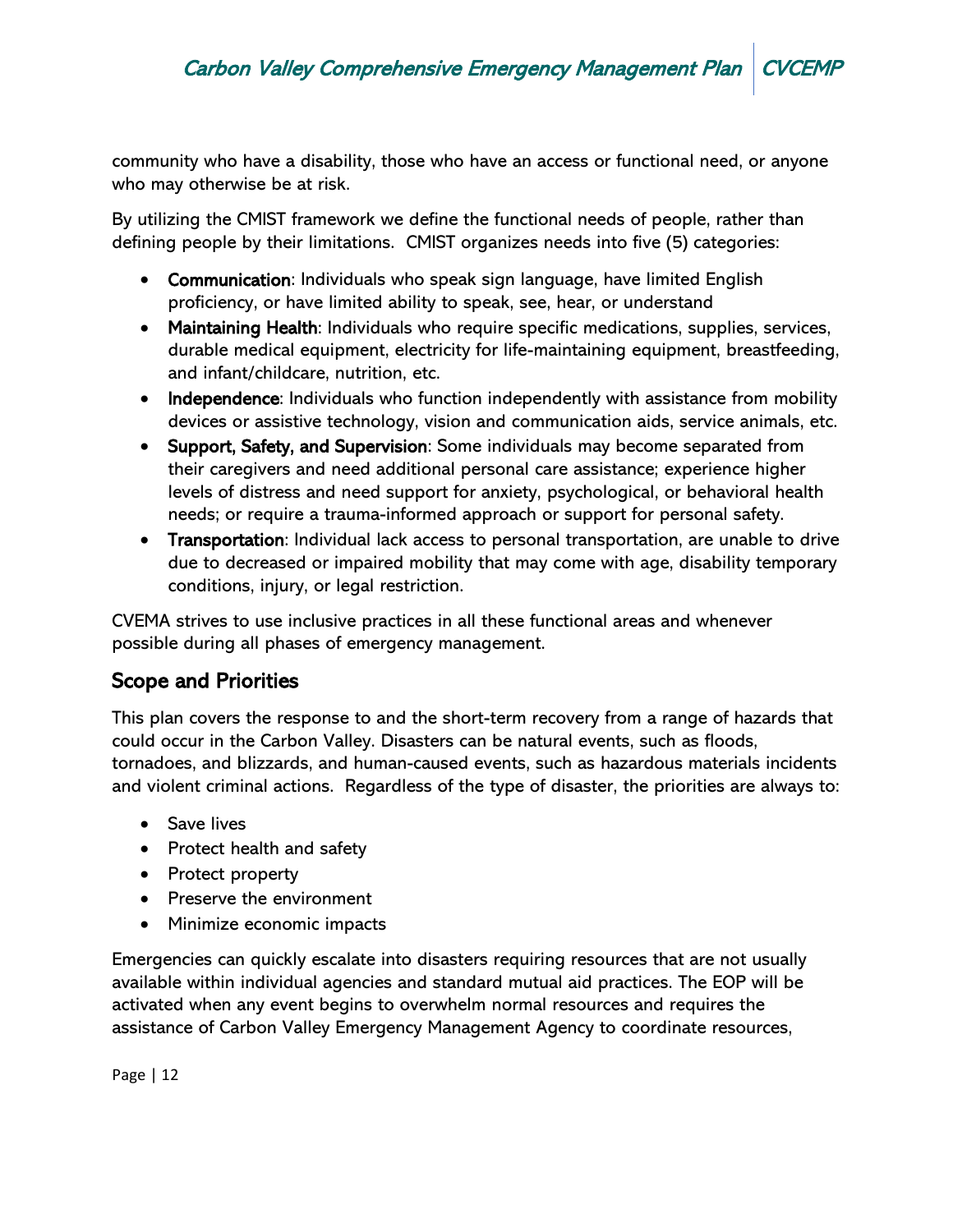assist with information management, or support consequence management for participating agencies.

# Planning Assumptions

Below are the assumptions of effective emergency management planning in the Carbon Valley:

- All incidents are local and will always begin and end locally. Therefore, the Carbon Valley should strive for the maximum level of self-sufficiency possible and not rely solely upon outside assistance for response capability.
- Local governments must continue to function under threat, emergency, and disaster conditions.
- Carbon Valley agencies (municipal government and first responder agencies) will mobilize to deliver emergency and essential services under all threats and emergencies.
- As incidents grown in length and magnitude, outside assistance may be requested from local, county, state, and federal departments, agencies, and organizations.
- Mutual aid and other assistance will be utilized in accordance with existing mutual aid agreements when local resources are depleted or when Carbon Valley agencies anticipate the need for additional resources.
- Emergencies occur at any time with little or no warning and may exceed the capabilities of local Carbon Valley agencies, as well as county, regional, state, and federal governments, and the private sector in the affected areas.
- Depending on the extent of the incident, the Carbon Valley may not be able to meet all the responsibilities indicated in this plan.
- Emergencies may result in casualties, fatalities, and/or displace people from their homes, temporarily or permanently.
- Emergencies may result in property loss, interruption of public services, damage to basic infrastructure, and harm to the environment.
- The greater the complexity, impact, and scope of an emergency, the more multiagency coordination will be required.
- Individuals, community-based organizations, and businesses will offer services and support during a disaster.
- State, Weld County, and regional agencies and departments with regulatory and other oversight responsibilities will be integrated into the established organizational chain to support local emergency management efforts.
- Weld County, the State of Colorado, and the federal government will provide emergency assistance to the Carbon Valley when requested and in accordance with applicable laws, codes, plans, and the National Response Framework.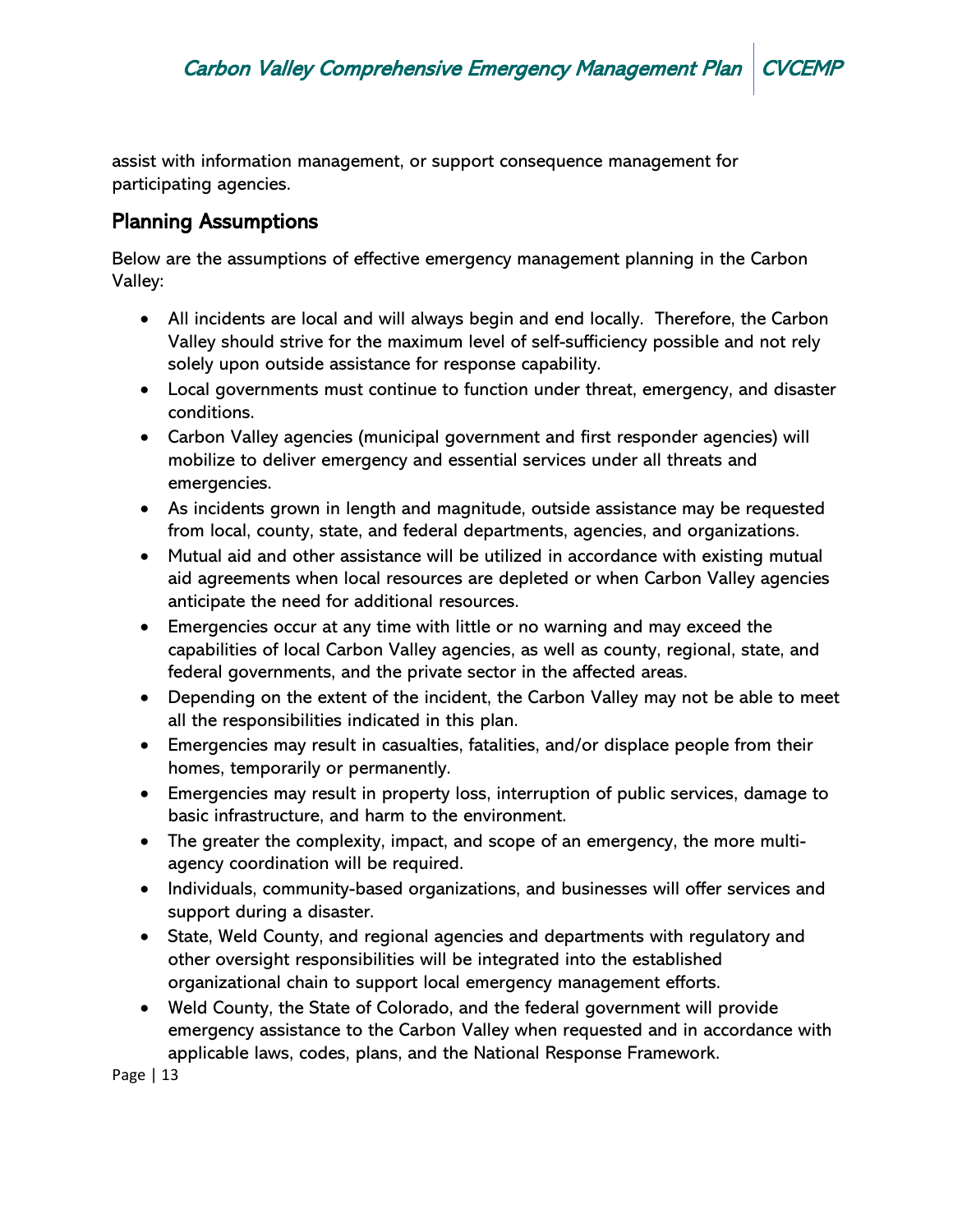# Situation Overview

A key to responding to disasters that affect the Carbon Valley area is understanding the natural and human-caused hazards that pose a risk to our communities and understanding how they can affect our communities. Any such incident has the potential to disrupt the community, cause destruction of property, and cause injury and death to community members. The information in this section is taken from the Weld County Multi-Jurisdictional Hazard Mitigation Plan, a plan that Carbon Valley municipalities routinely participate in developing and adopt when it is updated. The information here provides a summary of hazards specific to Weld County and the Carbon Valley.

The Carbon Valley Communities will participate in an update of the Weld County Multi-Jurisdictional Hazard Mitigation Plan between from April until November of 2020.

#### Hazard Analysis Summary

The Carbon Valley is vulnerable to a wide range of natural and human-caused hazards that threaten life and property. The hazards identified by the EOP Planning Team to be of actual potential threat are:

| <b>Natural Hazards</b>      | <b>Technological Hazards</b> | <b>Human-Caused Threats</b>        |
|-----------------------------|------------------------------|------------------------------------|
| Severe Storm                | <b>Hazardous Materials</b>   | Active Threat: Hostile Intruder,   |
|                             | Release                      | Workplace Violence, Vehicle Attack |
|                             |                              | in a Crowd                         |
| Straight-Line Winds &       | <b>Land Subsidence</b>       | Chemical, Biological, Radiological |
| Tornado                     |                              | Nuclear, Explosives (CBRNE) attack |
| Flood                       |                              | <b>Cyber Attack</b>                |
| <b>Public Health Hazard</b> |                              |                                    |
| <b>Extreme Temperatures</b> |                              |                                    |
| Drought                     |                              |                                    |
| <b>Prairie Fire</b>         |                              |                                    |
| Earthquake                  |                              |                                    |

A complete Threat, Hazard Identification and Risk Assessment (THIRA) for the Carbon Valley will be completed in 2021. The THIRA will be one element of Part One, Prevention and Protection, of the Carbon Valley Comprehensive Emergency Management Plan.

The hazard identification and risk assessment data, as well as the social vulnerability analysis in each of the following community profiles is taken from the 2016 Weld County Multi-Jurisdictional Hazard Mitigation Plan (WCHMP). This plan is updated every five (5) years, and as such, this section should be updated following the adoption of the next WCHMP.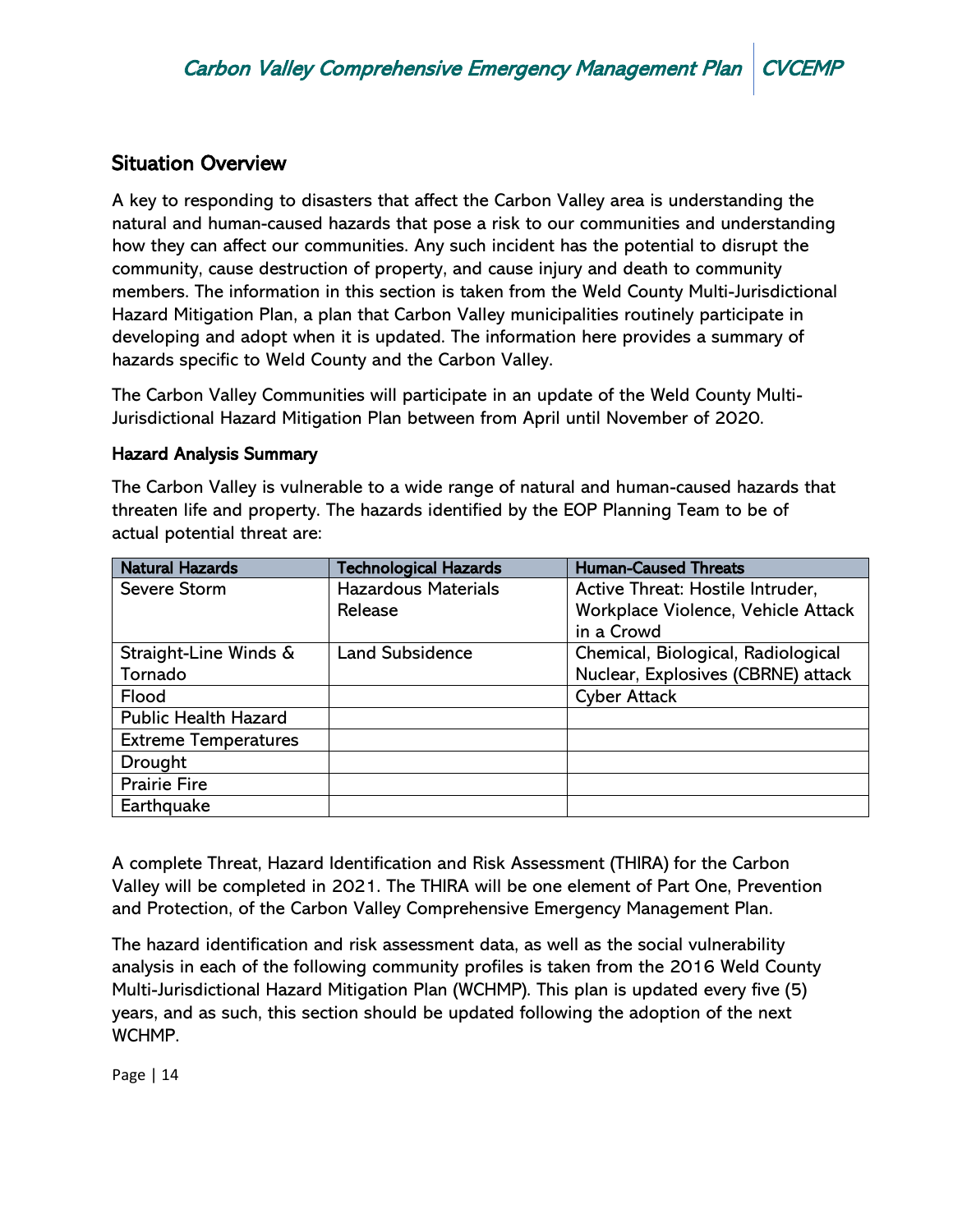## Community Profiles

The Carbon Valley community is about 10 miles north of the northern suburbs of Denver, with Dacono as the southernmost municipality on the south side of State Highway 52. Frederick is on the north side of State Highway 52, generally in the "middle" of the Carbon Valley community, and Firestone is on the north, extended past Firestone Blvd all the way to State Highway 66. All three municipalities have expanded their boundaries in recent years, and all are challenged with meeting the demands for water and infrastructure associated with current and projected population growth.

## City of Dacono

The City of Dacono is a Home Rule Municipality that was established in 1908. The form of government is council-mayor-administrator. The City encompasses nearly 8.2 square miles, with a future growth boundary of 22 square miles. The City's population is estimated at just over 6,000 (2019) people, with a homeownership rate of just over 70%. Like all Carbon Valley Communities, Dacono is challenged with meeting the demands for water and infrastructure associated with projected population growth. Dacono is characterized by a mix of medium-low, medium, and medium-high levels of social vulnerability. The northern area of the city has higher levels of social vulnerability to disasters than the rest of the city.

High Risk Hazards:

- Severe Storm
- Straight-Line Winds & Tornadoes
- Flood
- Public Health Hazards
- Extreme Temperatures
- Drought

Moderate Risk Hazards:

- HAZMAT
- Land Subsidence

Low Risk Hazards:

- Prairie Fire
- Earthquake

## Town of Firestone

Page | 15 The Town of Firestone is a statutory town and has a Board of Trustees – Mayor – Manager form of government. Firestone was incorporated in 1908. Firestone's boundaries include just over 14 square miles, with a planning area of about 56 square miles. Firestone earned the distinction of Colorado's fastest growing community in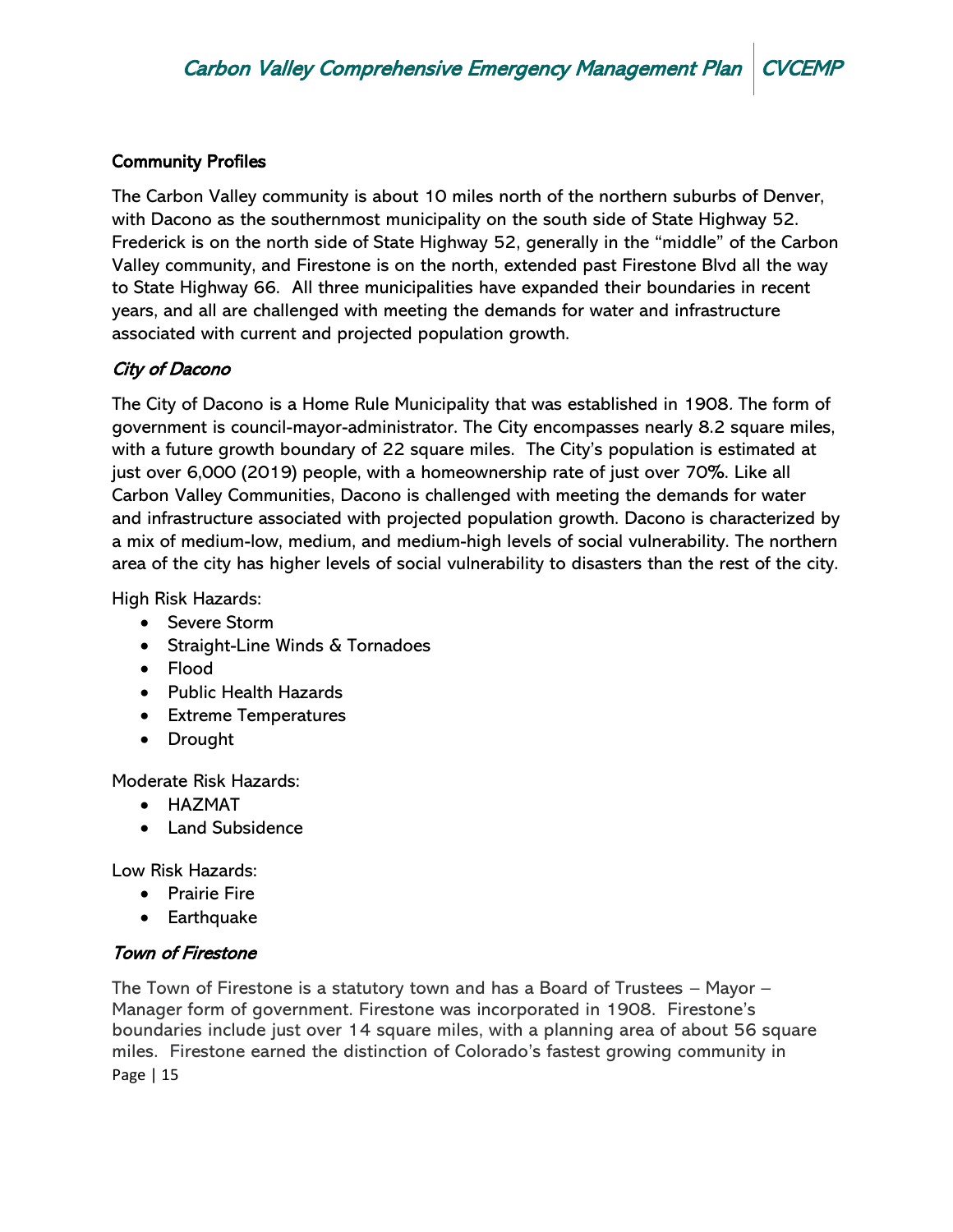Colorado between 2000 and 2010, showing an increase in population of 431% during that time. The current population is just under 16,600 (12/2019). The rate of homeownership in Firestone is 88%. The Town of Firestone is characterized by a mix of medium-low to medium-high levels of social vulnerability. The majority of the town is in the bottom 20% of social vulnerability compared to the rest of Weld County. The residents on the eastern border of Firestone may struggle in times of disaster due to very high social vulnerability levels.

High Risk Hazards:

• Flood

Moderate Risk Hazards:

- Severe Storm
- Straight-Line Winds & Tornadoes
- HAZMAT
- Extreme Temperatures
- Prairie Fire

Low Risk Hazards:

- Land Subsidence
- Drought
- Public Health Hazards
- Earthquake

## Town of Frederick

The town of Frederick is a statutory town and has a Board of Trustees – Mayor – Manager form of government. Frederick originated as a mining camp and was incorporated in 1907. Frederick's population is estimated to be just under 14,000 (2019), up from 8,679 in 2010. The Town of Frederick encompasses just over 14 square miles. The home ownership rate is 92%. The Town of Frederick contains areas that range from low social vulnerability to medium high levels. There is a stark juxtaposition of very low vulnerability areas adjacent to medium-high levels. This has potential to threaten the resiliency of the Town.

High Risk Hazards:

- Severe Storm
- Straight-Line Winds & Tornadoes
- Flood
- Prairie Fire
- Drought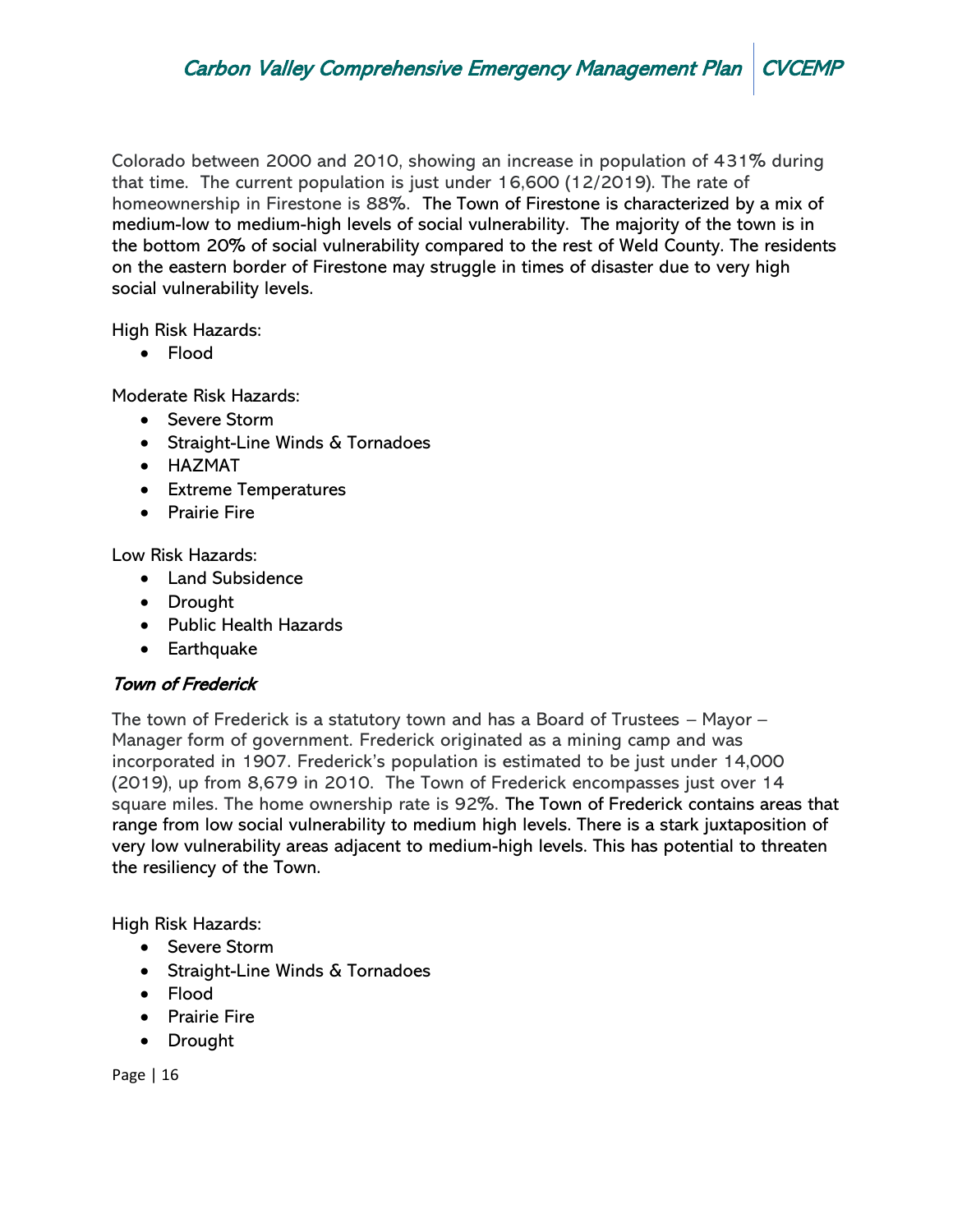Moderate Risk Hazards: no scores in the moderate risk range

Low Risk Hazards:

- Public Health Hazards
- HAZMAT
- Extreme Temperatures
- Earthquake
- Land Subsidence

# Concept of Operations

Municipal government has a responsibility to protect the public health and safety and the preserve property and environment from the effects of a disaster or emergency to the extent possible. In keeping with the foundational principle that "all disasters are local" and "all disasters begin and end locally," each jurisdiction is responsible to prepare for and respond to all hazards that affect the community. In addition, local governments are responsible for organizing training, and equipping emergency personnel.

According to the Carbon Valley Emergency Management Agency Inter-Governmental Agreement, the City of Dacono, the Town of Firestone and the Town of Frederick, the Frederick-Firestone Fire Protection District and Mountain View Fire-Rescue (hereinafter referred to as 'the Partner Organizations') have delegated the responsibility to CVEMA to act as the Carbon Valley's disaster agency. If an emergency or disaster exceeds local capability to respond, assistance may be requested from surrounding jurisdictions, Weld County, and/or the state.

Disasters and large-scale emergencies are rarely confined to a single jurisdiction. Even if only one part of the Carbon Valley were impacted by a single disaster or emergency event, a multi-jurisdictional effort may be required to effectively manage most major incidents. All local governments and special districts are responsible for coordinating with one another and for providing mutual aid within their capabilities. From routine emergencies handled by a single agency to a major disaster, all disaster and emergency response operations adhere to the principles of the National Incident Management System (NIMS), and its Incident Command System components. Cooperation and Coordination among and between the partner agencies will be accomplished by using standardized operational management concepts based in ICS. Implementing ICS as a strategy early and maintaining it throughout the incident provides consistency in organization of staff and provides a framework for a unified incident action plan with prioritized objectives.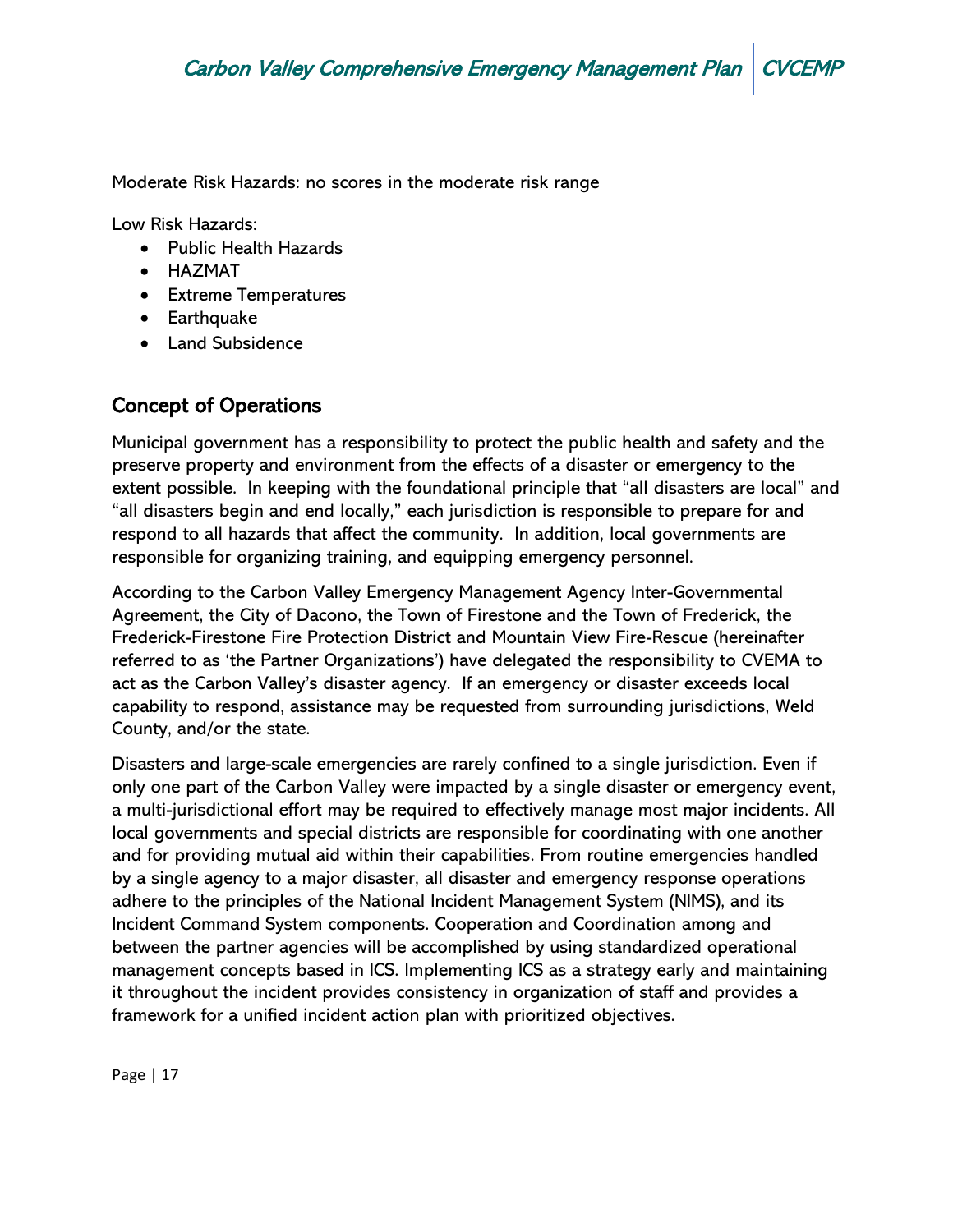In the event of an emergency requiring assistance beyond a single jurisdiction's capability, assistance may be requested while maintaining ICS structure throughout the incident. In such case, this plan may be activated by any Incident Commander, First Responder Supervisor, CVEMA Advisory Board member, or the CVEMA Emergency Management Coordinator. A formal declaration of disaster is a separate process that may be required to activate local policies and procedures and as a precondition to some types of state or federal assistance. The Colorado Division of Homeland Security and Emergency Management (DHSEM) is the Colorado State agency responsible for processing requests for State and Federal disaster assistance.

Depending on the scope of the disaster, local municipal governments may suspend normal working operations redirected staff during an incident to support emergency response and control throughout the Carbon Valley.

# Direction, Control and Coordination

The Incident Command or Incident Command Post (ICP) will coordinate with the Emergency Operations Center (EOC) through the EOC Manager and Section Chiefs with their counterparts at the ICP or on-scene.

## Incident Command Post (ICP)

The ICP coordinates activities at the scene of the incident. Incident Command Posts should be located close enough to allow the incident commander (IC) to observe operations, but far enough away to provide safety and shelter from the noise and confusion that accompanies normal operations. For those incidents where a field ICP is not feasible or desired, a joint ICP/EOC may be formed.

## Emergency Operations Center

The EOC acts in support of the ICP or multiple ICPs during a large event, as well as the community at large. The EOC processes and fulfills requests for resources and information, provides situational awareness and facilitates policy direction. The EOC is also responsible for managing and coordinating the consequences of an incident, whether planned or spontaneous (consequence management), so that first responders can focus on tactical and strategic necessities of the incident. The Carbon Valley EOC staff is comprised of departmental and agency staff from the partner agencies, staff from community support organizations, and other subject matter experts. This group is known collectively as the Carbon Valley Emergency Operations Group (CVEOG). This group meets monthly to train and exercise together.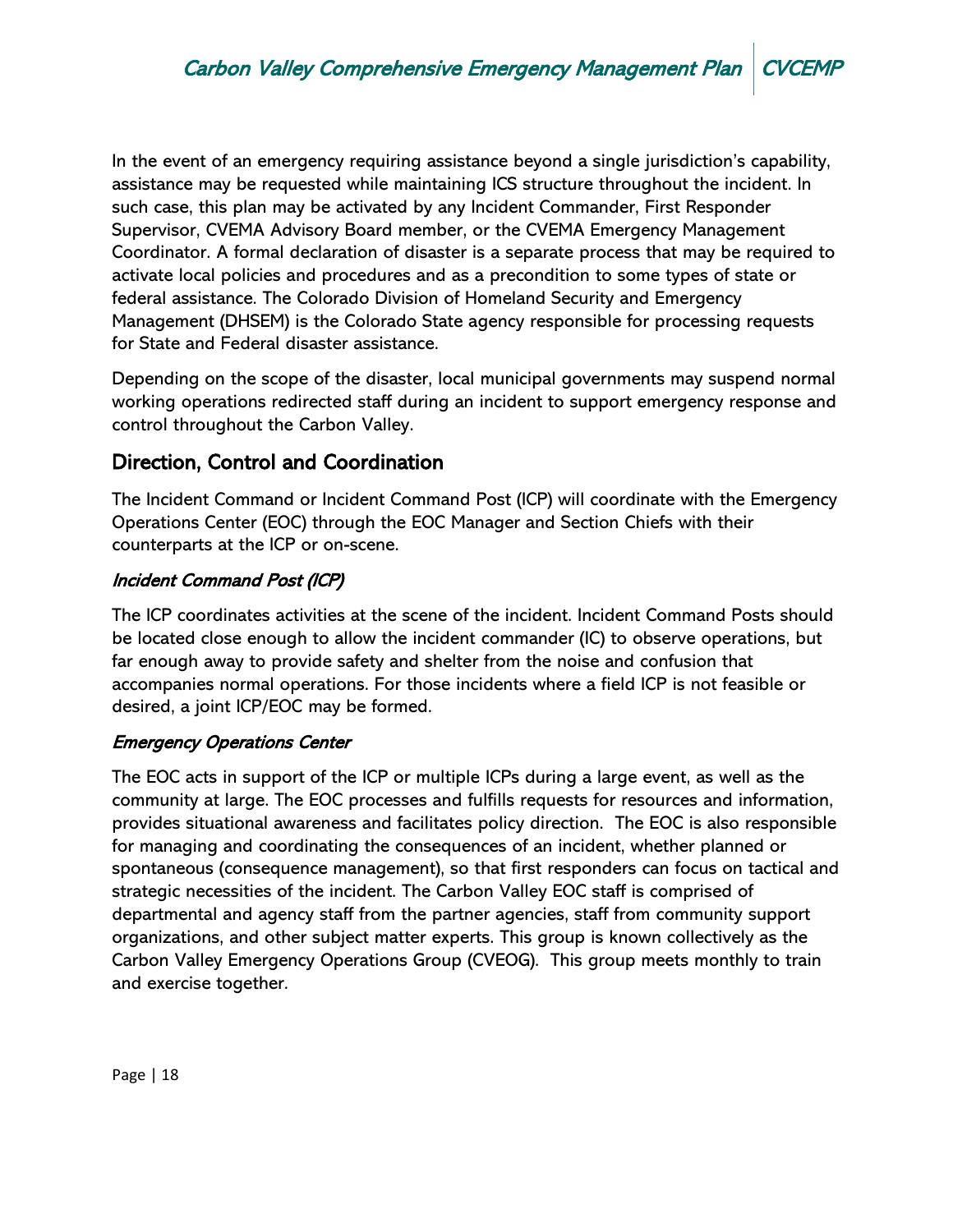## Multi-Agency Coordination

All Incident Response and EOC personnel work cooperatively and in support of the whole community in the Carbon Valley. The agencies and facilities locally are part of a larger multiagency coordination system. The components of this system include disaster facilities, equipment, other EOCs, dispatch centers, communications systems, other specific types of agencies (the National Weather Service, hospitals, national guard, for example), and private sector organizations.

## Joint Information Center (JIC) or Joint Information System (JIS)

The coordination of information, both internal and to the public, as well as media interaction is critical during an emergency or disaster incident. A JIC is a physical location where such coordination can take place. Here messages are coordinated, and information is shared between agencies and with the media. The same function may take place virtually, in a Joint Information System (JIS), with established processes agreed upon by all participating agencies. In this case, it is not a physical location, but still a system that performs the same functions as in a JIC.

## Disaster Intelligence

Information sharing is a critical component during a disaster. Intelligence information is that which may be sensitive, related to criminal activity or terrorism, or for any reason has a limited audience. When an incident requires the management of intelligence information, the EOC will staff an Intelligence officer position, to ensure there is a point of contact and distribution mechanism for sharing intelligence appropriately.

## Communications Systems

During a disaster, many different communications systems will be used, many of which are not directly in the control of Carbon Valley agencies.

- Radios: 700/800 MHZ and VHF radios will be used. The choice between 700/800 MHZ and VHF is a tactical decision made at the ICP based on which system functions the best for that incident. Channels and frequencies will be chosen based upon the incident and responding jurisdictions.
- Landlines or VOIP phones, cell phones. Phones are used routinely to communicate both in the field and in the EOC.
- Amateur Radio Emergency Services (ARES): ARES is used as a backup communication system both in the field and in the EOC.
- ReadyOp: The Carbon Valley Emergency Management Coordinator has access to the ReadyOp database which provides contacts for EOC and local first responder personnel.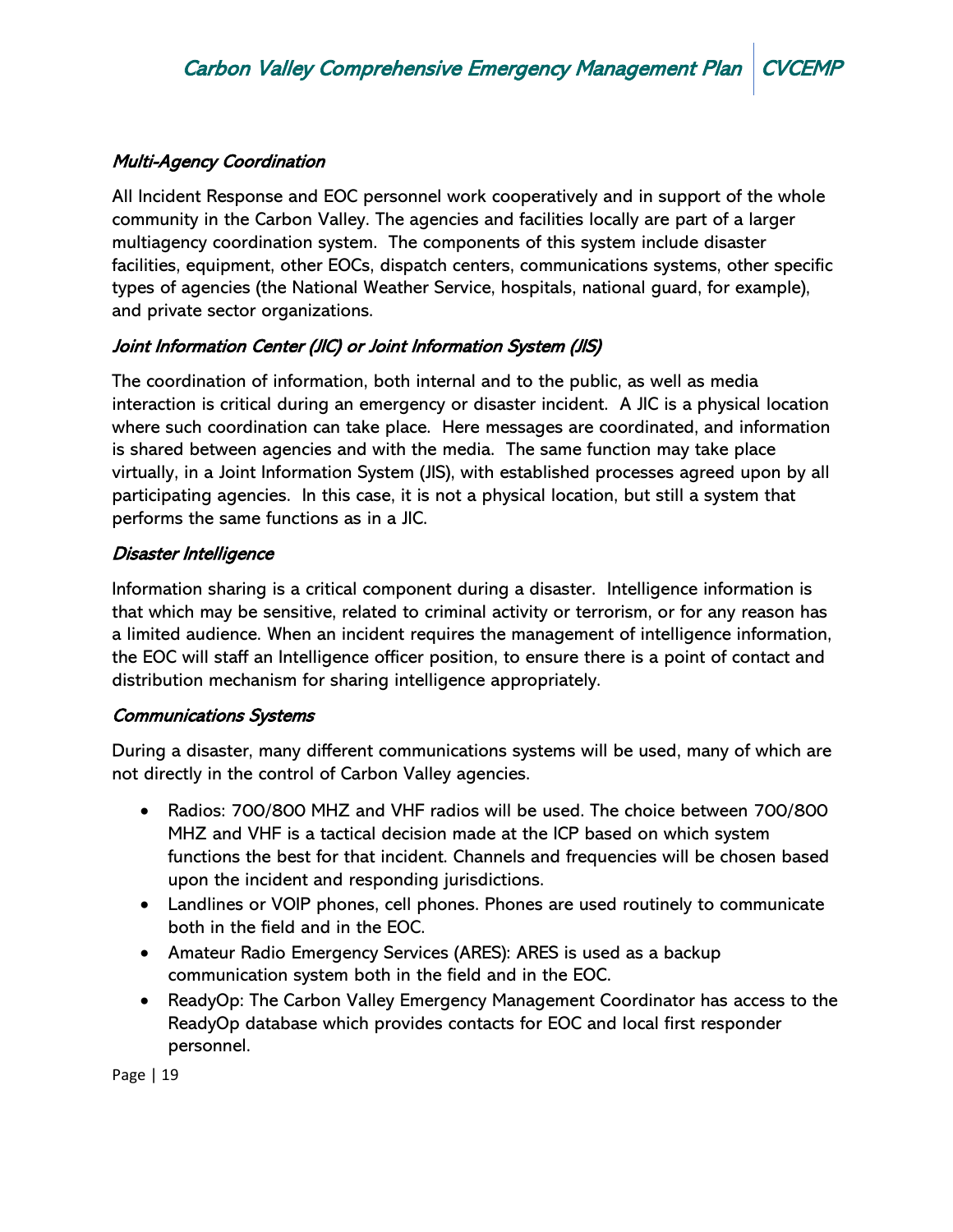## **Organization**

All incidents are organized using the Incident Command System (ICS). ICS allows users to adopt a flexible, integrated organizational structure that meets the needs of a single incident or, multiple incidents being managed together or separately. An incident will almost always start in the field and an Incident Command will be established. As the incident expands, and resource, information or consequence management needs expand, the EOC will open to provide support to the incident and the community.

## Field Organization

ICS will be established by the first arriving units in the field. An Incident Commander takes charge of the scene and assigns positions within the ICS as the incident evolves. Until these functions are assigned, they are the direct responsibility of the incident commander. The basic ICS Command and General Staff functions are as follows:



Many incidents can be managed in the field, however complex incidents may require additional support and coordination capability that the EOC can provide. Complexity may be due to multiple incident locations, large geographic area involvement, extreme damage or many people affected, and incidents that may involve terrorism or criminal elements.

## EOC Organization

The EOC is organized in a modified Incident Command Structure, using sections that are organized by function. Each function has specific roles and responsibilities during an incident. The EOC Organization is as follows: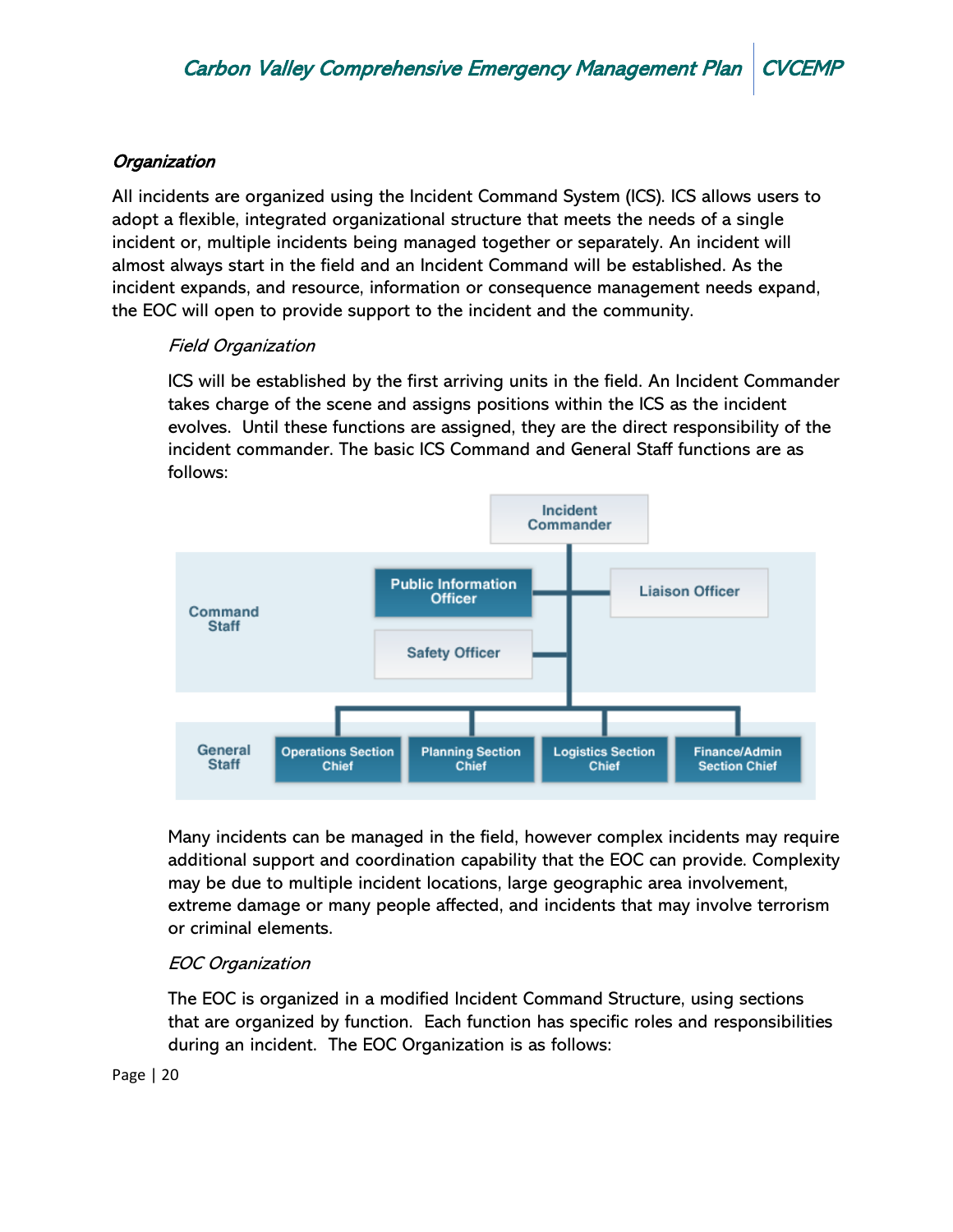

## Policy Group

Large incidents may also require activation of the Policy Group, which consists of elected and appointed officials for the affected jurisdictions and may also include legal counsel. The Carbon Valley Emergency Management Agency Advisory Board will determine policy group formation and organization, depending on the needs of the incident.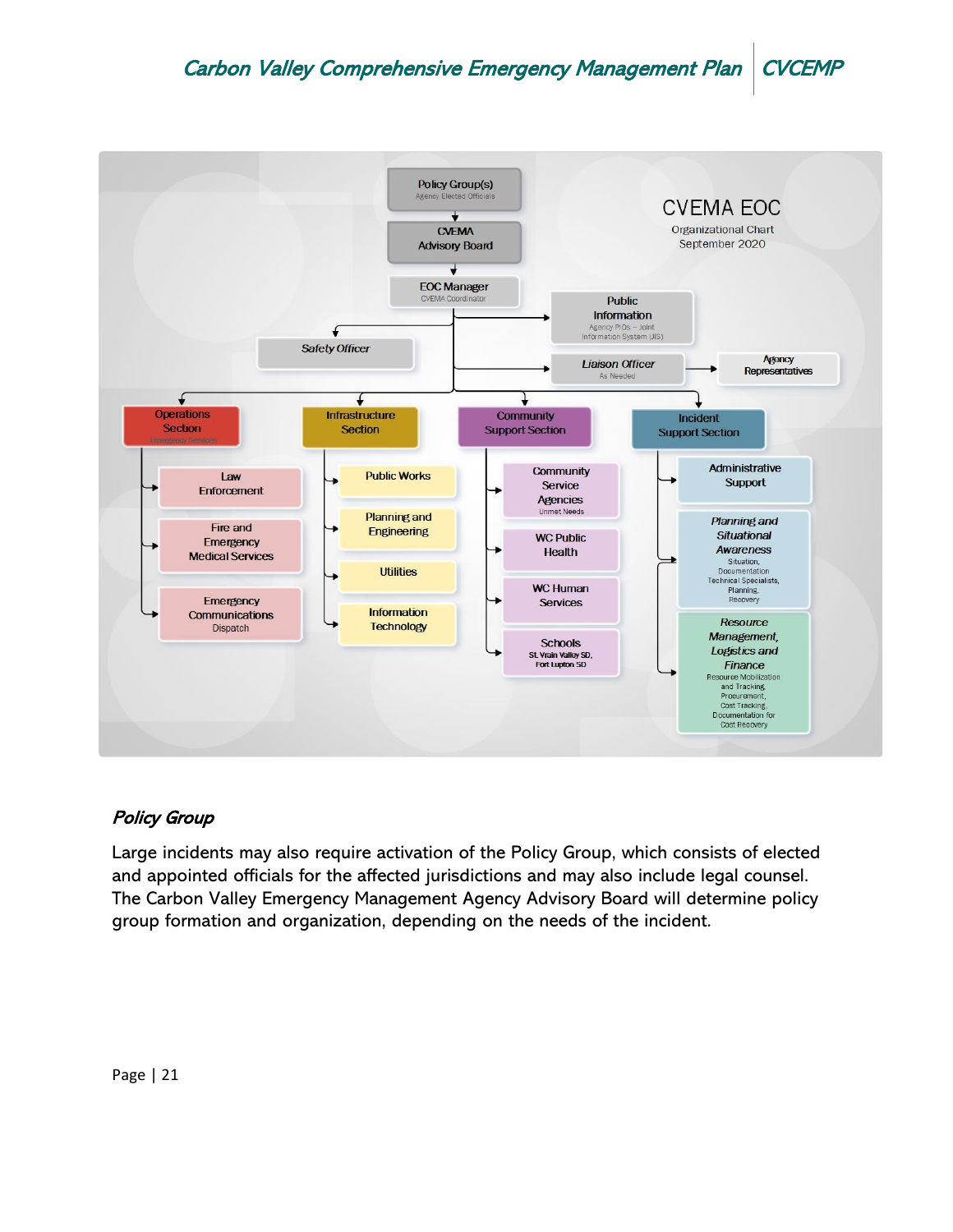# Assignment of Responsibilities

## Policy Group

The purpose of the policy group is to provide policy guidance to the EOC and Incident Command. Elected and appointed officials play a critical role in fiscal decision-making and priorities during disaster response and recovery. Response and recovery efforts that fall outside the purview of the Incident Command staff may require involvement and coordination with elected officials. In addition, elected officials provide a link to county, state and federal government partners and can help navigate requests for additional resources and guidance on policy matters. The Carbon Valley Policy Group consists of Town and City Managers, Town Trustees and City Council members, Public Safety Chiefs, and others who may be included from jurisdictions having authority to make the best possible decisions for the community.

Individually, each municipality's policy making body has the ultimate authority for its jurisdiction. Public Safety Chiefs and the Emergency Management Coordinator can provide advice and technical support as appropriate, on the use of local resources during an emergency or disaster. The policy group of the agency(ies) having jurisdiction may have the following responsibilities:

- Direction of the overall preparedness and emergency operations plan and assurance that the emergency plans remain current and updated.
- Coordination and direction of local government activities in support of emergency or disaster relief efforts.
- Formal declaration of emergencies and/or disasters.
- Issuance of directives to government departments and personnel regarding changes in normal duties, work schedules, temporary reassignments, and employment of temporary workers, or acquisition of temporary facilities or resources, as needed.
- Approval and commitment of resources and funds for disaster or emergency purposes.
- Issuance of official orders regarding protection of the public or social restrictions, such as evacuations, entry or no entry orders, establishment of curfews, and other security controls.
- Issuance of controls to support economic stabilization, and other local controls as provided by the Colorado Disaster Act.
- Issuance of formal requests to Weld County or the Governor's Office, through the Colorado Division of Homeland Security and Emergency Management.

## Legal Counsel

Each agency retains its own legal counsel. These attorneys are responsible for reviewing activities during a disaster or emergency and providing assistance and counsel to elected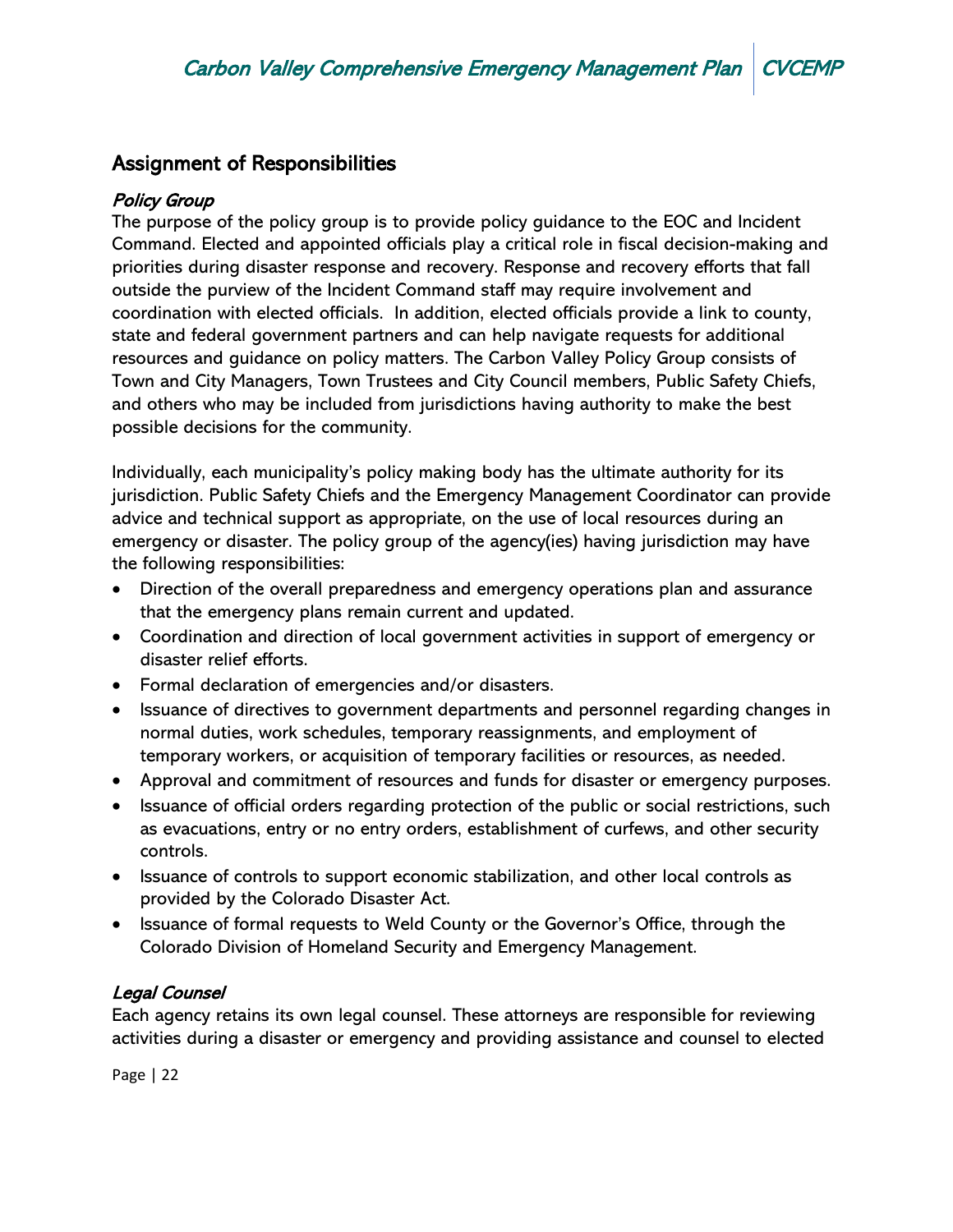officials, town and city managers, and department heads before, during, and after disaster and emergency incidents in the Carbon Valley.

- Review and assistance with preparation of legal documents including disaster declarations, curfews, price controls, or other official directives issued in a disaster or emergency.
- Assist policy group members as requested with legal matters.

## Carbon Valley Emergency Management Agency Advisory Board

The CVEMA Advisory Board is comprised of the Police and Fire Chiefs of the five (5) CVEMA member agencies (City of Dacono, Town of Firestone, Town of Frederick, Frederick-Firestone Fire Department, and Mountain View Fire Rescue) responsible for the oversight of the Carbon Valley Emergency Management Program. The Advisory Board:

- Sets goals and objectives for the Carbon Valley Emergency Management Program.
- Monitors the performance of the Emergency Management Coordinator and overall progress of preparedness for emergencies and disasters.
- Advocates for emergency management initiatives within each of the member agencies and encourages robust participation in day-to-day emergency management activities, including meetings, training, exercises, and planning activities.

## Carbon Valley Emergency Management Coordinator

The Carbon Valley Emergency Management Coordinator is responsible for developing and coordinating all emergency management tasks and functions within the Carbon Valley.

- Implement and update the Carbon Valley Comprehensive Emergency Operations Plan, along with all appendices and annexes on a regular basis.
- Activation of the Emergency Operations Center (EOC) in any emergency or disaster, as appropriate.
- Coordination of mutual aid assistance per Incident Command and the EOC in any emergency or disaster.
- Ongoing evaluation of any emergency or disaster in terms of the need for disaster declaration and notifying policy group members when such declaration becomes necessary.
- Establishment of any mutual aid agreements withing the Carbon Valley with appropriate county, state, federal, and private agencies regarding emergency management.
- Coordination of disaster facilities, such as shelters, reunification centers, evacuation points, points-of-distribution, or other local facilities as needed.
- Ensure necessary coordination and cooperation of all agencies and departments, prior to, during, and after an emergency or disaster.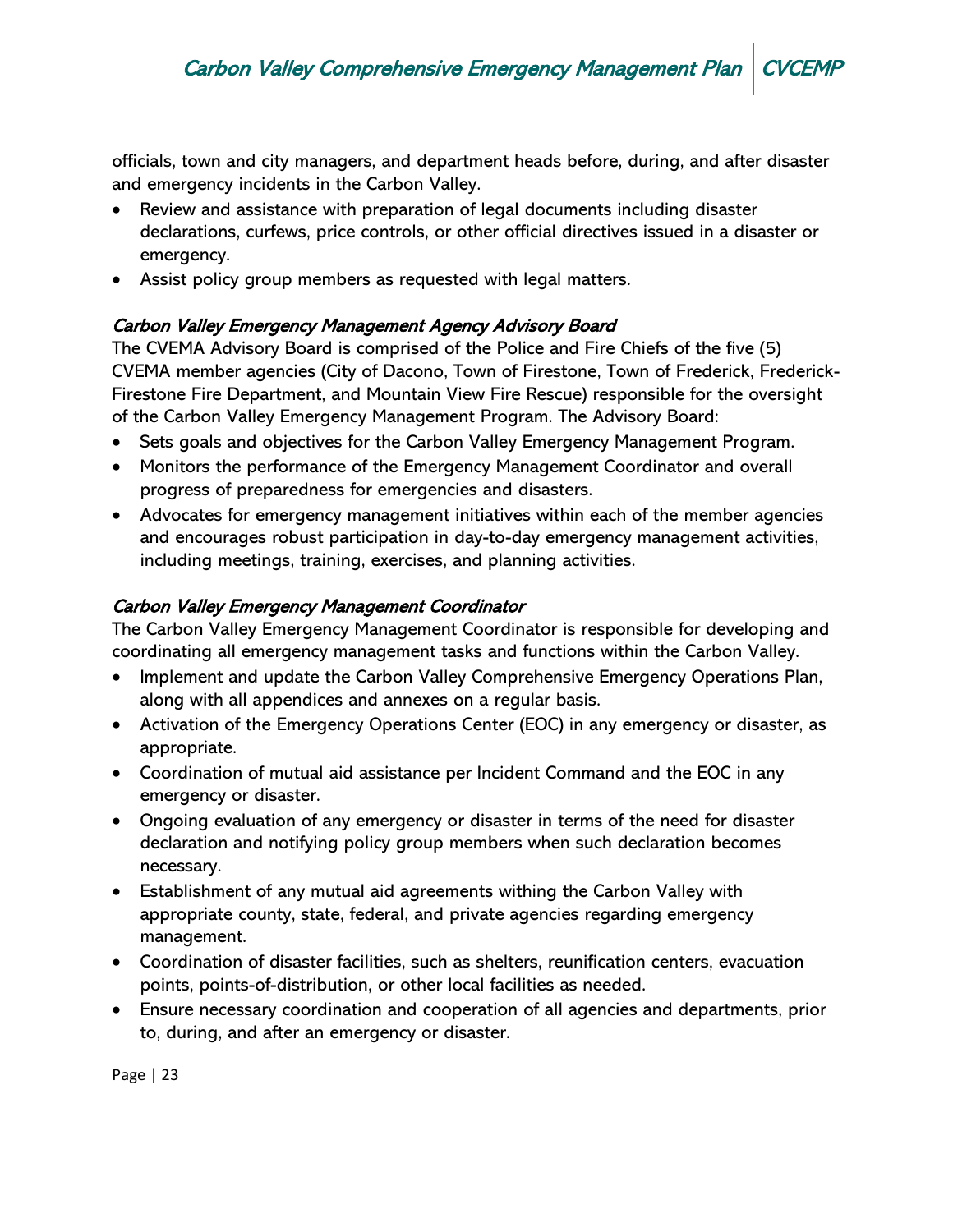- Conduct and coordinate training programs and all-hazard exercises, as deemed necessary to maintain and improve preparedness of the Carbon Valley communities and the member agency's response capabilities.
- Ensure that emergency plans address the whole community, and strive for inclusivity for people with disabilities and people with access and functional needs.

## Carbon Valley Emergency Operations Group

The EOC is staffed by personnel from all member agencies and organized into sections [see organization section above]. Each CVEMA member agency should assign personnel to the CV Emergency Operations Group, based on their subject-matter expertise and responsibilities during an emergency. These personnel should regularly participate in emergency management activities. The following describes the roles and responsibilities of emergency operations group staff.

The Incident Support, Planning, and Logistics and Finance Sections in the Carbon Valley EOC are led by the Emergency Management Coordinator. Staffing for these sections is provided by member agency personnel and currently supplemented with neighboring emergency management agency personnel, as needed. The EOC needs to develop local capacity to fill these positions as the Carbon Valley Emergency Management program grows.

## EOC Incident Support Section

## EOC Administrative Support Section

The Administrative Support Section is comprised of administrative staff, specifically designated to perform administrative and support functions within the EOC. These may include technology and telecommunications support, scribes, runners, calltakers, and administrative support staff.

## EOC Planning Section

The Planning Section is responsible for collecting, evaluating and disseminating tactical and strategic information about the emergency or disaster. The emergency management coordinator leads the planning section.

- This section maintains information and intelligence on the current and forecasted situation.
- Tracks the status of resources assigned to the incident.
- Prepares and maintains documents, maps, and reports about the incident.
- Prepares plans as needed to address the needs of the incident.
- Initiates damage assessment and short-term recovery planning considerations.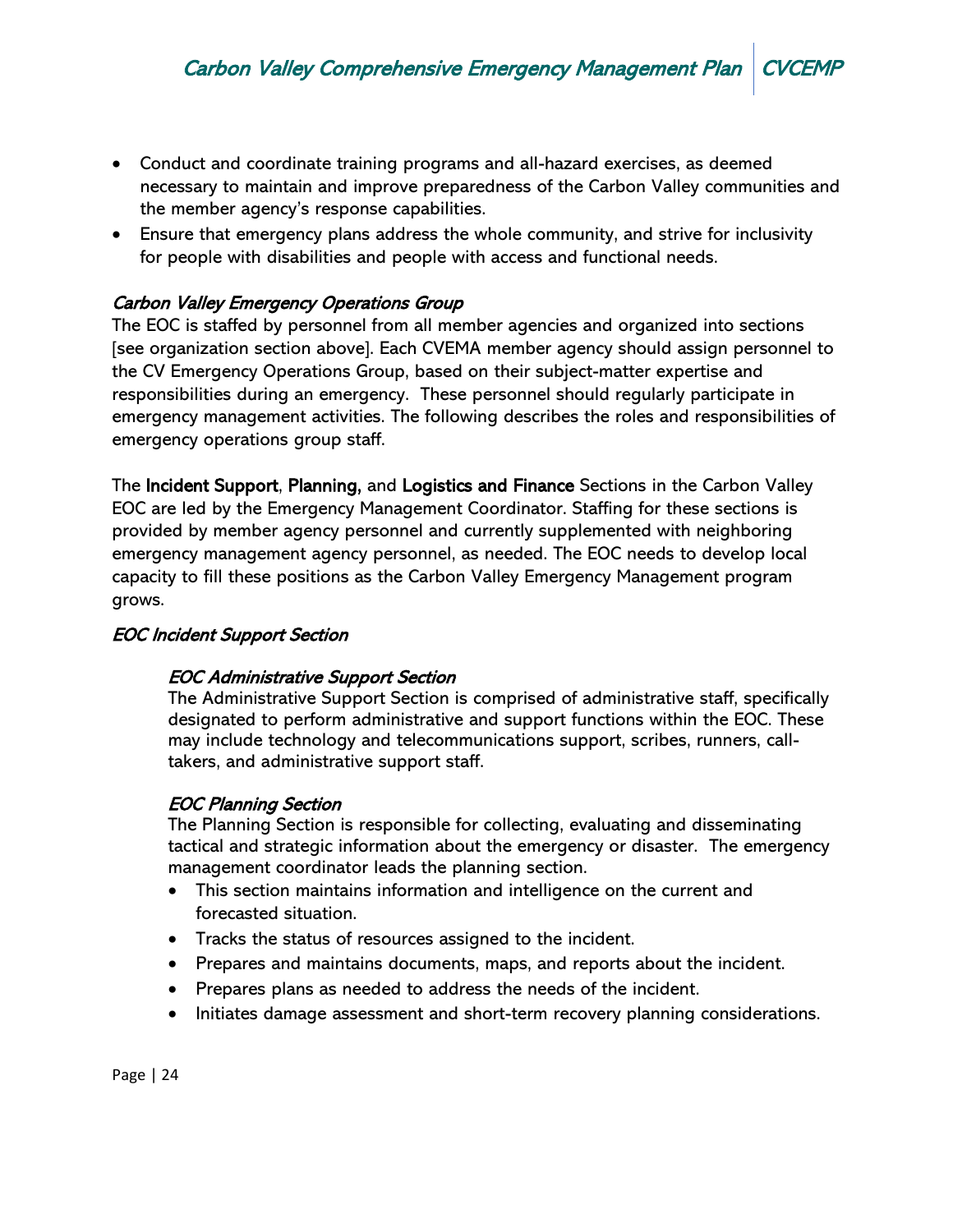• Technical specialists are called in to support the planning section as needed (GIS, Meteorologists, and other subject-matter experts as needed).

#### EOC Resource Management, Logistics and Finance Section

The Logistics and Finance Section handles all resource support requests and needs for the incident.

- Supports facilities, transportation, supplies, equipment, maintenance and fueling, food Provides accurate incident cost tracking.
- Processes time and compensation claims resulting from the incident.
- Provides contracting and procurement support.
- Provides service, communications, and medical needs for the incident and EOC personnel.
- Coordinates closely with Planning Section to keep accurate and detailed financial documentation.

#### Law Enforcement Agencies

- Maintain law and order in their respective jurisdictions in the Carbon Valley.
- Establish an Incident Commander on all law-related incidents and maintain regular communication with the EOC manager or designee.
- Determine the need for public evacuations and evaluating access and control to the Carbon Valley communities during and emergency or disaster.
- Coordinate with emergency management and other public safety agencies on shelter-in-place instructions.
- Coordinate with emergency management, incident command, and policy group members concerning disaster declarations, travel restrictions, curfews, or other temporary social restrictions.
- Review and update law enforcement mutual aid agreements to ensure additional resources are available if needed.
- Lead or Coordinate with fire agencies on all search and rescue operations in an emergency or disaster.
- Support public reunification operations as needed in an emergency or disaster.
- Provide support for domesticated animals (pets) in a disaster or emergency.
- Review and update available local law enforcement resources and coordinate with emergency management on potential resource needs.
- Provide leadership, support, and subject matter expertise in the development of annexes to the EOP (see Appendix 3).

#### Fire, Rescue and Emergency Medical Services

• Provide all services related to fire prevention and suppression.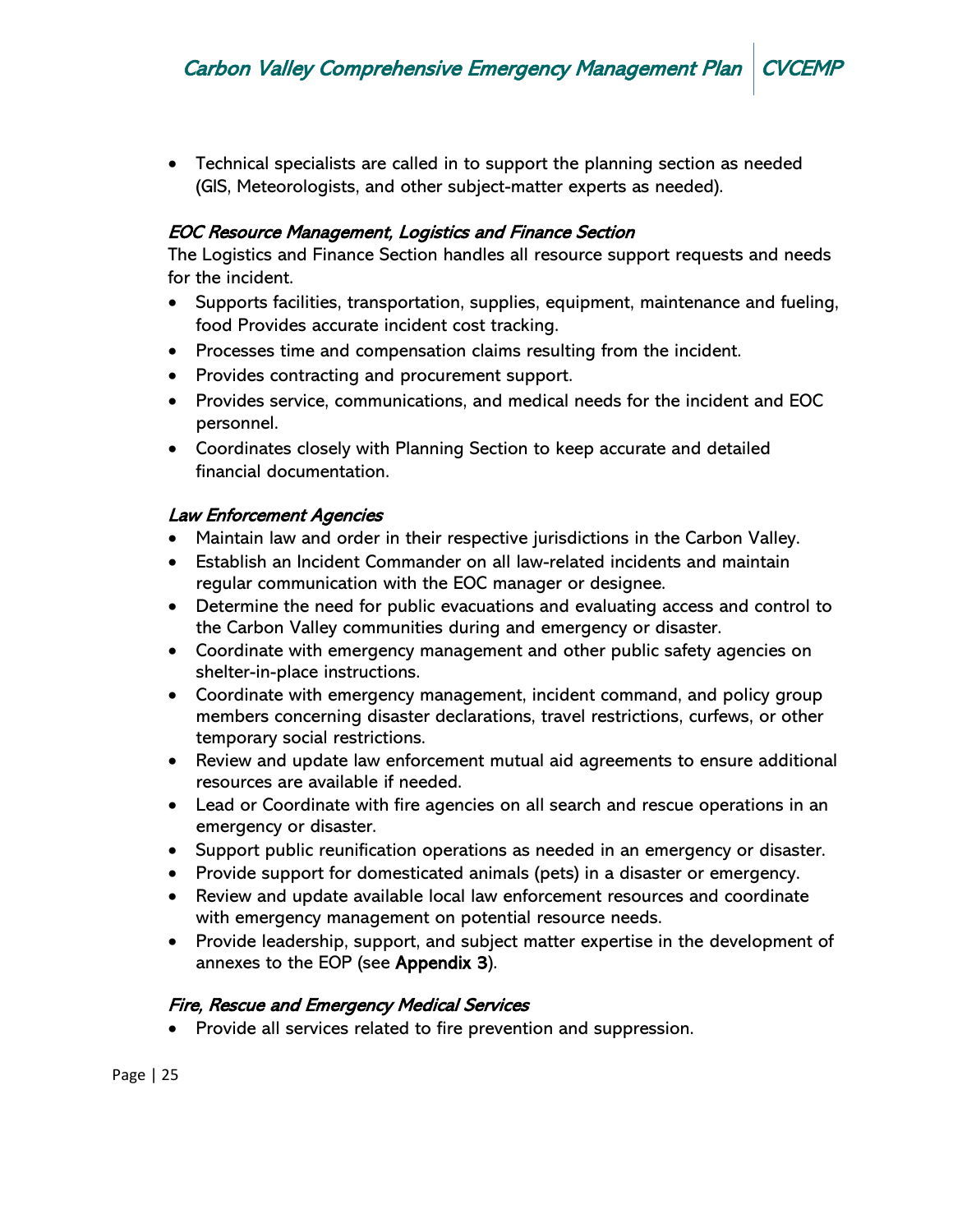- Provide for the care and transport of all patients or injured parties during an emergency or disaster.
- Assume responsibility and response authority for structural and wildfires in respective jurisdictions.
- Establish an Incident Commander on all fire-related incidents and maintain regular communication with the EOC manager or designee.
- Provide search and rescue operations, or assistance, if law enforcement led search in a disaster or emergency.
- Provide timely and efficient patient care to the residents and visitors of the Carbon Valley.
- Designate a medical officer to the EOC or Incident Command as needed or requested.
- Coordinate public information and messaging with the Carbon Valley Joint Information System (JIS), and with Incident Command.
- Provide leadership, support, and subject matter expertise in the development of annexes to the EOP (see Appendix 3).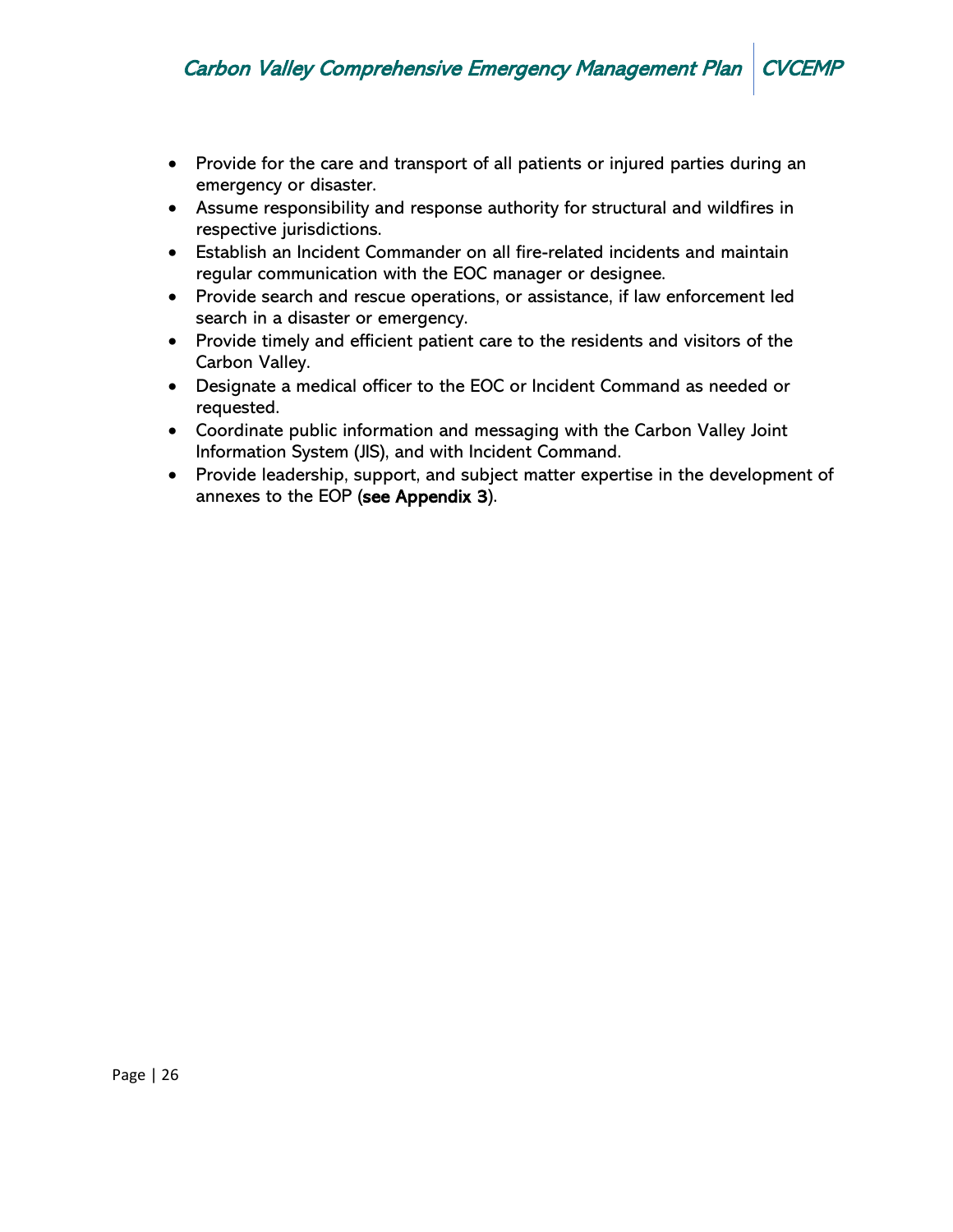## Municipal Departments

## **Public Works**

- o Maintain working systems and roadways in the event of an emergency or disaster.
- o Maintain and repair all road system within respective jurisdictions to ensure minimal disruption in entering or exiting impacted areas.
- o Expedite restoration of public facilities and services in priority areas as dictated by the current situation.
- $\circ$  Provide emergency traffic control measures, including identification and marking of dangerous areas, in coordination with police and fire departments.
- o Provide for removal of debris to permit emergency rescue operations and the movement of emergency vehicles and supplies.
- $\circ$  Provide transportation services in support of emergency in support of response and recovery efforts, including the movement of equipment and supplies to designated areas.
- o Provide damage assessment information to the Emergency Operations Center on roads, buildings, and equipment.
- o Provide situational awareness gained during the performance of responsibilities.
- $\circ$  Participate on damage assessment teams with other departments.
- o Maintain and repair water facilities and assess through disaster or emergency.

## Planning, Building, Community Development

- o Responsible for community planning, building and land use considerations, and provides damage and government building assessment data during and after a disaster or emergency.
- o Provide personnel for structure and facility inspections to determine safety of individual structures, businesses, residences, and public buildings, and to identify needed repairs.
- o Gather and present data concerning the extent and type of damage resulting from a disaster or emergency; update throughout the recovery process.
- o Assist in the coordination of damage assessment teams.
- o Participation in and support of hazard mitigation planning and implementation to ensure community plans are compatible with hazard mitigation actions.

## Geographical Information Services

 $\circ$  Provide Emergency Operations Center and/or Incident Command with all maps requested during and after an emergency or disaster.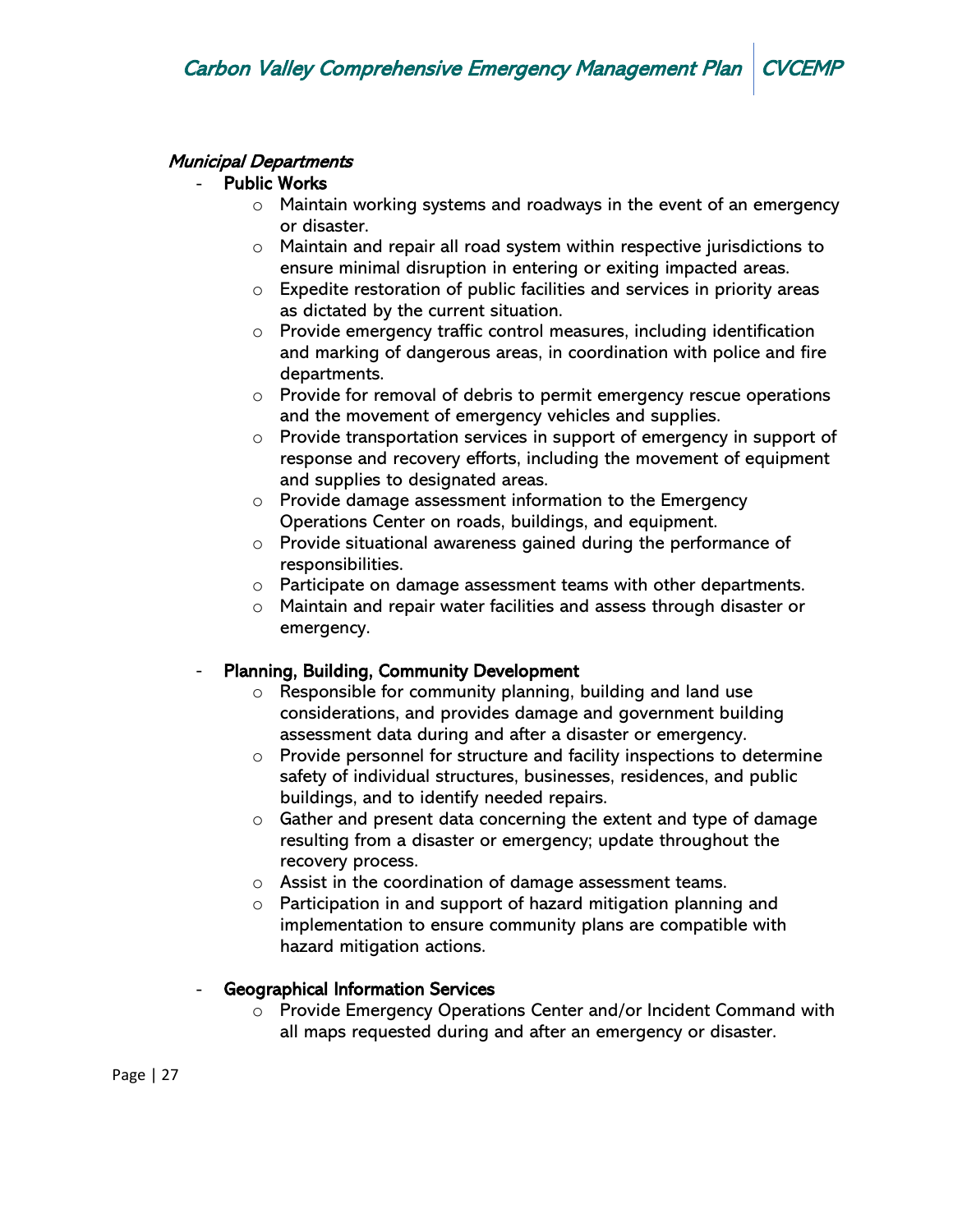- o Support graphical interface, as available, and creation of an incident "snapshot" of data and mapping.
- o Coordinate data acquisition from other agencies (local, county, state).
- o Provide digital maps and provide large format printing as needed.
- o Support database management as needed by EOC or Incident Command.

#### Public Information and Community Engagement

- o Disseminate coordinated public messaging during a disaster or emergency.
- o Coordinate with other agencies to provide clear public messages and minimize confusion.
- $\circ$  Establish procedures the release and sharing of information to the media with the assistance of the Joint Information Center, as appropriate.
- o Provide event management support through sharing knowledge of community, facilities, and volunteer management.

#### **Finance**

- o Provide personnel to the EOC Logistics and Finance Section
- o Support all financial considerations for emergencies and disasters in respective jurisdictions.
- o Procure emergency supplies and materials
- o Administer vendor contracts for emergency services and equipment.
- o Document disaster-related time, costs, and financial commitments.
- o Participate with other departmental personnel on damage assessment teams, as needed.
- o Provide assistance and support for notification of employees during disaster situations.
- o Provide support for provisions needed to accommodate people with disabilities and people with access and functional needs.

## Weld County Agencies

The Weld County Regional Communications Center (WCRCC) has an important role in providing situational awareness and supporting emergency public safety information for the Carbon Valley communities. Law and Fire personnel in the EOC are responsible for maintaining close contact with the WCRCC to coordinate emergency notifications and situation information.

The Weld County Department of Public Health and Environment is responsible for directing and coordinating public health operations.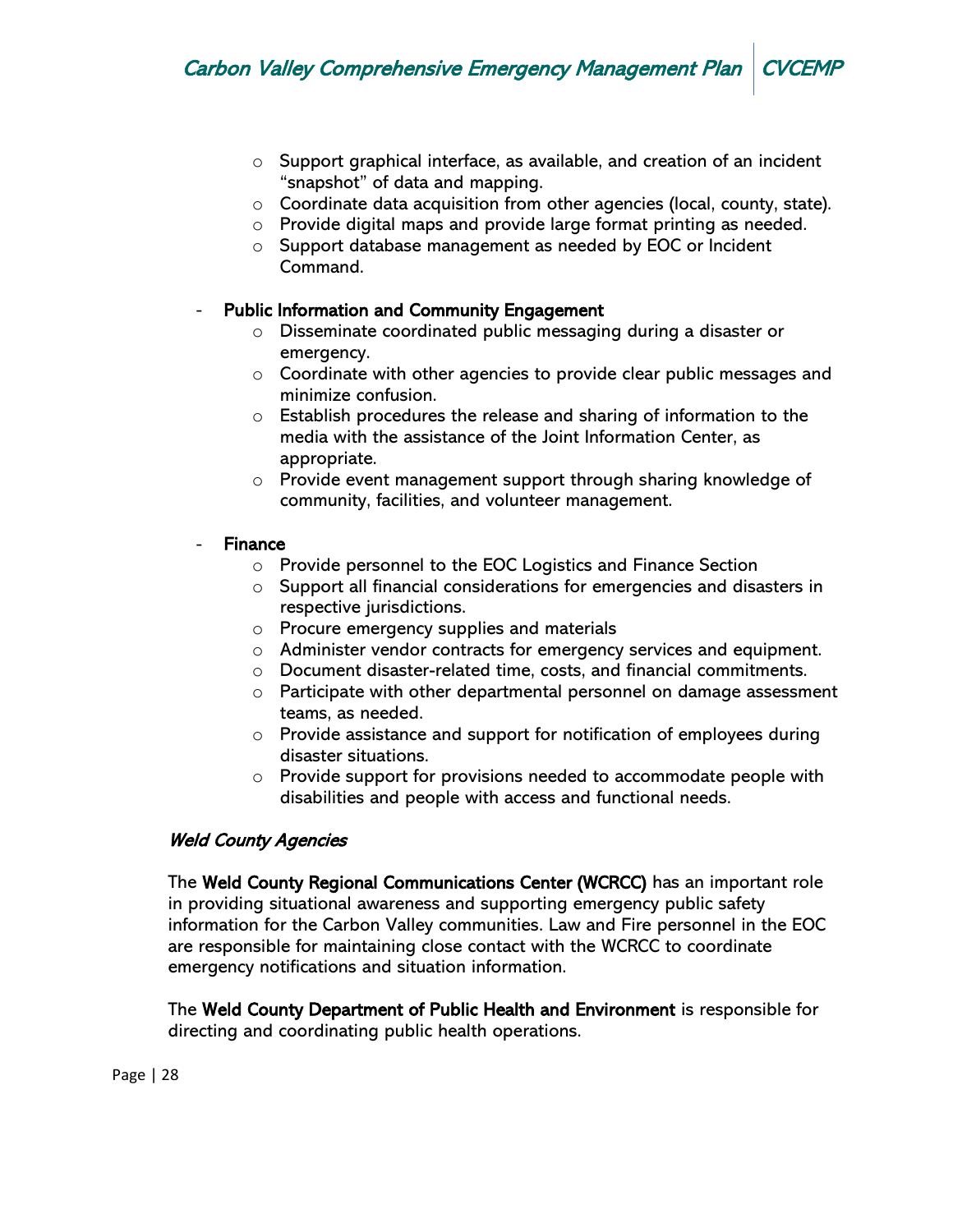Identify health concerns and needs, prioritizing those needs, and finding appropriate resources to address those needs.

- Assist residents with health needs after qualified personnel have rescued them from disaster situations.
- Provide medical support for disaster facilities as needed.
- Provide information and support for necessary health protection measures, such as immunization, sanitation, water purification guidance, and the like.
- Serve as a resource for individuals requiring assistance due to a disability or people with access and functional needs.
- Provide environmental health services and technical expertise, including the identification of chemical hazards, sources of contamination, or unsanitary conditions that present health hazards to the general public.

The Weld County Department of Human Services is responsible for directing and coordinating all human services operations and support during a disaster or emergency, including:

- Identify human services concerns and needs, prioritize those needs, and find appropriate resources to meet those needs.
- Assist residents with human services needs after qualified personnel have rescued them from disaster situations.
- Coordinate volunteer support for human services needs.
- Coordinate with the Emergency Operations Center in assessing overall human services resource needs during response and recovery operations and maintain situation status throughout incident.
- Serve as a resource for individuals requiring assistance due to a disability or people with access and functional needs.

## Disaster Support Agencies

There are two School Districts in the Carbon Valley: St. Vrain Valley School District RE-1J for most of our public schools, and Weld RE-8 for the Homyak PK-8 school in Dacono. The school districts are responsible for the safety and protection of students, staff, and personnel. The also:

- Prepare and maintain emergency management plans for the schools and districts.
- Coordinate with the EOC for the reunification of students with families, and for the feeding and housing of displaced persons.
- Provide resources to address the emergency, such as: facilities, buses, food and food preparation equipment, and personnel, as requested and available.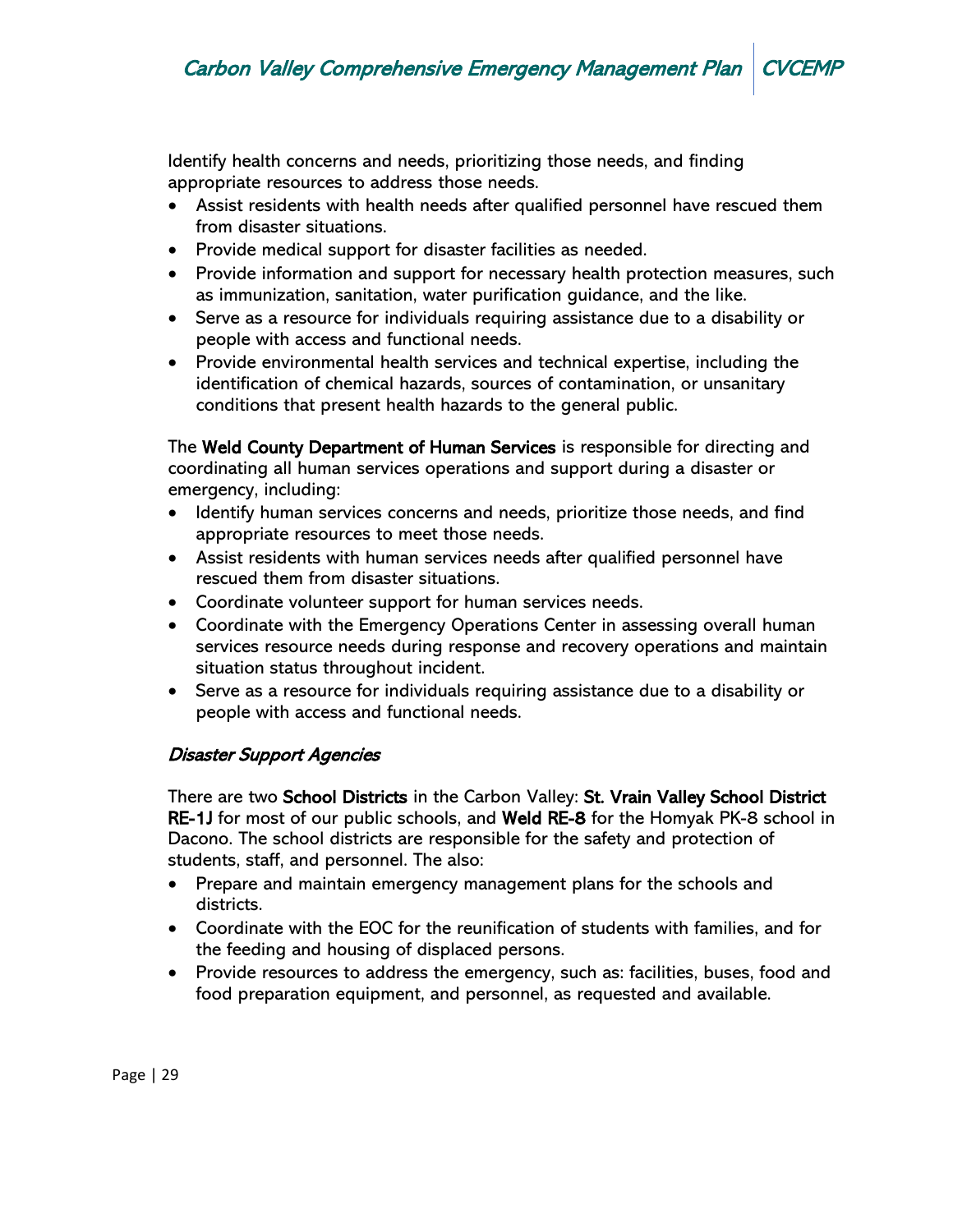The **American Red Cross** may provide support services during and after a disaster or emergency.

- Provide for immediate assistance to disaster survivors, including food, water, shelter, clothing, physical and behavioral health support and referrals in conjunction with appropriate agencies.
- Establish and manage emergency shelters for displaced people, including registration, feeding, lodging and responding to public inquiries concerning people affected by disaster and shelter residents.
- Provide temporary and immediate housing for displaced people affected by disaster or emergency.
- Support damage assessment upon request.
- Assist incident survivors with emergency needs.
- Register displaced persons and provide welfare ("safe and well") information services.

United Way Weld County / 2-1-1 is a comprehensive information and referral service that connects users to an extensive listing of human service resources throughout Colorado. 2-1-1 assists in emergency and disaster situations and works with emergency management to identify areas of greatest need and unmet needs. They may also support volunteer and donations management and provide community service subject-matter expertise in the EOC.

The Carbon Valley Network is a network of agencies that serve people in the Carbon Valley, and as such, have client relationships with many residents and families in our communities. During a disaster or emergency, they can act as "cultural brokers" to help disseminate safety and recovery information and can provide situational awareness in the area of identifying unmet needs. A Carbon Valley Network subcommittee may be stood up as a Carbon Valley Community Recovery Committee to address short, medium- and long-term recovery concerns after a disaster or emergency.

In 2020, several Carbon Valley faith-based organizations agreed to provide facilities, functional assistance, pastoral care, or other support during and after a disaster or emergency. These include: Rocky Mountain Christian Church, Rinn Valley United Methodist Church, St. Brigit's Episcopal Church, St. Theresa Catholic Church, and New Horizons Christian Church. This faith-based group will continue to develop and train together.

Carbon Valley ARES is available to support emergency communications by request on any disaster or emergency and are often physically present in the EOC. They can coordinate with neighboring EOCs and jurisdictions who utilize amateur radio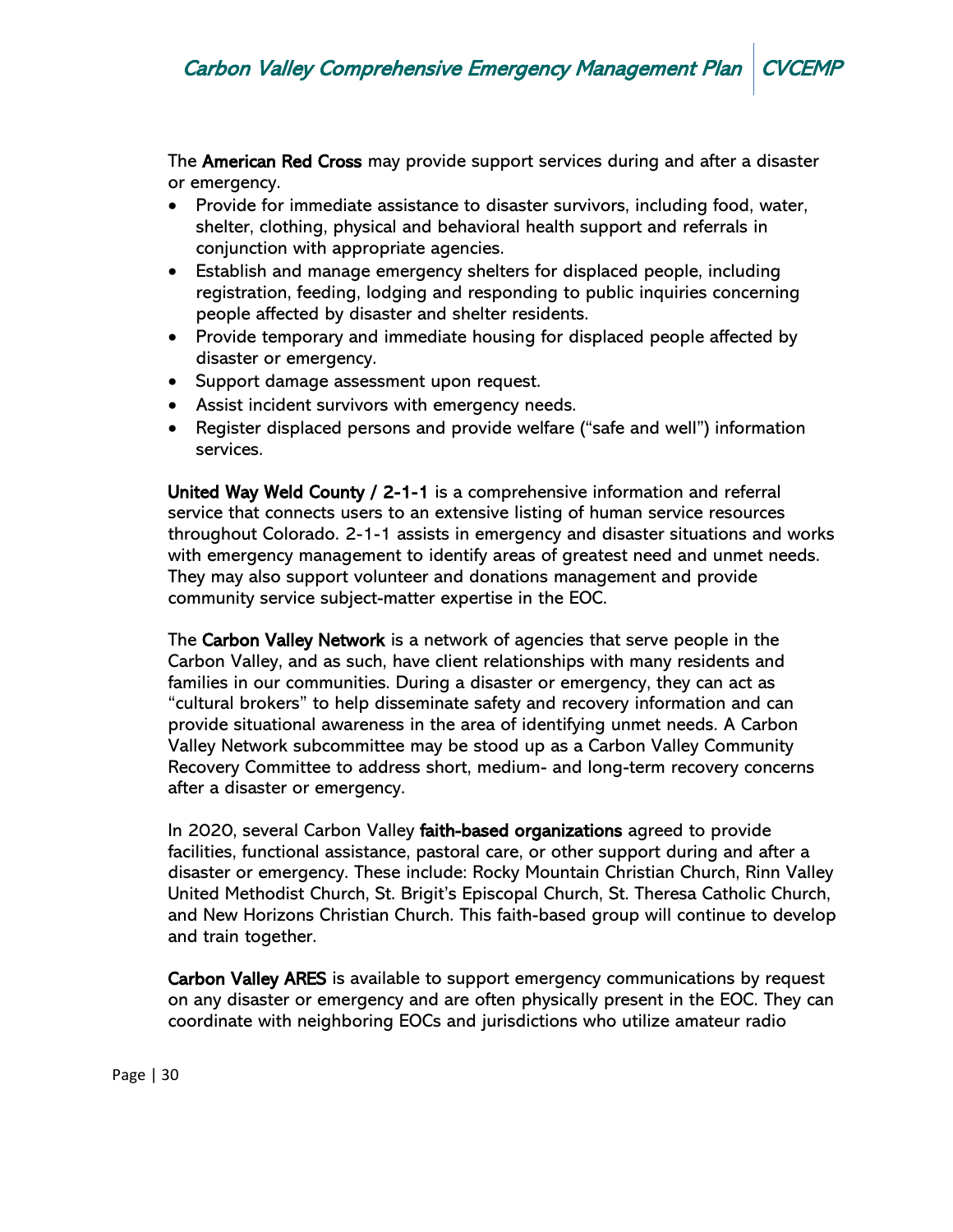services in their emergency management systems. Specific roles and responsibilities will be determined according to the needs of the incident.

Healthcare Partners and Facilities participate in regional healthcare coalitions and can provide expertise, resources, and information to support situational awareness, provide resources, and support disaster behavioral health needs in a disaster or emergency. Efforts to develop these relationships should continue.

Community Organizations such as the Carbon Valley Parks and Recreation District, the Carbon Valley Community Library, and The Cove facility in Barefoot Lakes have expressed a desire to support the community during a disaster or emergency. Facility and service agreements will be developed as needed to facilitate this support. Ongoing development of relationships with community organizations and special districts will be a priority for the Carbon Valley emergency management program.

#### Emergency Operations Plan Annex Summaries

The following summaries of functional and operational annexes to the EOP are provided to aid in understanding the scope of planning for disasters and emergencies in the Carbon Valley. The full annexes are available upon request and with the approval of the Carbon Valley Emergency Management Agency. The full annexes are not made available to the public and are for official use only (FOUO).

#### Functional Annex Summaries

Functional annexes describe the planning assumptions, scope, and responsibilities for specific types of incidents or functions that may take place during the response or recovery phases in a disaster or emergency. These are usually related to response operations in the field, and these annexes do not take the place of any agency plans, procedures, or guidelines. These annexes help emergency management, support personnel, and policy group members to understand what might happen within each function and the roles and responsibilities of various agencies, departments, and organizations in providing support for each type of incident or function.

#### Active Threat

The purpose of the Active Threat Annex is to provide for operational coordination and support of personnel and available resources during active threat and violent crime incidents. This annex provides guidance for departments and agencies within the Carbon Valley for responding to and supporting active threat incidents.

#### Animal Care

The purpose of the Animal Care and Control Annex is to provide a collaborative framework for the prevention, protection, preparedness, response, and recovery efforts related to the management and well-being of service animals, pets, and livestock during a disaster or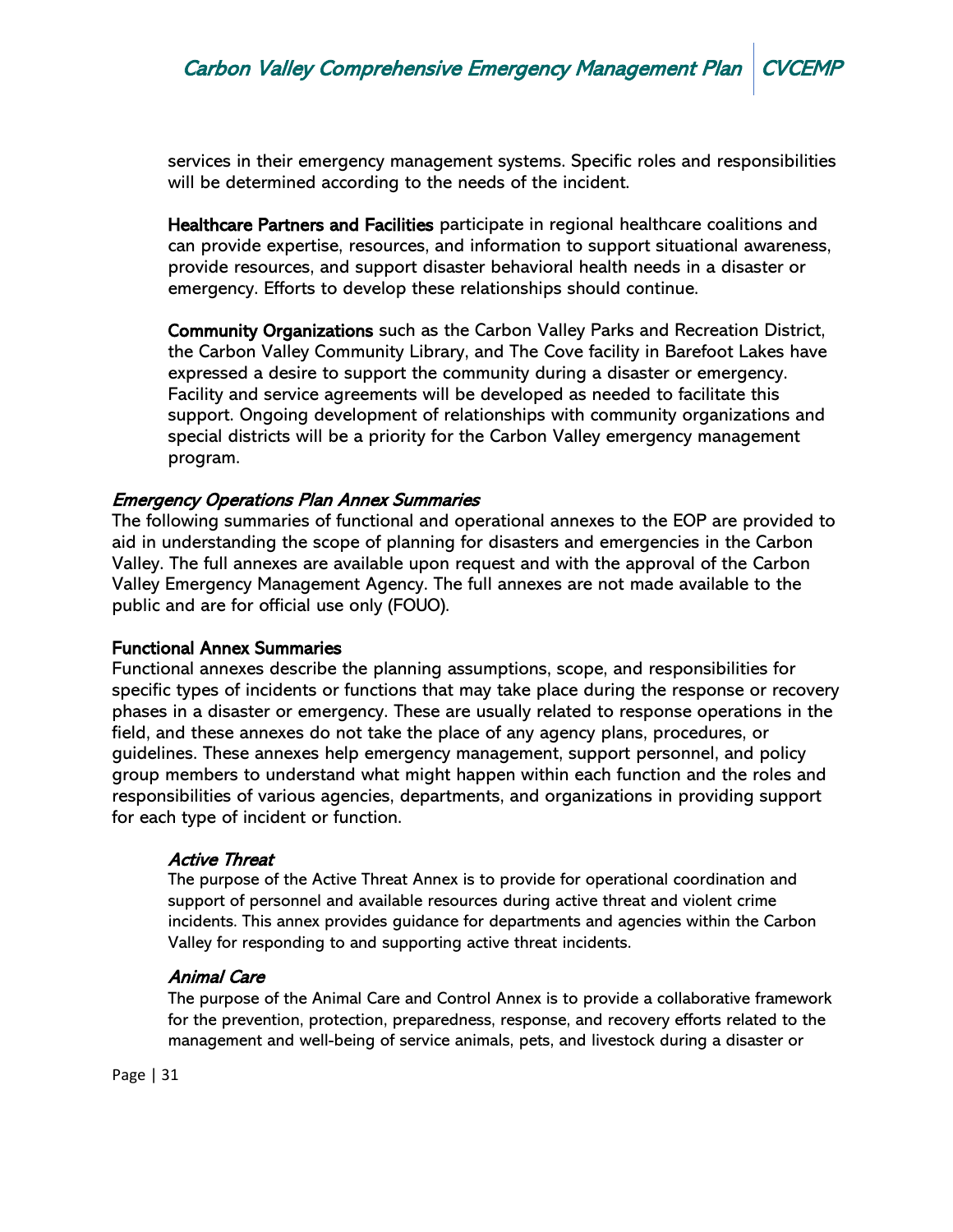emergency, and to help safeguard the lives, health, and safety of Carbon Valley residents from the effects of animal disease.

## Civil Disturbance

The purpose of the Civil Disturbance Annex is to provide for operational coordination and support of personnel and available resources during civil disturbance incidents. Civil disturbance is defined as acts that involve criminal activity by a group that comprises a threat to the lives and property of others. For the purposes of this document, the term civil disturbance is interchangeable with civil disobedience, civil disorder, civil unrest, demonstration, riot, spontaneous event, or unlawful assembly. These disturbances may be precipitate by a specific event, or result from longstanding known or unknown grievances.

## Evacuation and Re-Entry

The purpose of the Evacuation and Re-Entry Annex is to provide for organized and coordinated traffic management, evacuation, and re-entry of the Carbon Valley community following a disaster or emergency.

## Firefighting

The purpose of the Firefighting Annex is to provide for an organized and effective local fire management capability, including the detection and suppression of rural and urban fires. This function includes providing operational coordination of personnel and management of available resources.

## Hazardous Materials

The purpose of the Hazardous Materials Annex is to provide for an organized and effective local response to hazardous materials incidents, including operational coordination of personnel and available resources. This annex also provides guidance for notification procedures for such incidents, as required by Title III of the Superfund Amendments and Reauthorization Act of 1986 (SARA).

## Infrastructure and Utilities

The purpose of the Infrastructure and Utilities Annex is to provide for organized and effective support of infrastructure, utilities, and community lifelines during and after a disaster. These concerns may include water resources, sewer facilities, waste disposal, power and natural gas restoration, cyber security and consequence management and related impact to critical infrastructure, accurate assessment of damages and losses resulting from a disaster or emergency, and coordinated engineering expertise.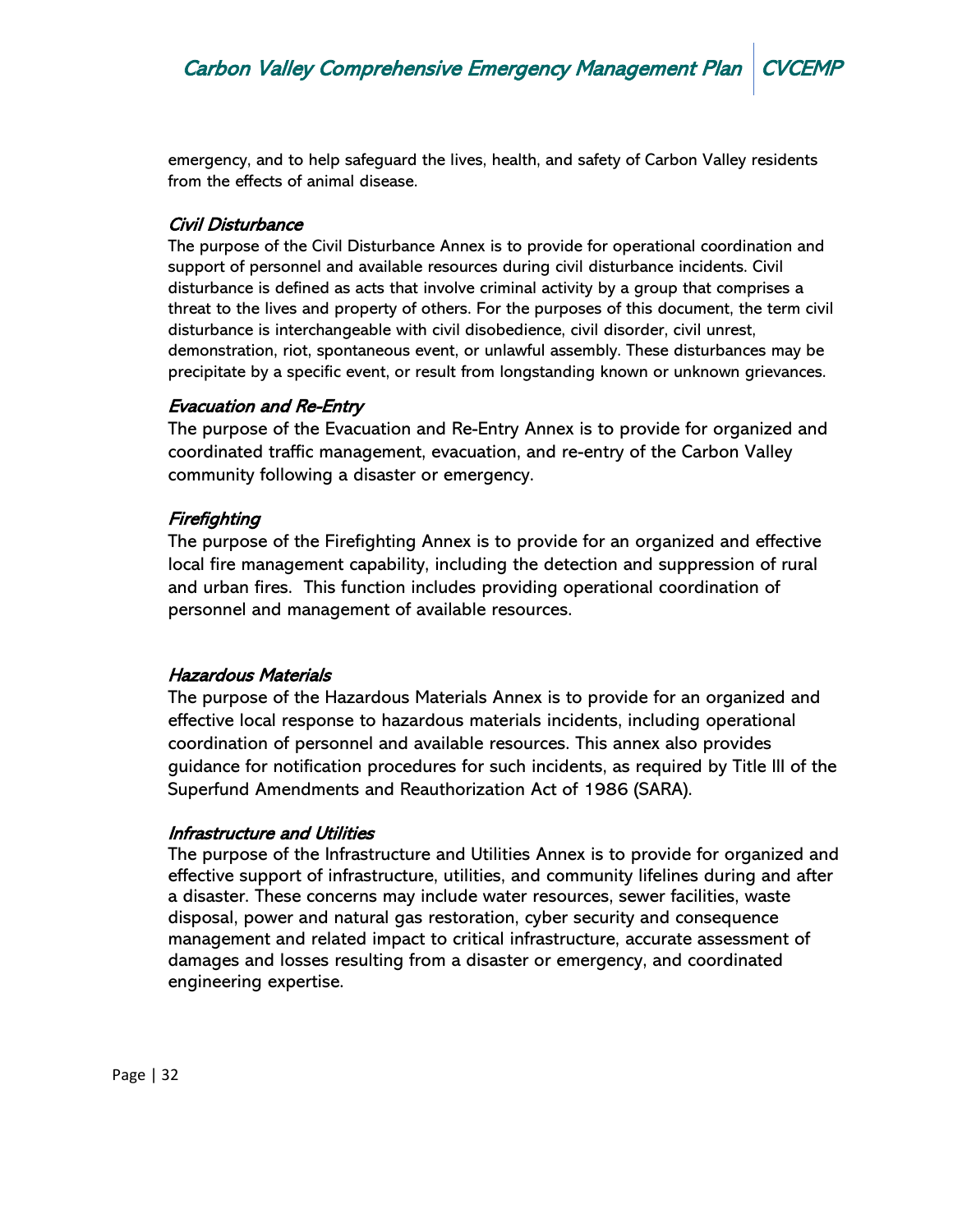#### Mass Care and Sheltering

The Mass Care and Sheltering Annex describes the organization and provision of mass care and sheltering needs of the general population of the Carbon Valley and others who may be visiting or traveling through the area during a disaster. Mass care and sheltering needs may include temporary shelter, feeding, sleeping and sanitary accommodations for people displaced from their residence or who have other unmet needs during a disaster or emergency. This annex outlines guidelines that will aid in these activities and describes cooperation between local municipalities, community partner agencies, such as the American Red Cross, and Weld County agencies, such as Weld County Human Services.

#### Natural and Cultural Resource Protection

The purpose of the Natural and Cultural Resource Protection Annex is to provide a framework for coordination of public, private, and community support organizations to address cultural and environmental resource concerns and protection, before, during and after a disaster or emergency. This annex describes the cooperation and roles of departments and entities such as parks, recreation, historical preservation, natural resource management, libraries, museums, landmarks, and other sites of cultural or environmental significance and importance.

#### Public Information and Crisis Communications

The Public Information and Crisis Communications Annex is intended to support public information staff and agency leadership make informed and timely decisions in communicating with the public during a disaster or emergency. This plan details processes for disseminating information to the public, government agencies, the media and other stakeholders, and also recognizes the role of the public in providing information during a crisis. Finally, this plan provides a link to Weld County and State of Colorado communication plans and seeks to include private sector and community organization partners in risk and disaster information activities.

#### Public Notification and Warning

The purpose of the Public Notification and Warning Annex is to address the initial warning and emergency messaging to the public of an imminent threat of disaster or emergency, and to facilitate the coordination of timely emergency information across departments, agencies, partners and to the general public. It describes the methods by which emergency alerts and warnings are communicated to the public, including emergency "reverse" notifications, such as CodeRed messages sent by Weld County Communications, the use of social media for urgent messaging, media releases, and door-to-door notifications. Ongoing communication during a prolonged incident is addressed in the Public Information and Crisis Communications Plan.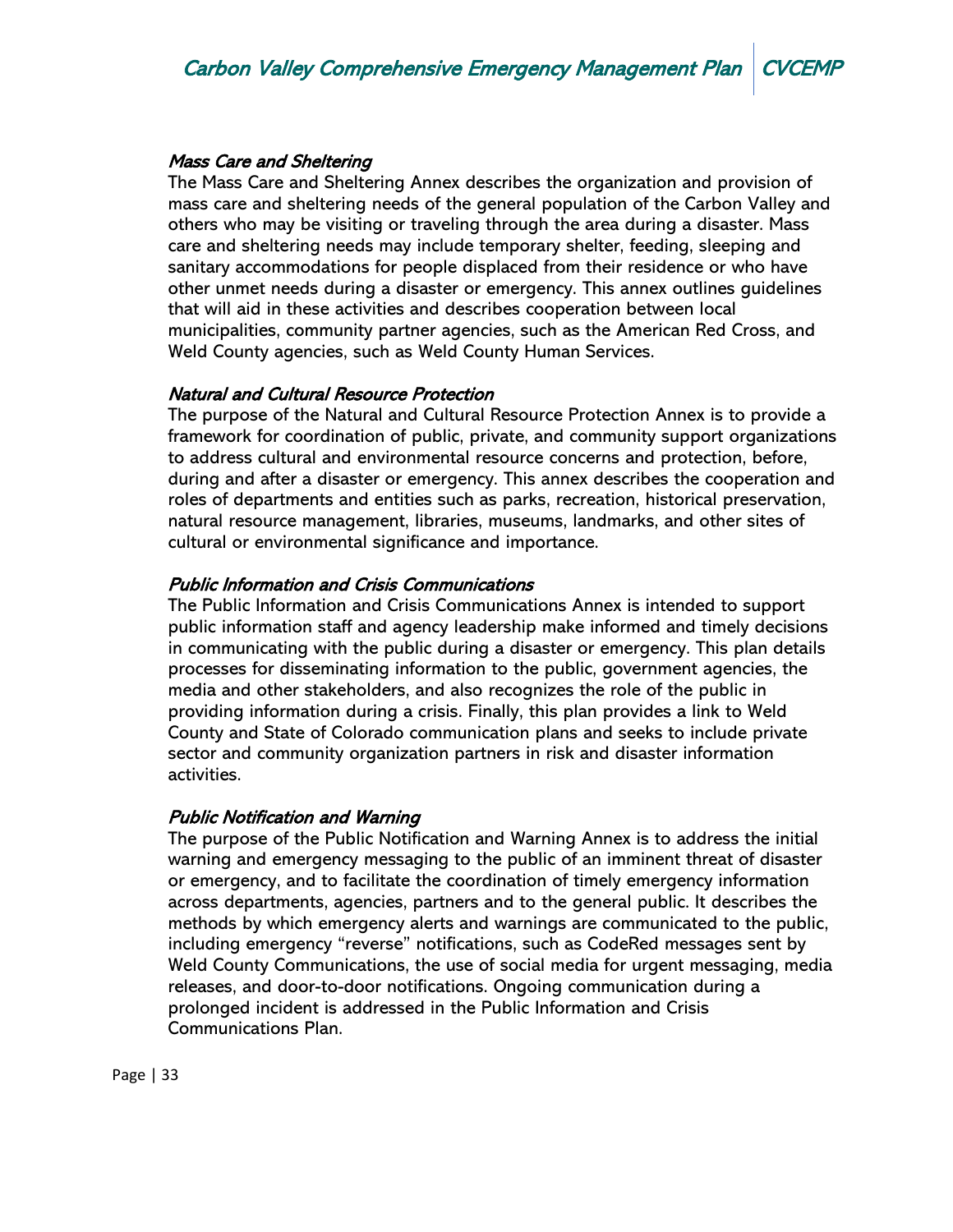#### **Reunification**

The Reunification Annex describes reunification activities for families in the Carbon Valley who may be separated during a disaster or emergency. This plan seeks to provide support and coordination with agencies and organizations responsible for the temporary care and custody of children – educational, childcare, medical, and recreational facilities in the Carbon Valley.

#### Search and Rescue

The purpose of the Search and Rescue Annex is to provide for the effective utilization of search and rescue resources and support, control and coordination of various types of search and rescue operations involving persons and/or their property in distress, resulting from disaster or large-scale emergency.

#### **Transportation**

The purpose of the Transportation Annex is to provide a framework for a coordinated response of human, technical, equipment, facility, material and supply resources to support emergency transportation needs and the availability of transportation roadways during an emergency or disaster that impacts the Carbon Valley.

#### Operational Annex Summaries

The Operational Annexes describe incident and emergency management concepts that are applicable in any disaster or emergency. The Emergency Operations Center Management Annex provides detail about the EOC, while the Planning and Situation Awareness and Resource Mobilization, Logistics, and Finance annexes describe specific functions within the EOC. The Incident Management Annex is applicable to all incidents in the Carbon Valley. The Disaster Declaration Annex is intended as a guide for Policy Group members in declaring a local disaster and describes the disaster declaration process from the local to the federal level.

#### EOC Management

The EOC Management Annex is the foundational document that describes the purpose, organization, and functions in the Carbon Valley Emergency Operations Center. In addition, this document details administration, staffing, location, and activation procedures, and describes specific functions to manage information, resources, and consequences during a disaster or large-scale emergency.

#### Disaster Declaration

The purpose of this annex is to describe the systems and operational policies for requesting an emergency or disaster declaration at the local, state, and federal levels. The provision set forth in this Annex specify the process to request emergency and disaster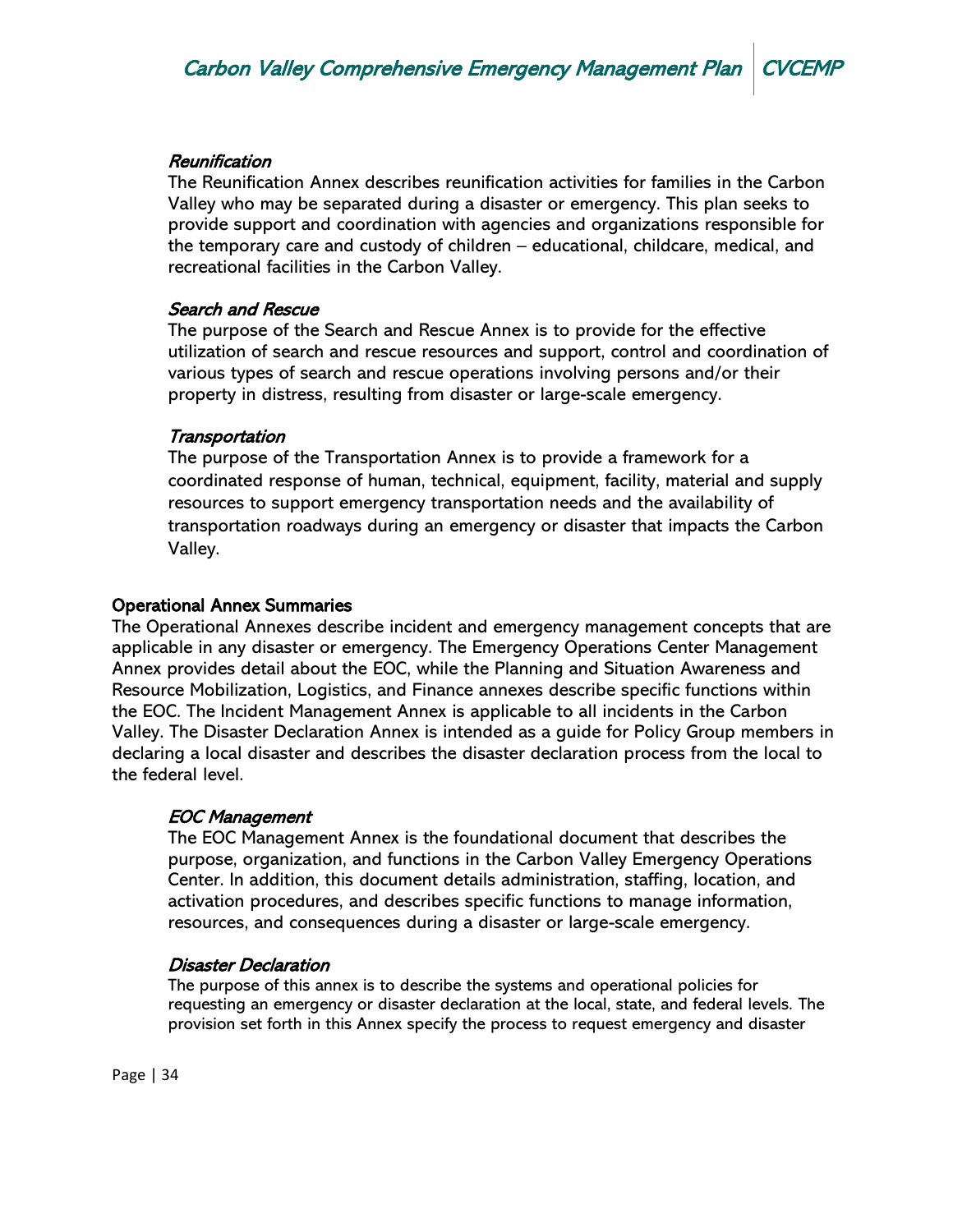assistance from state and federal agencies, starting with a local disaster declaration for Carbon Valley municipalities and special districts, and in coordination with Weld County.

#### Incident Management

The Carbon Valley Emergency Management Agency and its member agencies will follow the Incident Command System (ICS) for managing all incidents, large and small. This annex outlines the various stages of incident management, describes incident typing, provides complexity analysis guidance, and outlines the priority actions of responders.

#### Planning and Situational Awareness

The purpose of the Planning and Situational Awareness Annex is to provide a framework for effective information management and planning during a disaster or large-scale emergency. This annex specifies the processes related to information management to maintain situational awareness and create plans needed during disasters or emergencies in the Carbon Valley communities.

#### Resource Management, Logistics and Finance

The purpose of the Resource Management, Logistics, and Finance Annex (hereafter referred to as the Resource Annex) is to provide a framework and introduction to the processes involved in providing services, personnel, equipment, supplies, and facilities to support operations during a disaster or large-scale emergency. Such incidents often require specialized resources, or more resources than can be obtained through usual channels by first responders in the field or through mutual aid. The Resource Annex outlines the provision of resources to any incident in the Carbon Valley that are necessary to protect life, property, the environment, cultural resources, and economic resources. This annex focuses on requests for resources.

#### Continuity of Government

A continuity of operations plan establishes policy and guidance ensuring that critical government functions are able to continue, and that personnel and resources are relocated to an alternate facility, if necessary, in case of a disaster or emergency. The plan should develop procedures to notify and inform employees, address the protection and maintenance of records essential to continued operations, and define clear lines of succession to preserve and continue local government functions.

Each agency that is a part of the Carbon Valley Emergency Management Agency should develop and maintain continuity of government plans.

#### Plan Development, Maintenance and Implementation

The Carbon Valley Emergency Operations Plan, annexes and appendices, and subsequent revision, supersede all previous editions and is effective upon signing by the Carbon Valley Emergency Management Advisory Board and the Emergency Management Coordinator. The plan should be certified by adoption by each agency that is a party to the Carbon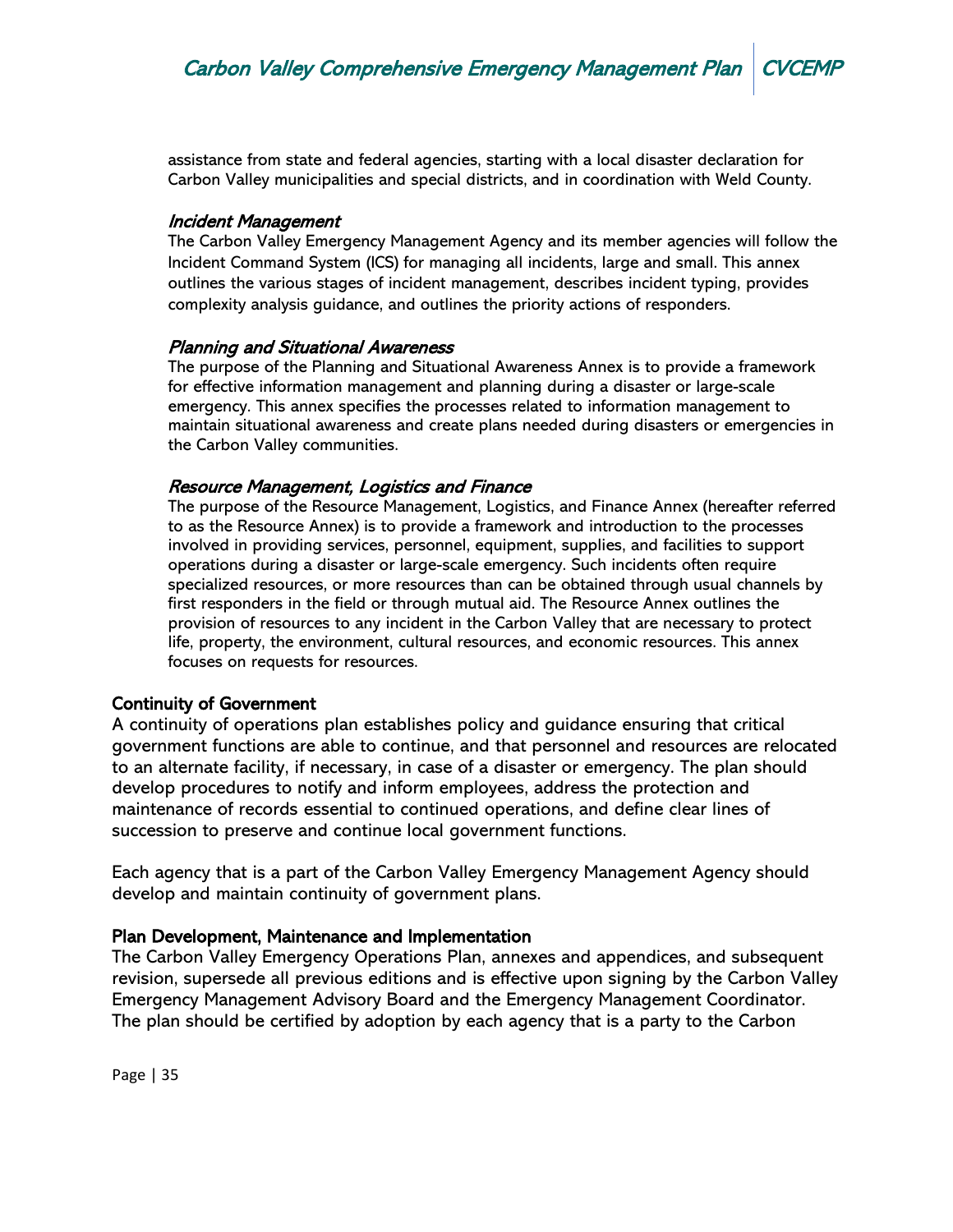Valley Emergency Management Agency intergovernmental agreement at least every three years.

The Emergency Management Coordinator is responsible to review this plan regularly, make and document needed changes, distribute the plan annually to partner agencies, and update and request re-certification by adoption every three years.

#### Training and Exercises

Carbon Valley agencies, departments, and organizations with responsibilities identified in this plan are responsible for ensuring that their staff is familiar with the provisions of the plan and that personnel are adequately trained to carry out emergency assignments. CVEMA provides training on EOC at monthly meetings, as well as other training opportunities as outlined in the Carbon Valley Training and Exercise Annex.

Staff participation in periodic disaster and emergency exercises provides the best opportunity for testing and refining plans and procedures in preparation for an actual disaster or emergency. The Carbon Valley Emergency Management Coordinator will coordinate multi-agency and multi-jurisdictional exercises. Following any exercise or actual incident, the Carbon Valley Emergency Management Coordinator will create an After-Action Report and Improvement Plan to address any corrective actions needed, and to identify shortfalls in planning, training, personnel, equipment, and facilities.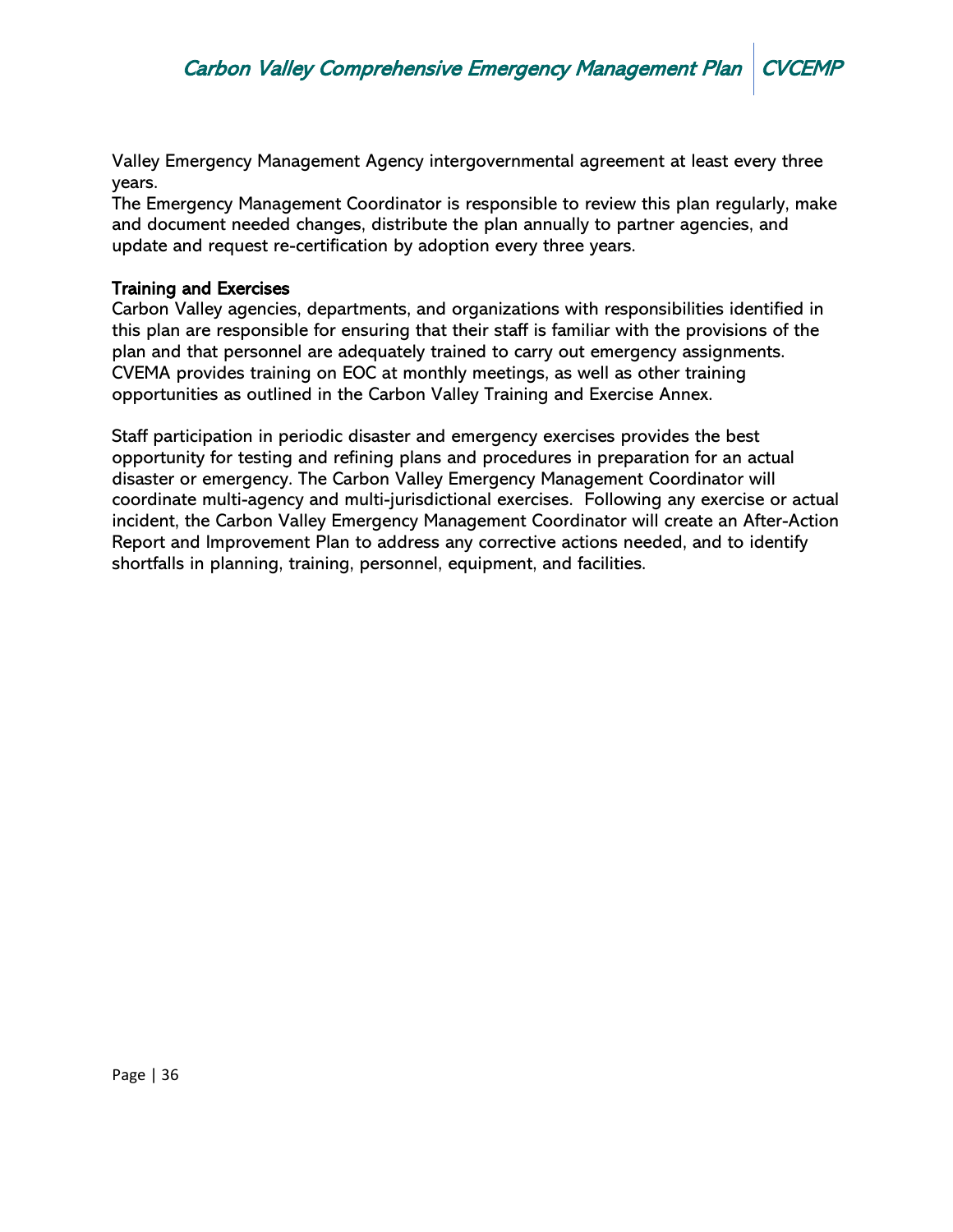Appendix 1

#### CARBON VALLEY COMPREHENSIVE EMERGENCY MANAGEMENT PLAN

#### MASTER Table of Contents

#### MASTER TABLE OF CONTENTS

Executive Summary

Emergency Management Agreements

#### PART ONE: PREVENTION AND PROTECTION

Threat and Hazard Identification and Risk Analysis (THIRA) Critical Resource and Infrastructure Protection Plan

#### PART TWO: PREPAREDNESS

Training and Exercise Plan Community Preparedness and Outreach Plan

#### PART THREE: RESPONSE

Carbon Valley Emergency Operations Plan (CV EOP) Base Plan Promulgation Documents Promulgation Statement Record of Changes Record of Distribution Executive Summary Table of Contents Introduction and Background Purpose Planning Approach Carbon Valley Emergency Operations Planning Team Whole Community Approach People with Disabilities and Access and Functional Needs Scope and Priorities Planning Assumptions Situation Overview Hazard Analysis Summary Community Profiles Concept of Operations Direction, Control, and Coordination **Organization** ICS Organization

EOC Organization Policy Group Structure

#### Assignment of Responsibilities

**Policy Group**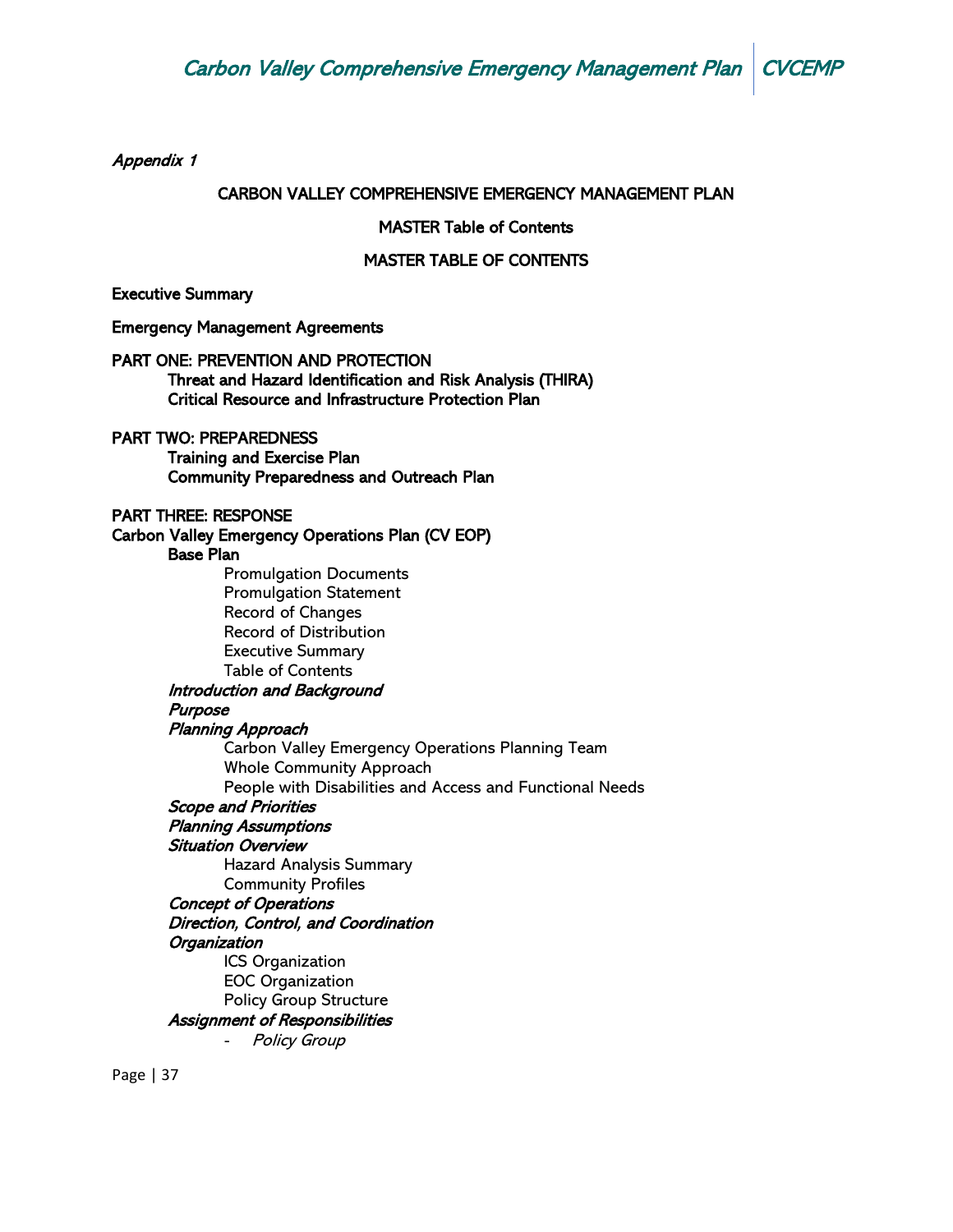- Legal Counsel
- Carbon Valley Emergency Management Agency Advisory Board
- Carbon Valley Emergency Management Coordinator
- Carbon Valley Emergency Management Group
	- o EOC Administrative Support Section
	- o EOC Planning Section
	- o EOC Logistics and Finance Section
	- o Law Enforcement Agencies
	- o Fire, Rescue and Emergency Medical Services
	- o Emergency Communications
	- o Municipal Departments
		- Public Works
		- Planning, Building, Community Development
		- GIS
		- **•** Public Information and Community Engagement
		- Finance
- Weld County Department of Public Health and Environment
- Weld County Department of Human Services
- **Emergency Support Agencies** 
	- o Schools
	- o American Red Cross
	- o United Way Weld County / 2-1-1
	- o Carbon Valley Network service agencies
	- o Faith-based organizations
	- o Healthcare Partners and Facilities
	- o Community Organizations

#### Continuity of Government

#### Plan Development, Maintenance, and Implementation

Appendix 1: Comprehensive Emergency Management Plan Master Table of Contents Appendix 2: Carbon Valley Emergency Management Agency Service Area Map Appendix 3: EOP Annexes

Appendix 4: Emergency Support Function *→* Functional and Operational Annexes **Crosswalk** 

## CV EOP Annexes

#### Functional Annexes

Active Threat Animal Care Civil Disturbance Evacuation and Re-Entry Firefighting Hazardous Materials Infrastructure and Utilities Mass Care and Sheltering Natural and Cultural Resource Protection Public Information and Crisis Communications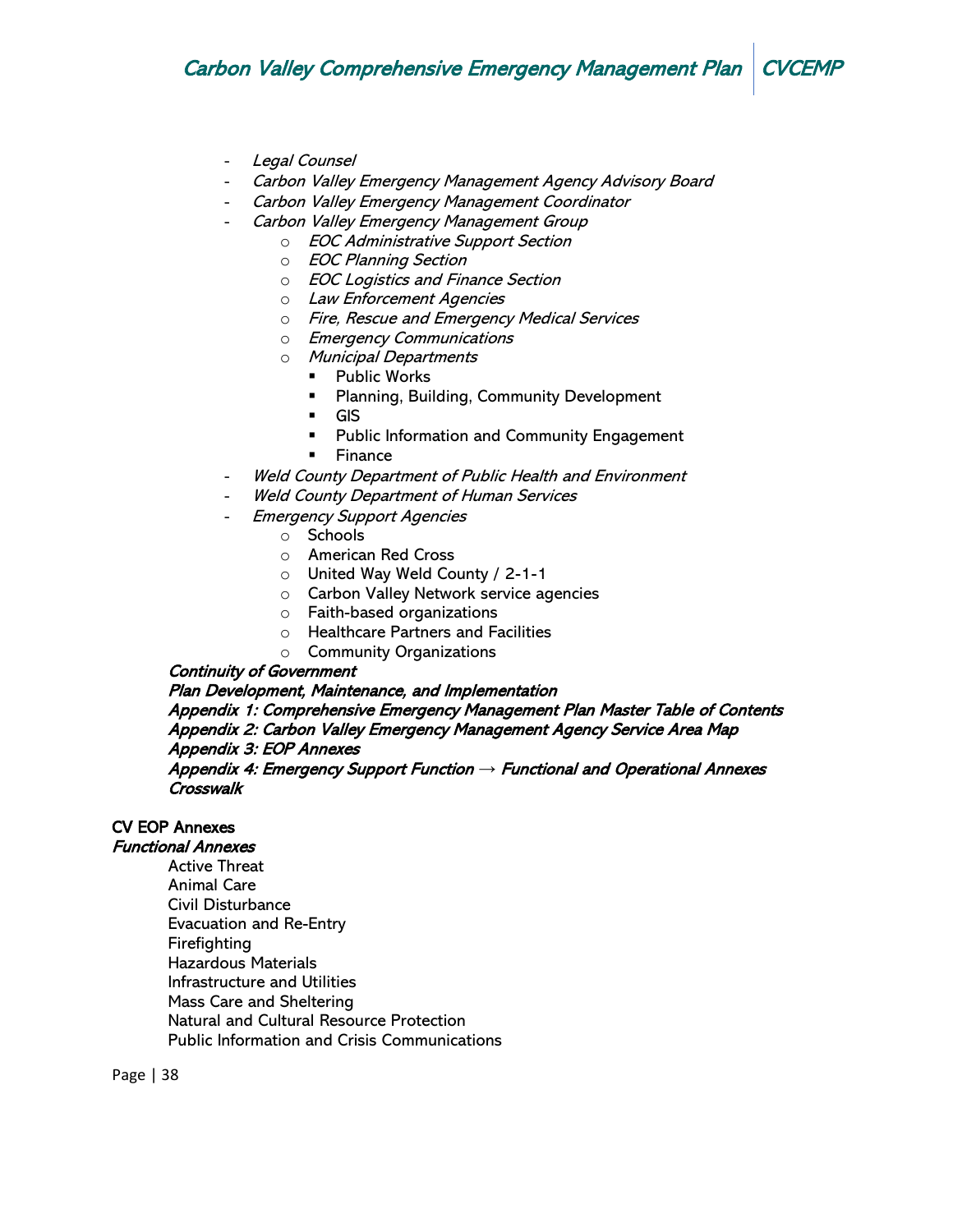Public Notification and Warning Reunification Search and Rescue Transportation

#### Operational Annexes

EOC Management Disaster Declaration Incident Management Planning and Situational Awareness Resource Management, Logistics and Finance PART FOUR: RECOVERY

# Disaster Recovery Plan

Executive Summary Introduction Scope Relationship to Other Plans Authorities (Refer to disaster declaration annex) Disaster Recovery Structure Recovery Approach and Assumptions

#### Recovery Support Functions

Community Planning Economic Recovery Infrastructure Community Engagement Natural and Cultural Resources Public Health Housing and Human Services

#### Recovery Plan Annexes

Damage Assessment Debris Management Long-Term Recovery Group Cost Recovery and Financial Management

#### PART FIVE: MITIGATION

#### Weld County Multi-Jurisdictional Hazard Mitigation Plan Elements

City of Dacono Community Profile and Mitigation Actions Town of Firestone Community Profile and Mitigation Actions Town of Frederick Community Profile and Mitigation Actions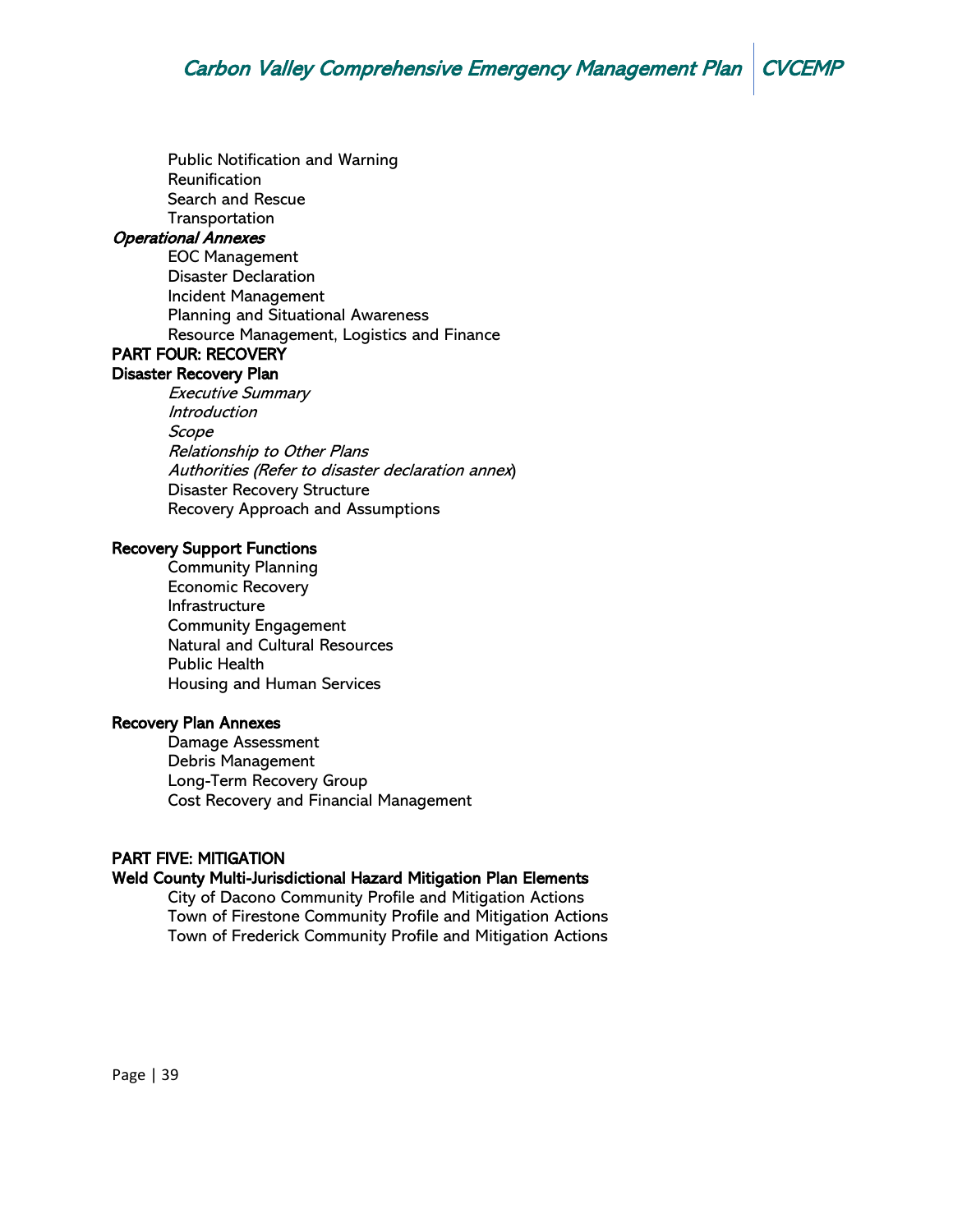#### Appendix 2

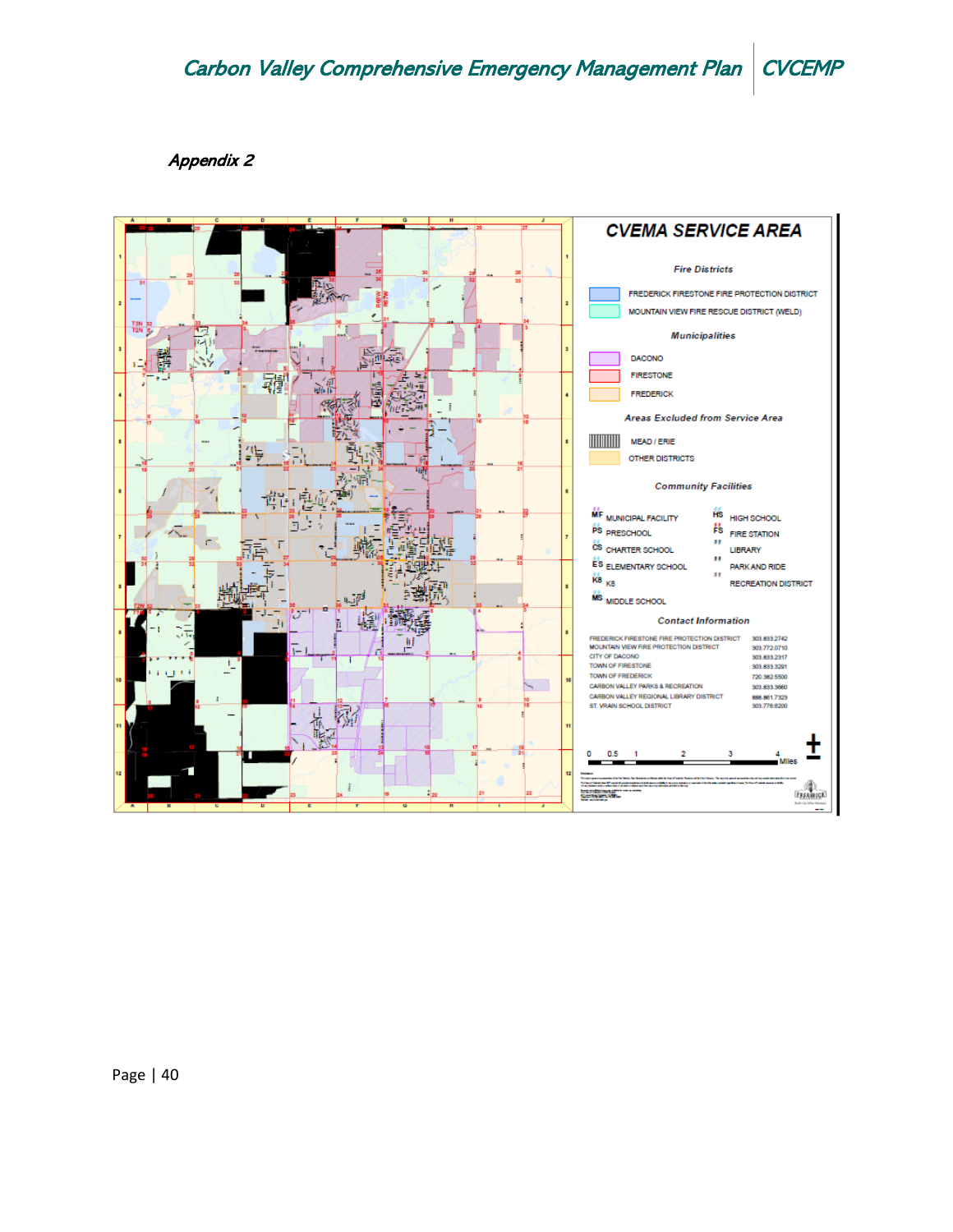## Appendix 3

# Annexes to the Carbon Valley EOP

#### Functional Annexes

Active Threat Animal Care Civil Disturbance Evacuation and Re-Entry Firefighting Hazardous Materials Infrastructure and Utilities Mass Care and Sheltering Natural and Cultural Resource Protection Public Information and Crisis Communications Public Notification and Warning Reunification Search and Rescue **Transportation** Operational Annexes EOC Management Disaster Declaration Incident Management Planning and Situational Awareness

Resource Management, Logistics and Finance

\* Annexes to the Base Plan are considered marked for Official Use Only (FOUO) and should not be distributed without prior approval from Carbon Valley Emergency Management Agency.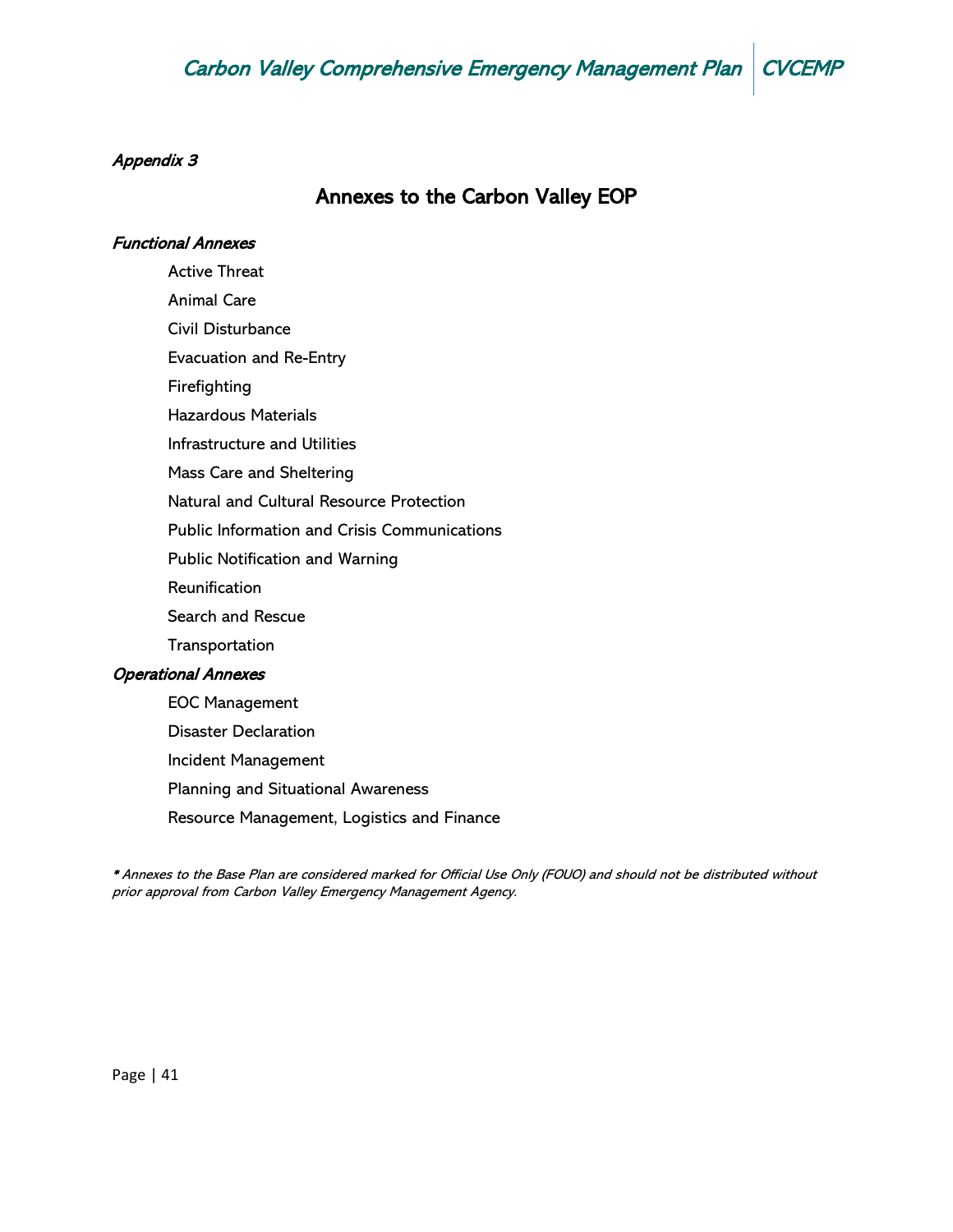## Appendix 4

# **Emergency Support Functions (ESFs)** ➔ **CVEMA Functional and Operational Annexes Crosswalk**

| <b>ESF</b>                                                | <b>Functional and</b><br><b>Operational Plans</b><br>and Annexes                                                                                                                       | <b>Lead Department(s)</b>            | <b>Supporting</b><br>Department(s)                                      | <b>Related/Outside</b><br><b>Plans and</b><br><b>Agreements</b>                                |
|-----------------------------------------------------------|----------------------------------------------------------------------------------------------------------------------------------------------------------------------------------------|--------------------------------------|-------------------------------------------------------------------------|------------------------------------------------------------------------------------------------|
| 1<br>Transportation                                       | <b>Transportation Annex</b>                                                                                                                                                            | <b>Public Works</b>                  | <b>CVEMA</b>                                                            | <b>TIMP Plans - CDOT</b>                                                                       |
| $\mathfrak{D}$<br>Communications                          | <b>Public Notification &amp;</b><br><b>Warning Plan</b>                                                                                                                                | <b>CVEMA</b>                         | <b>WCRCC</b><br>WC Public Safety I.T.                                   | <b>WCRCC Public</b><br>Safety<br>Communications<br>Plans<br>Regional TIC Plan                  |
| 3<br><b>Public Works</b>                                  | Infrastructure<br><b>Protection Annex</b><br><b>Utilities</b><br>$\bullet$                                                                                                             | <b>Public Works</b>                  | <b>CVEMA</b>                                                            |                                                                                                |
| 4<br>Firefighting                                         | <b>Firefighting Annex</b>                                                                                                                                                              | FFFPD, MVFR                          |                                                                         |                                                                                                |
| 5<br>Emergency<br>Management                              | <b>EOC Operations Plan,</b><br>Planning and<br><b>Situational Awareness</b><br>Annex,<br>Resource<br><b>Management Annex</b><br>Finance Plans,<br><b>Disaster Declaration</b><br>Annex | <b>CVEMA</b><br><b>FFFPD Finance</b> | All Agencies Finance<br>and Administration<br>personnel<br><b>CVEMA</b> | Weld County EOP<br>and EOC<br>Management<br>Plans, ESF 5 and 7<br>annexes                      |
| 6<br>Mass Care                                            | Mass Care Annex<br>Community<br><b>Reunification Plan</b><br><b>School Coordination</b>                                                                                                | <b>CVEMA</b>                         | American Red Cross,<br>United Way/2-1-1                                 | American Red<br>Cross Shelter Plans,<br>United Way/2-1-1<br>Plans, Facility use<br><b>MOUs</b> |
| $\overline{7}$<br>Logistics and<br>Resource<br>Management | Resource<br><b>Management Annex</b><br>Volunteers and<br>Donations<br>Finance and<br>$\bullet$<br>Administrative<br>support                                                            | <b>CVEMA</b>                         | All                                                                     | <b>Weld County</b><br>Resource<br><b>Mobilization Plan</b>                                     |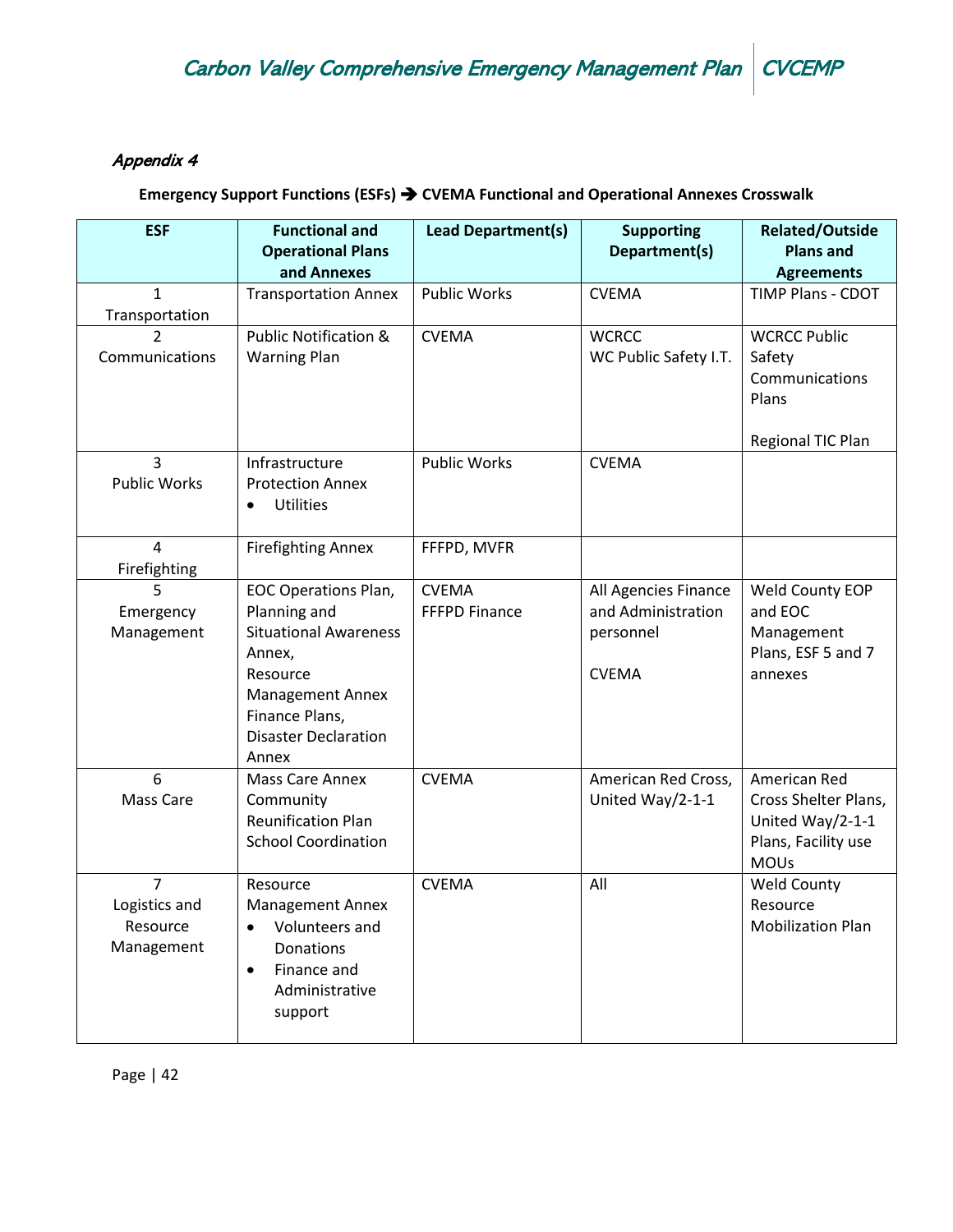| <b>ESF</b>                 | <b>Functional and</b>                   | <b>Lead Department(s)</b>  | <b>Supporting</b>    | <b>Related/Outside</b>                |
|----------------------------|-----------------------------------------|----------------------------|----------------------|---------------------------------------|
|                            | <b>Operational Plans</b><br>and Annexes |                            | Department(s)        | <b>Plans and</b><br><b>Agreements</b> |
| 8                          | No CV EOP annexes in                    | FFFPD, MVFR EMS            | <b>EMS</b>           | <b>WC Public Health</b>               |
| <b>Public Health</b>       | this area - Weld                        |                            | <b>WC Coroner</b>    | Plans, i.e.,                          |
|                            | <b>County Public Health</b>             |                            | <b>WCDPHE</b>        | Infectious Disease,                   |
|                            | and Environment;                        |                            |                      | POD,                                  |
|                            | <b>Weld County Coroner</b>              |                            |                      | Environmental                         |
|                            |                                         |                            |                      | <b>Health WC Coroner</b>              |
|                            | <b>EMS Protocols and</b>                |                            |                      | Mass Casualty and                     |
|                            | Procedures                              |                            |                      | <b>Mass Fatality Plans</b>            |
| 9                          | Search and Rescue                       | LE Agencies, FFFPD,        | WCSO, other fire     |                                       |
| Search and Rescue          | Annex                                   | <b>MVFR</b>                | agencies             |                                       |
|                            |                                         |                            | Outside S&R          |                                       |
|                            |                                         |                            | agencies             |                                       |
| 10                         | <b>Hazardous Materials</b>              | Fire Agencies,             | <b>CVEMA</b>         | <b>Weld County</b>                    |
| <b>Hazardous Materials</b> | Annex                                   | <b>Hazmat Teams</b>        |                      | Hazardous                             |
|                            |                                         |                            |                      | <b>Materials Plan</b>                 |
| 11                         | Small and Large                         | LE Agencies                | Humane Societies,    | <b>WC Extension</b>                   |
| Agriculture and            | <b>Animals Annex</b>                    | <b>CSOs/Animal Control</b> | Department of        | Livestock and                         |
| <b>Natural Resources</b>   |                                         |                            | Agriculture          | <b>Agriculture Plans</b>              |
|                            |                                         |                            |                      | <b>WCSO Small Animal</b>              |
|                            |                                         |                            |                      | (Pets) Plan                           |
| 12                         | Infrastructure                          | <b>Public Works</b>        | IT, Public Safety    | <b>Private Sector</b>                 |
| Energy                     | Protection (Utilities)                  |                            | <b>OEM</b>           | Partnerships: Black                   |
|                            |                                         |                            |                      | Hills Energy, United                  |
|                            |                                         |                            |                      | Power                                 |
| 13                         | <b>Evacuation and Re-</b>               | LE Agencies                | <b>CVEMA</b>         |                                       |
| Law Enforcement            | entry Plan                              | LE Agencies                | <b>Fire Agencies</b> |                                       |
|                            | Public Safety and                       |                            |                      |                                       |
|                            | Security; Active Threat<br>Annex        |                            |                      |                                       |
| 14                         | Cross-sector                            | New Federal ESF;           | In addition to       |                                       |
| Cross-Sector               | operations includes                     | TBD what internal          | CVEMA agencies,      |                                       |
| Operations                 | stabilization of key                    | and external plans         | this area would also |                                       |
|                            | supply chains and                       | may result. Possible       | include private      |                                       |
|                            | community lifelines,                    | <b>Cybersecurity Annex</b> | business and         |                                       |
|                            | among infrastructure                    | or Public-Private          | community            |                                       |
|                            | owners and operators,                   | Partnership                | organizations, such  |                                       |
|                            | businesses, and their                   | elements.                  | as the Chamber of    |                                       |
|                            | government partners.                    |                            | Commerce, Rotary     |                                       |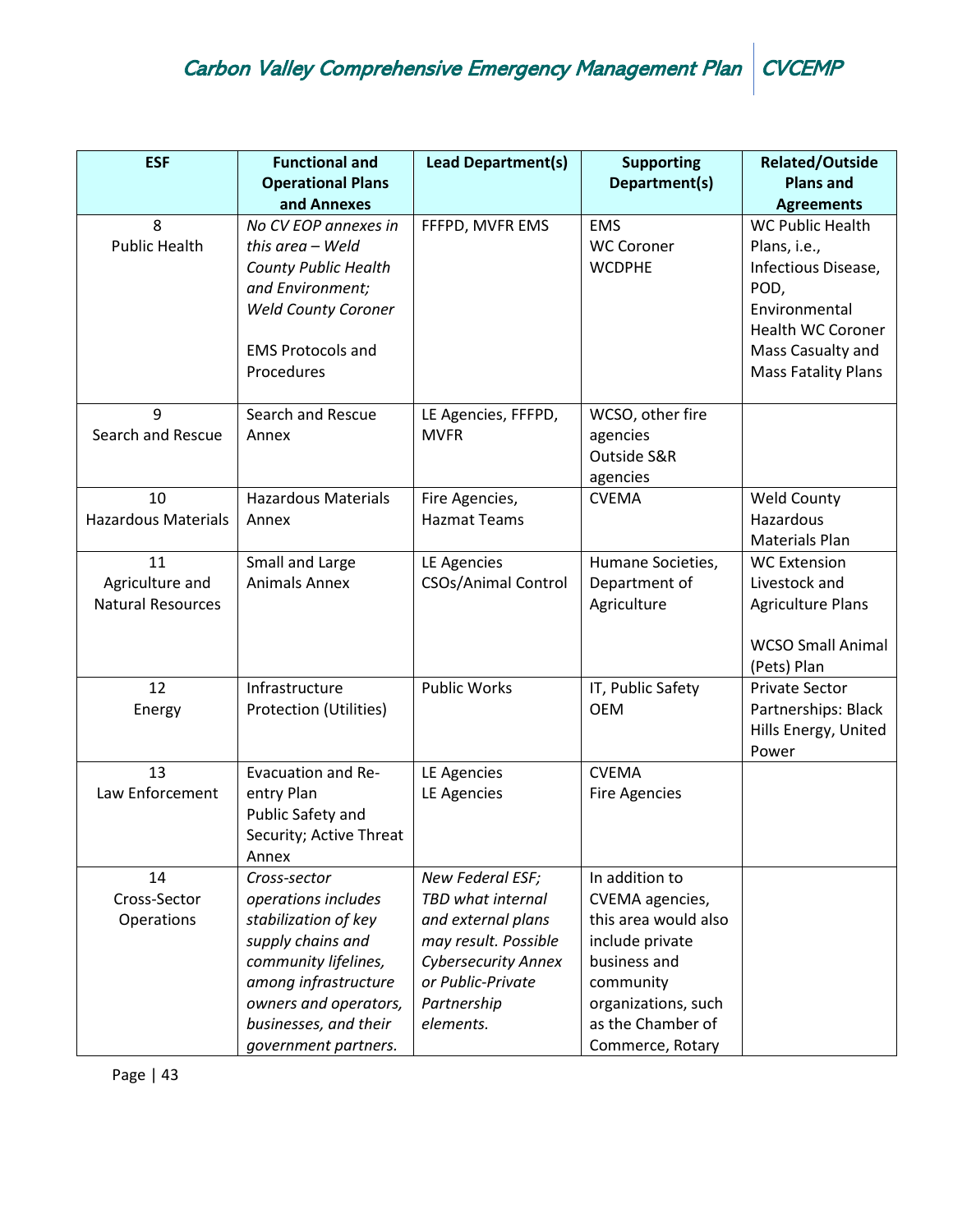| <b>ESF</b>                               | <b>Functional and</b><br><b>Operational Plans</b><br>and Annexes                                                                                                                                        | <b>Lead Department(s)</b>                               | <b>Supporting</b><br>Department(s)             | <b>Related/Outside</b><br><b>Plans and</b><br><b>Agreements</b> |
|------------------------------------------|---------------------------------------------------------------------------------------------------------------------------------------------------------------------------------------------------------|---------------------------------------------------------|------------------------------------------------|-----------------------------------------------------------------|
|                                          | ESF 14 is<br>complementary to the<br>Sector-Specific<br>Agencies (SSA) and<br>other ESFs and is a<br>mechanism for entities<br>that are not aligned to<br>an ESF or have other<br>means of coordination |                                                         | Club, Carbon Valley<br>Network, and<br>others. |                                                                 |
| 15<br>External<br>Affairs/Public Affairs | <b>Public Information</b><br>and Crisis<br><b>Communications Plan</b><br>(emergency public<br>communications)                                                                                           | Agency<br>Communications and<br>Engagement<br>personnel | <b>CVEMA</b>                                   | <b>WC Crisis</b><br>Communications<br>Plan                      |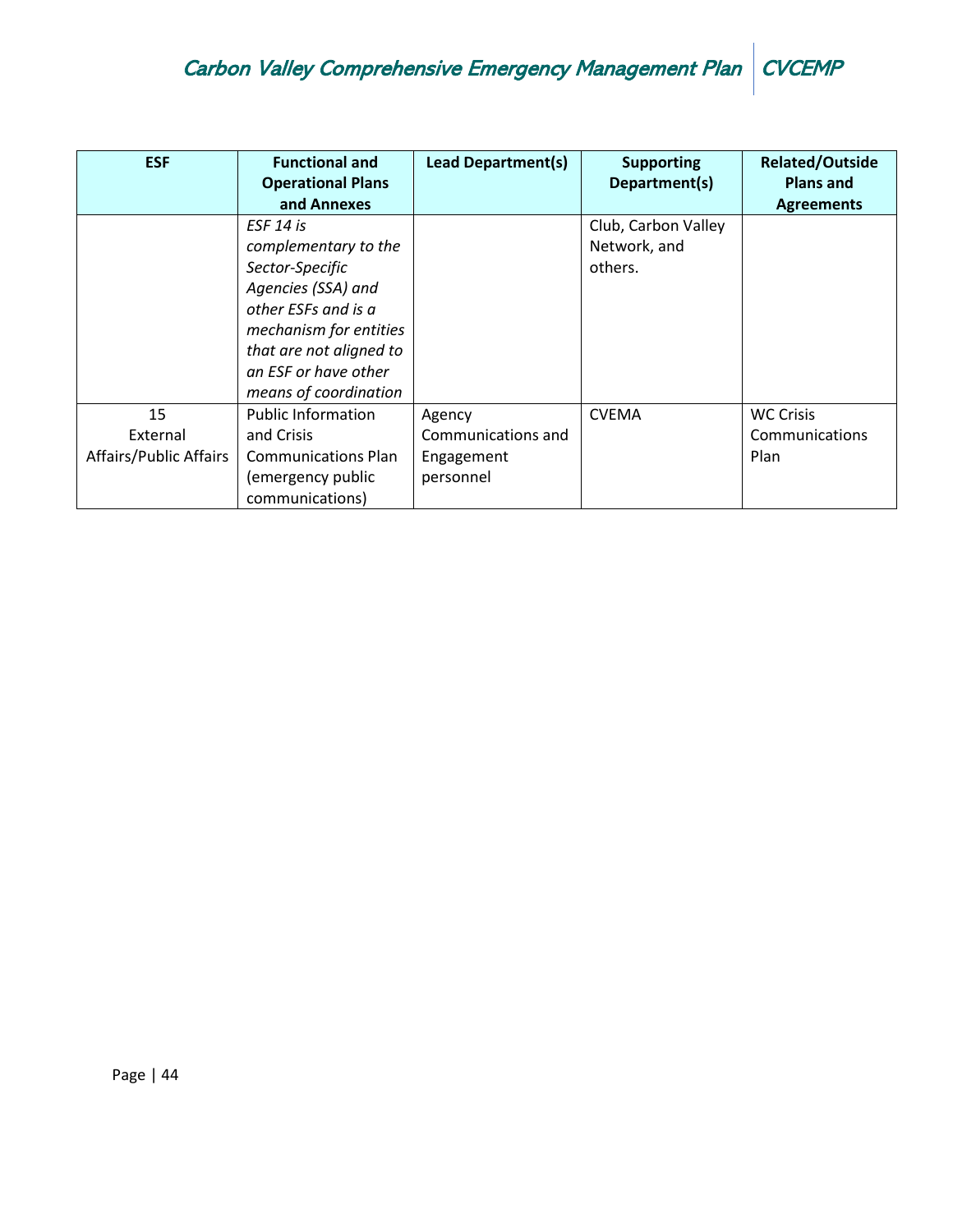## CARBON VALLEY EMERGENCY OPERATIONS PLAN APPROVAL SIGNATURES

The Carbon Valley Emergency Operations Plan has hereby been reviewed and approved by the Chiefs of each Carbon Valley public safety agency (the Carbon Valley Emergency Management Agency Advisory Board) and the primary elected or executive official of each Carbon Valley municipality and agency.

#### City of Dacono

|           | <b>Town of Firestone</b> |  |
|-----------|--------------------------|--|
|           |                          |  |
|           |                          |  |
|           | <b>Town of Frederick</b> |  |
|           |                          |  |
|           |                          |  |
| Page   45 |                          |  |